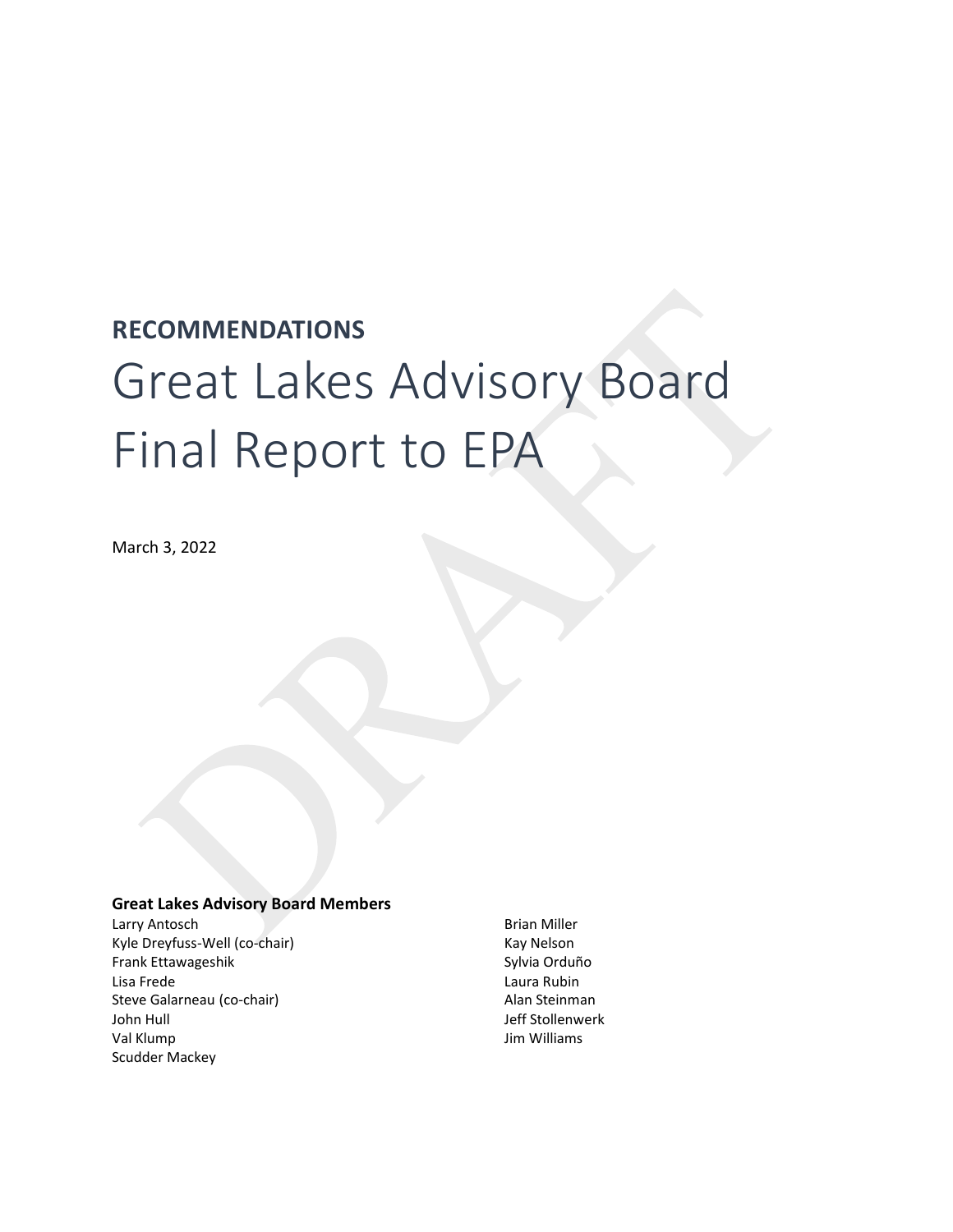# <span id="page-1-0"></span>**Executive Summary**

In 2020, EPA asked the Great Lakes Advisory Board (GLAB) to provide advice and recommendations on (1) innovative strategies to address legacy phosphorus; (2) managing excess nutrients; (3) GLRI outreach; (4) invasive species; (5) outcome-based investments in the great lakes; and (6) GLRI's role in the vitality and reinvestment of Great Lakes communities. The GLAB's 65 recommendations and their rationales are the subject of this report.

# **Expanded Approach**

While considering its charge questions, the GLAB remained acutely aware of two contextual forces: (1) the immediacy of climate change; and (2) the accelerated national momentum toward social justice, which includes environmental justice. Although the GLAB was assigned its charge questions by the previous administration, the Biden Administration has committed to reinvigorating and sustaining action on both issues. The GLAB, therefore, expanded the interpretation of its charge questions and crafted recommendations focused on the need for EPA to get in front of the curve on some of the most pressing challenges facing the Great Lakes today.

The GLAB recognized that implementing its recommendations will involve various levels of effort as well as a range of organizational, regulatory, and legislative complexity. Therefore, it categorized recommendations as follow:

**Near-term recommendations** are those that are currently actionable under the Great Lakes Restoration Initiative (GLRI) and by the Great Lakes National Program Office.

**Mid-term recommendations** are those that require additional research or development before they could be implemented under GLRI; however, that research and development could be a near-term activity.

**Long-term recommendations** refer to activities that are within EPA purview but may require legislative changes, new partnerships, multi-stakeholder engagement, additional investments, or other development in order to implement.

# **Selected Recommendations**

A full discussion of the recommendations is found in respective sections, and lists of recommendations by theme are appended. Here, we provide selected recommendations.

# Themes 1. Seek Advice and Recommendations on Innovative Strategies to Address Legacy **Phosphorus**

The GLAB made nine recommendations under this theme. Among them, the GLAB recommends that EPA **support regional projects to identify critical source areas (CSAs) in the watershed** and then to use CSA information to prioritize and more effectively fund and implement strategies to maximize removal of legacy phosphorus and excess nutrients from the system.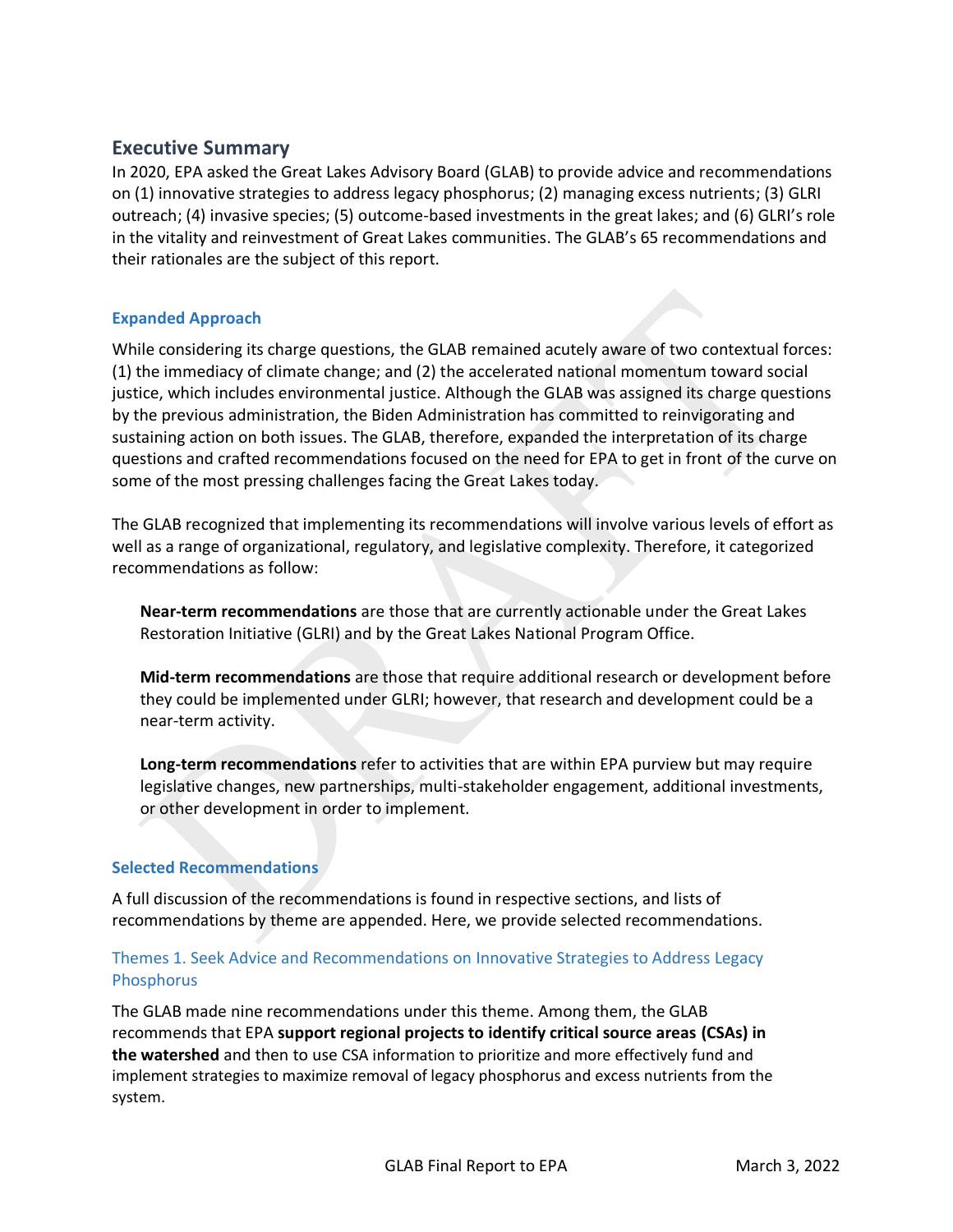The GLAB further recommends funding and implementing **long-term comprehensive watershed monitoring programs** to (1) evaluate the performance and costs of individual or combined avoid, control, and trap conservation practices; and (2) guide GLRI project funding decisions to maximize legacy P nutrient and sediment reduction.

Recommendations for theme 1 also include innovative funding strategies to support ongoing monitoring and assessment, such as **supporting the development of the GLRI-funded public– private partnerships and pay-for-performance conservation programs** and **supporting the creation on an endowment fund.**

To assist underserved communities with project identification and development, application for financial assistance, and project implementation and management, the GLAB recommends **supporting the development of a new GLRI-funded technical and grant management assistance program**.

# Theme 2. Seek Advice and Recommendations on Managing Excess Nutrients

The GLAB addressed developed 13 recommendations in response to this theme's charge question. In addition to **supporting and funding regional projects to (1) identify watersheds where Great Lakes Water Quality Agreement target nutrient loads are consistently exceeded March–July, and (2) identify CSAs within those watersheds that contribute a disproportionately large amount of excess P to nutrient load,** the GLAB recommends that EPA **support additional research and funding for innovative technology/nutrient-removal systems along with innovative funding strategies to support long-term monitoring and assessment of these technologies to evaluate their effectiveness.** This recommendation is consistent with, and complements, the recommendations from the report produced by the Science and Information Subcommittee of the prior GLAB, which was charged in part with providing advice on how to incorporate duration and longevity considerations into GLRI proposal selection.

Examples of mid-term recommendations for this theme are the GLAB recommendations that EPA **support the development of new performance metrics to recognize and document potential reductions in nutrient loading that might result by implementing land use and watershed plans.** The metrics should be incorporated into land use models to identify potential land use controls or changes that maximize nutrient-reduction benefits within a watershed. In addition, the GLAB recommends that EPA **support regional policy and management committees to use land-use planning models, appropriately calibrated Soil and Water Assessment Tool models, and HUC-12 water quality monitoring data to validate model results to identify watersheds and CSAs that disproportionately contribute to excess P loads in the Great Lakes.** These models—whether new or existing—could be used by regional policy and management committees to prioritize watersheds for GLRI interventions and to evaluate the appropriate suite of practices, policies, and land-use changes needed to achieve nutrient-reduction targets within target watersheds.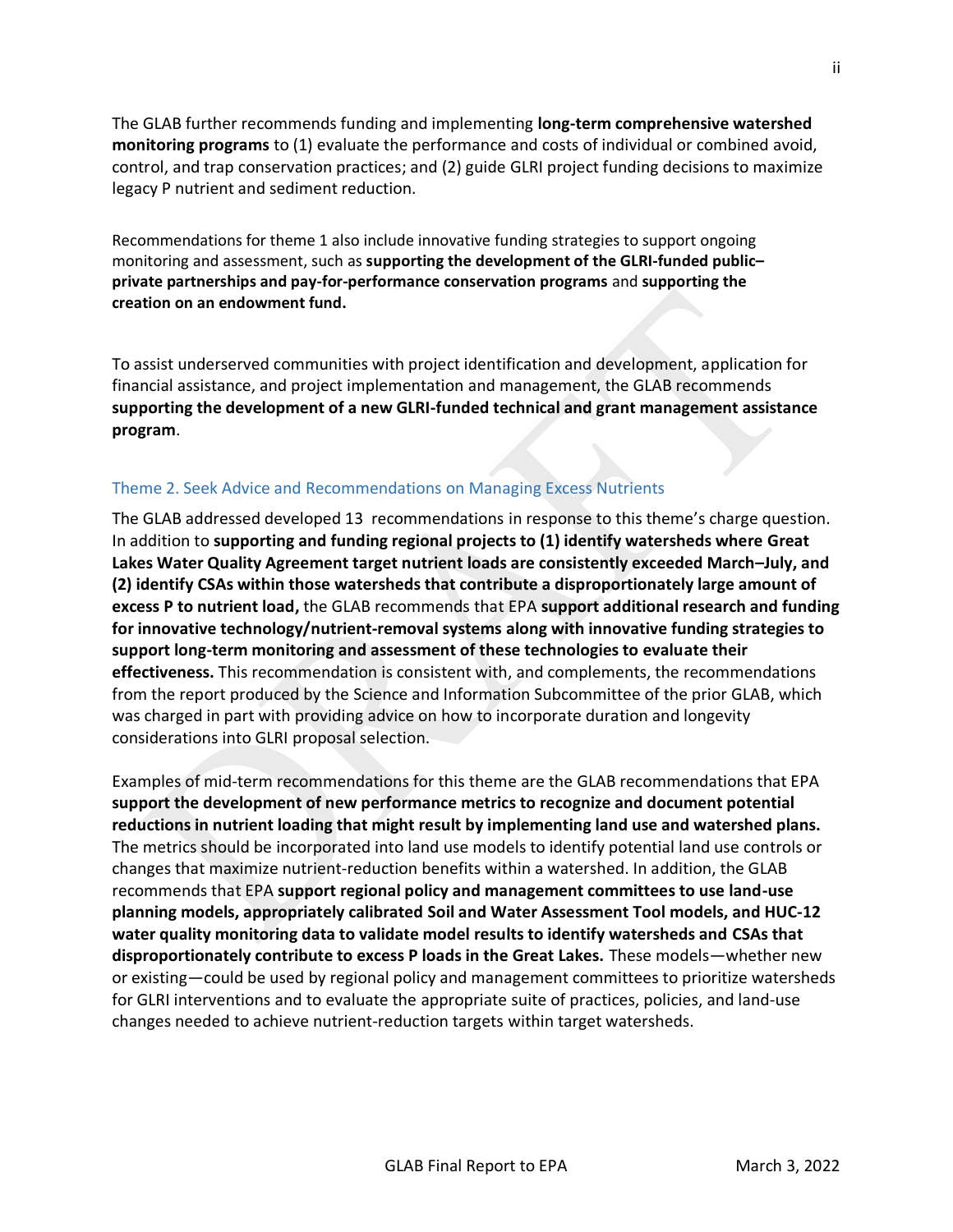# Theme 3. Seek Advice and Recommendations on GLRI Outreach

The GLAB's 11 recommendations for theme 3 encourage EPA to focus more on communication, accessibility, collaboration, and accountability. Near-term recommendations include **developing and implementing community engagement metrics** to assess progress toward environmental justice outcomes and **establishing a framework and programs for engaging and supporting the relevant activities of community organizations, libraries, and nontraditional stakeholders, particularly those in disproportionately impacted areas, through meaningful engagement and communication.**

To promote accountability and community inclusion, the GLAB further recommends that EPA **prioritize reporting on the impacts of GLRI programs on environmental injustice and climate change** as significant environmental and natural resources issues affecting the Great Lakes.

# Theme 4. Seek Advice and Recommendations on Invasive Species

The GLAB's 12 recommendations for theme 4 focusing on aquatic invasive species. GLAB recommendations considered pathways, coordination, collaboration, prevention, and management. Preventive recommendations include **improving coordination, information exchange, and database sharing at the federal, state, and local levels.** This is absolutely essential given that it takes only one weak link in the prevention network for AIS to invade and potentially spread. In addition, GLAB recommends increased access to critical information collected by government entities. In many cases, it is unclear what data are being collected and from where. One example of increased accessibility would be to improve the coordination and collation of fisheries and government research survey data so that effort, location, and species distribution data are available and can inform regional surveillance efforts and other research and management purposes. A regional database could inform many environmental management areas, as well as avoid redundancy and optimize surveillance and response efforts.

**Continually invest in new technologies** was another theme 4 recommendation, and GLAB suggested that EPA look into gene-drive technology, behavioral disruption technologies, and AISspecific biocides. Among other mid-term recommendations for this theme were **coordinating with the International Joint Commission in the development and implementation of an early warning system in the Great Lakes** and **initiating a coordinated research and stakeholder engagement program** involving aquatic and molecular ecologists, ethicists, social scientists, biotech specialists, and venture capitalists to explore the feasibility, desirability, and legality of gene-drive technology as a control mechanism for AIS.

# Theme 5. Outcome-Based Investments in the Great Lakes

The GLAB made nine recommendations for this theme, which focus on ways EPA can advance community inclusion and environmental justice, ensuring communities enjoy equal protection from health hazards and are meaningfully included in the prioritization, planning, and implementation of programs.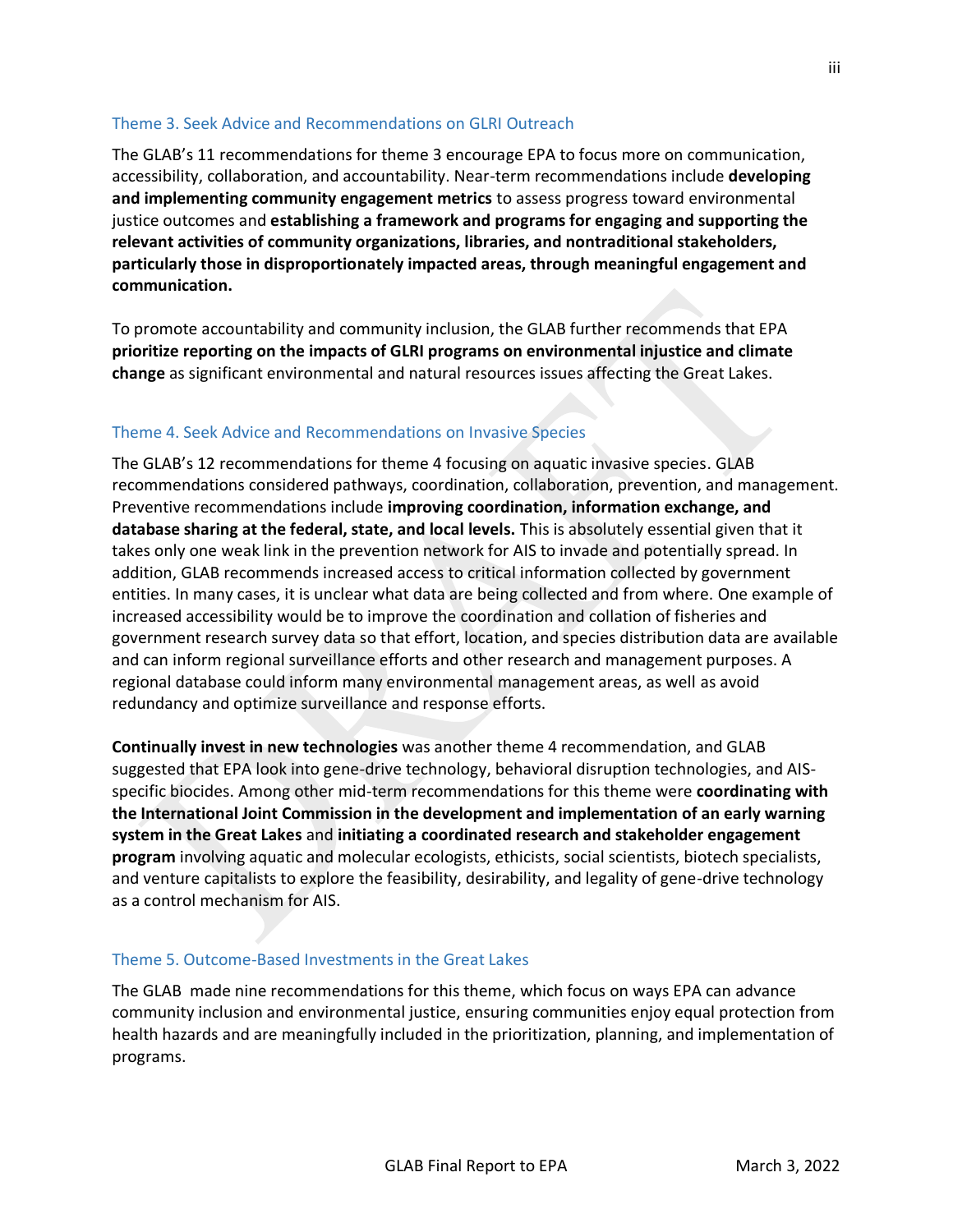EPA partnership with communities should seek to improve the capacity-building, skills, training, and workforce development needs of these communities, individuals, and nongovernmental organizations that, in turn, can increase their ability to present and advocate their community's desired outcomes. Recommendations include **establishing a broad set of project outcomes that include environmental justice, climate, and public health impacts** and **establishing procedures to enable consideration for funding projects that require resources for long-term operations and maintenance** so that tribes and underserved communities can successfully compete for grants.

A significant portion of the theme 5 discussion focuses on traditional environmental knowledge (TEK); associated recommendations include **implementing a framework with specific environmental justice outcomes to support cohesive Great Lakes programs that recognize and appropriately incorporate the priorities of tribes and TEK,** and **incorporating qualitative and narrative data into outcome measures, including TEK.**

# Theme 6. GLRI's Role in the Vitality and Reinvestment of Great Lakes Communities

GLAB brought climate change, climate justice, and environmental justice into this theme's discussions and formulated 11 recommendations. They include EPA's **supporting the assessment of climate change on the Great Lakes Basin that affects environmental, public health, and economic metrics, including drought and flood resiliency and sustainability** and **supporting ongoing research & development so that stakeholders can get an earlier understanding of emerging challenges, such as climate change impacts that could affect the magnitude or longevity of restoration efforts.**

The GLAB also saw potential in the in the development of the next GLRI five-year Action Plan to further address climate change and climate resilience and recommended that EPA **engage the public early in the development of the GLRI Action Plan IV** and prioritize community outreach and engagement with communities of color, Indigenous communities, and low-income communities; and, as a mid-term recommendation, to **update Action Plans to ensure environmental justice and climate change are included.** In addition, the GLAB recommends that EPA **incorporate Justice40 initiatives and priorities into the GLRI Action Plans and investments** and review environmental justice recommendations for environmental justice communities and tribes as pertinent to the Great Lakes.

# From Restoration to Protection and Sustainability

Finally, the GLAB urges EPA to get ahead of the restoration curve; to set long-term, ambitious goals; and to devote significant, sustained resources to protecting what has been restored and ensuring that healthy water bodies stay healthy. For the GLAB's discussion on that topic, please see the section "GLRI Moonshot: From Restoration to Protection and Sustainability."

Like other treasures we protect, safeguarding the Great Lakes ecosystem will require a sustained monitoring effort that includes—but extends well beyond—restoration. Also, like other sustained initiatives, monitoring and maintenance will need to be a commitment, but it will be far less expensive than continuing a cycle of cleanup, inattention, degradation, and more cleanup.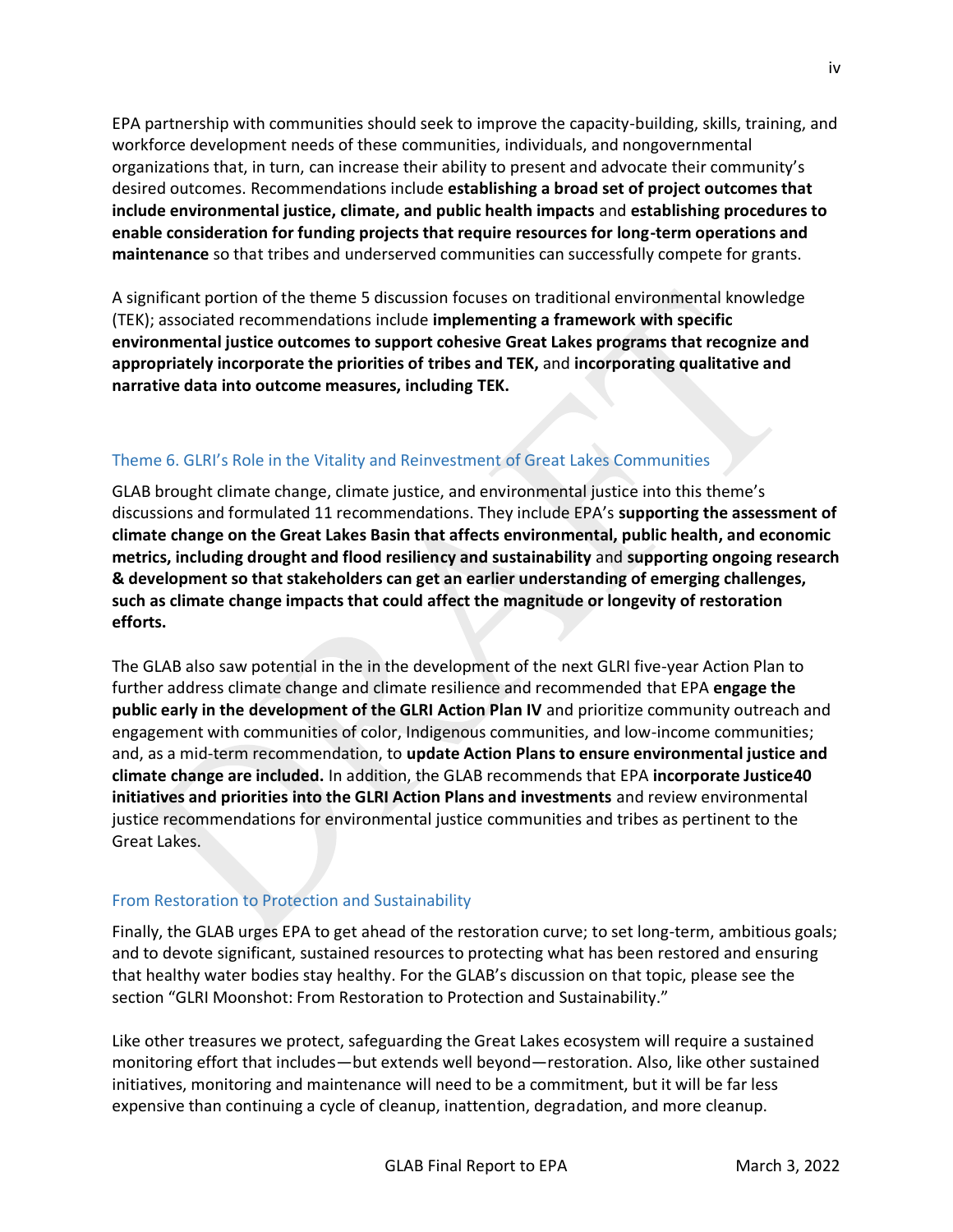By setting and achieving ambitious restoration goals, EPA could facilitate the natural programmatic shift of GLRI priorities from restoration to ongoing protection and management and establish a strong, sustained commitment for the protection of the Great Lakes Basin.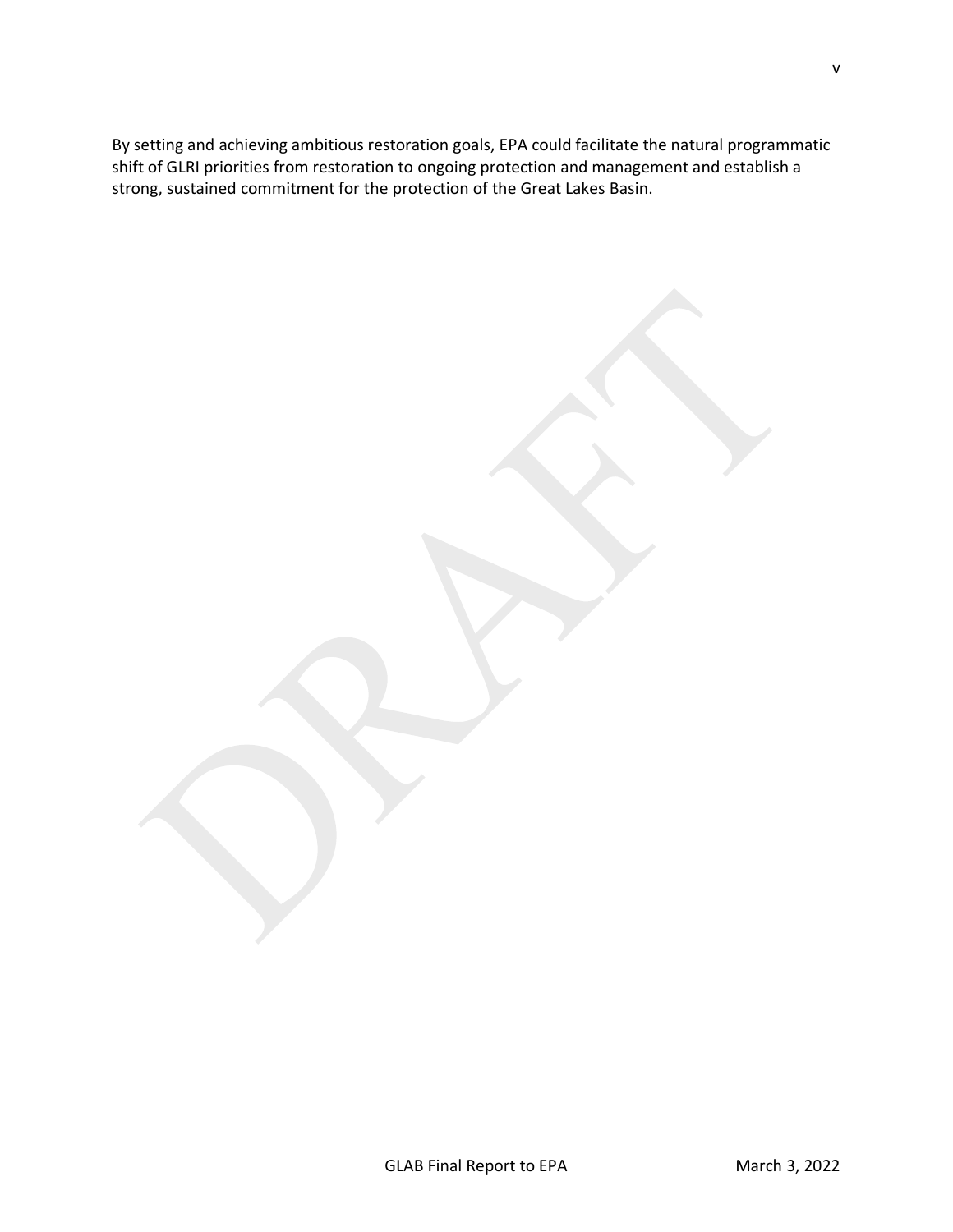# **Contents**

|  | Theme 1. Seek Advice and Recommendations on Innovative Strategies to Address Legacy  |  |  |  |
|--|--------------------------------------------------------------------------------------|--|--|--|
|  | Theme 2. Seek Advice and Recommendations on Managing Excess Nutrients  13            |  |  |  |
|  |                                                                                      |  |  |  |
|  |                                                                                      |  |  |  |
|  |                                                                                      |  |  |  |
|  | Theme 6. GLRI's Role in the Vitality and Reinvestment of Great Lakes Communities  40 |  |  |  |
|  |                                                                                      |  |  |  |
|  |                                                                                      |  |  |  |
|  |                                                                                      |  |  |  |
|  |                                                                                      |  |  |  |
|  | Appendix 4. Healing Our Waters-Great Lakes Coalition Recommendations for Great Lakes |  |  |  |
|  | Appendix 5. Waterway Restoration Partnership Environmental Justice Actions 54        |  |  |  |
|  |                                                                                      |  |  |  |
|  |                                                                                      |  |  |  |
|  |                                                                                      |  |  |  |
|  |                                                                                      |  |  |  |
|  |                                                                                      |  |  |  |
|  |                                                                                      |  |  |  |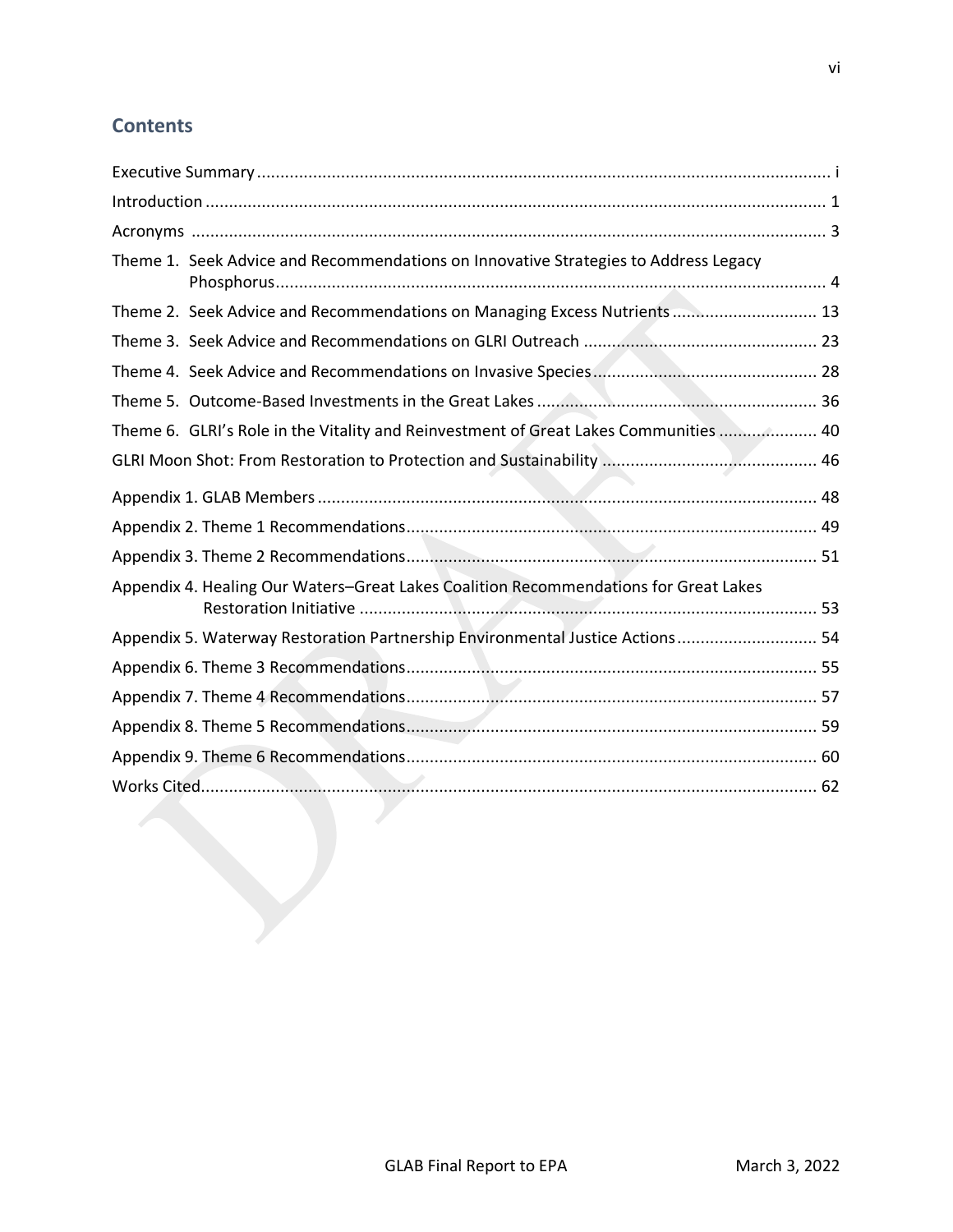<span id="page-7-0"></span>**Introduction**

While considering its charge questions, the Great Lakes Advisory Board (GLAB) remained acutely aware of two contextual forces: (1) the immediacy of climate change; and (2) the accelerated national momentum toward social justice, which includes environmental justice. Although the GLAB was assigned its charge questions by the previous administration, the Biden Administration has committed to reinvigorating and sustaining action on both issues. The GLAB, therefore, expanded the interpretation of its six charge questions and crafted recommendations focused on the need for EPA to get in front of the curve on some of the most pressing challenges facing the Great Lakes today.

EPA's charge questions fell under six themes. To better utilize the diversity of member backgrounds, experiences, and expertise, the GLAB established 4 workgroups:

**Environmental justice** is the fair treatment and meaningful involvement of all people regardless of race, color, national origin, or income with respect to the development, implementation and enforcement of environmental laws, regulations and policies. —EPA

The **Nutrients Workgroup** focused on charge questions under themes 1 and 2:

- Theme 1: Seek Advice and Recommendations on Innovative Strategies to Address Legacy Phosphorus; and
- Theme 2: Seek Advice and Recommendations on Managing Excess Nutrients.

The **Invasive Aquatic Species Workgroup** focused on theme 4: Seek Advice and Recommendations on Invasive Species.

The charge questions related to the Great Lakes Restoration Initiative (GLRI) were addressed through a **Community-based Workgroup** and an **Ecological Workgroup,** both of which worked on the remaining themes:

- Theme 3: Seek Advice and Recommendations on GLRI Outreach;
- Theme 5: Outcome Based Investments in the Great Lakes; and
- Theme 6: GLRI's Role in the Vitality and Reinvestment of Great Lakes Communities.

The GLAB met solely through virtual means due to the pandemic. Nevertheless, discussions of challenges and solutions were robust, and the GLAB fielded an array of recommendations. Because the GLAB felt free to approach the charge questions based on the interests of the current administration, some recommendations went beyond the scope of the original charge question. Rather than reject those recommendations, the GLAB organized its final recommendations under each theme as follows:

**Near-term recommendations** are those that are currently actionable under GLRI and by the Great Lakes National Program Office (GLNPO).

**Mid-term recommendations** are those that require additional research or development before they could be implemented under GLRI; however, that research and development could be a near-term activity.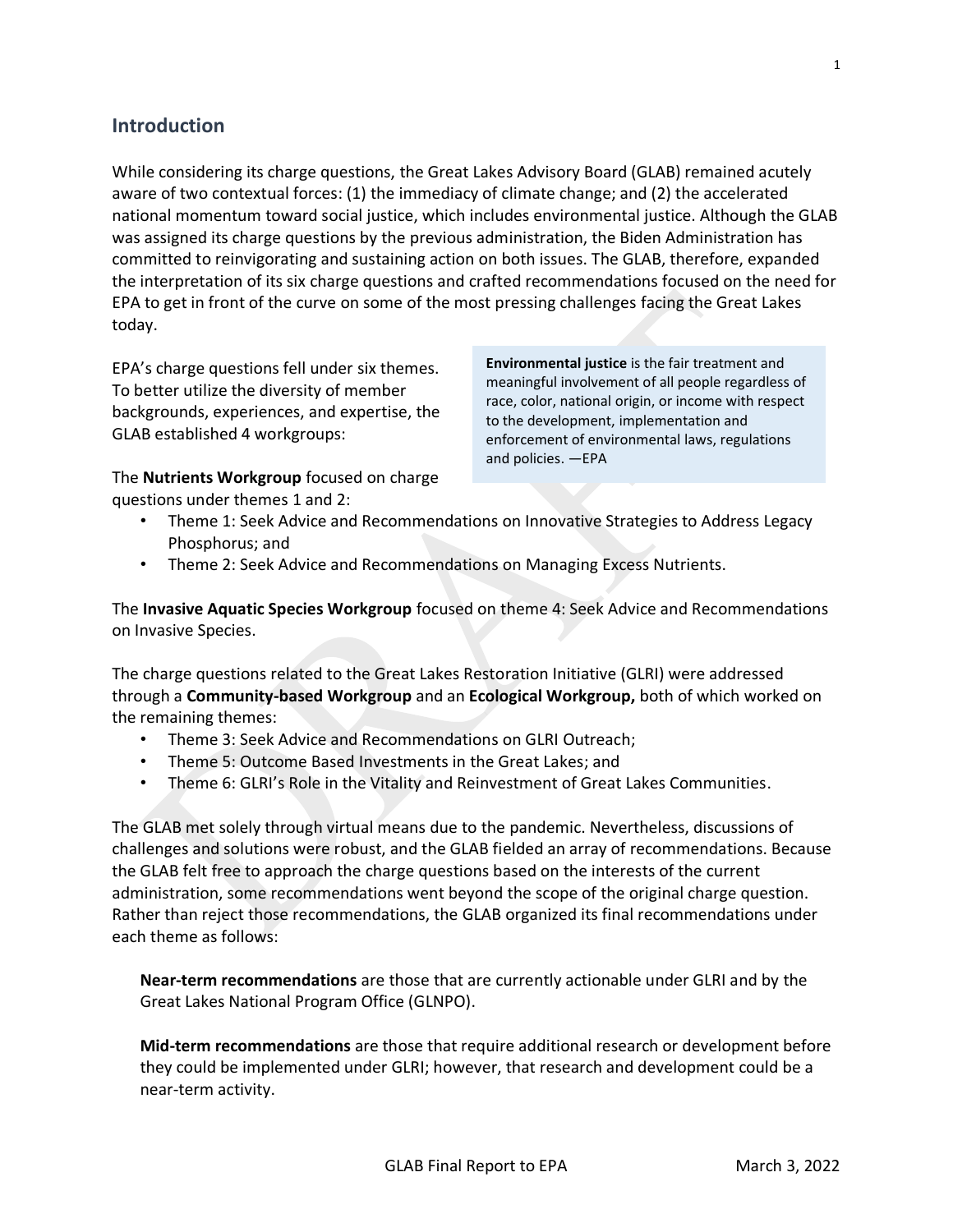**Long-term recommendations** refer to activities that are within EPA purview but may require legislative changes, new partnerships, multi-stakeholder engagement, additional investments, or other development in order to implement.

The "terms" do not suggest the relative importance or urgency of any recommendations to the health and vitality of the Great Lakes. The GLAB simply recognizes that the recommendations involve a range of level of effort and organizational, regulatory, and legislative complexity to implement.

Finally, by design, the GLAB comprises members from tribal, public, private, nonprofit, activist, and academic institutions who approach the charge questions from different perspectives. (See Appendix 1 for GLAB members and affiliations.) These final recommendations to EPA, therefore, can only represent the GLAB's consensus, not each member's unanimous agreement on every recommendation, or on how any recommendation was phrased or framed.

Common themes run throughout the recommendations. One is the need to consider the projected impacts of climate change on the entire Great Lakes watershed and to take protective action. Another crosscutting theme urges EPA to set measurable standards for the implementation of programs that ensure community inclusion and genuine participation from the earliest phases and throughout the project lifespan. Finally, the GLAB urges EPA to get ahead of the restoration curve; to set long-term, ambitious goals; and to devote significant, sustained resources to protecting what has been restored and ensuring that healthy water bodies stay healthy. For the GLAB's brief discussion on that topic, please see the section "GLRI Moonshot: From Restoration to Protection and Sustainability."

The GLRI continues to make impressive progress with restoring our national treasure, the Great Lakes. As we enter the next decade of GLRI funding, the GLAB looks forward to building on past success and to further recommend ways that the GLRI can address our increasingly urgent environmental and social challenges.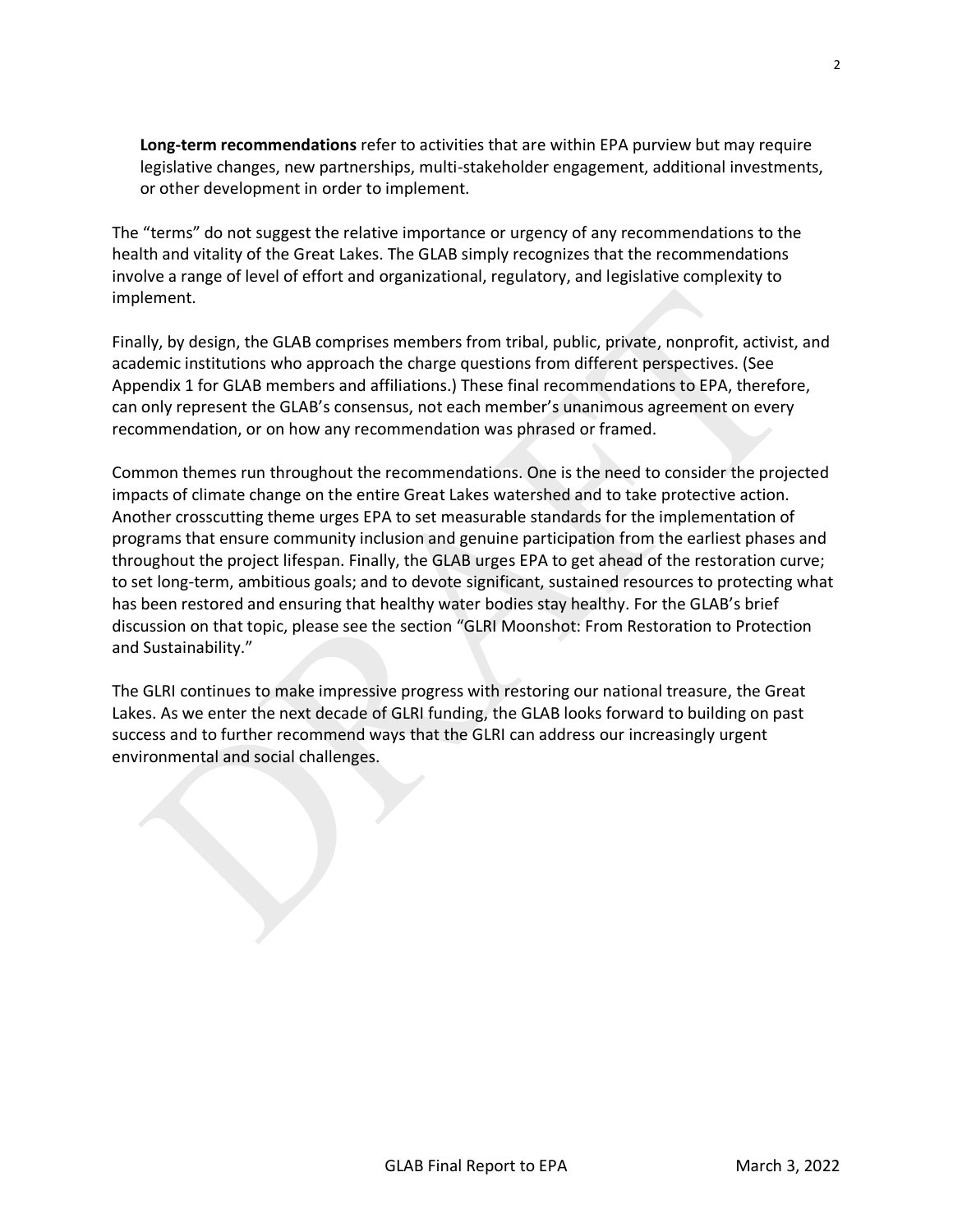# <span id="page-9-0"></span>**Acronyms**

| ACT            | avoid, control, and trap                                              |
|----------------|-----------------------------------------------------------------------|
| AIS.           | aquatic invasive species                                              |
| <b>AOC</b>     | area of concern                                                       |
| <b>BIL</b>     | Bipartisan Infrastructure Law                                         |
| <b>CSA</b>     | critical source area                                                  |
| DO.            | dissolved oxygen                                                      |
| <b>DRP</b>     | dissolved reactive phosphorus                                         |
| EPA            | U.S. Environmental Protection Agency                                  |
| FEMA           | Federal Emergency Management Agency                                   |
| <b>GLAB</b>    | Great Lakes Advisory Board                                            |
| <b>GLIFWC</b>  | Great Lakes Indian Fish & Wildlife Commission                         |
| <b>GLLCISP</b> | Great Lakes and Lake Champlain Invasive Species Program               |
| <b>GLNPO</b>   | Great Lakes National Program Office                                   |
| <b>GLRI</b>    | <b>Great Lakes Restoration Initiative</b>                             |
| <b>GLWQA</b>   | <b>Great Lakes Water Quality Agreement</b>                            |
| <b>HABs</b>    | harmful algal blooms                                                  |
| <b>HOW</b>     | Healing our Waters-Great Lakes Coalition                              |
| <b>HSTS</b>    | home sewage treatment system                                          |
| <b>HUC</b>     | Hydrologic unit code                                                  |
| IPL            | internal phosphorus loading                                           |
| LAMPs          | Lakewide Action and Management Plans                                  |
| NGO.           | nongovernmental organization                                          |
| <b>NPDES</b>   | National Pollutant Discharge Elimination System                       |
| NPS-IS Plan    | Nonpoint Source Implementation Strategic Plan                         |
| <b>NRCS</b>    | <b>Natural Resources Conservation Service</b>                         |
| P              | phosphorus                                                            |
| <b>PAC</b>     | public advisory council                                               |
| <b>PFP</b>     | pay for performance                                                   |
| <b>ROI</b>     | return on investment                                                  |
| <b>SWAT</b>    | Soil and Water Assessment Tool                                        |
| <b>SWCD</b>    | Soil and Water Conservation District                                  |
| <b>TEK</b>     | traditional ecological knowledge                                      |
| <b>TMDL</b>    | total maximum daily load                                              |
| <b>USACE</b>   | U.S. Army Corps of Engineers                                          |
| <b>USCG</b>    | U.S. Coast Guard                                                      |
| <b>USDA</b>    | U.S. Department of Agriculture                                        |
| USDA-NRCS      | U.S. Department of Agriculture-Natural Resources Conservation Service |
| <b>VIDA</b>    | Vessel Incidental Discharge Act                                       |
|                |                                                                       |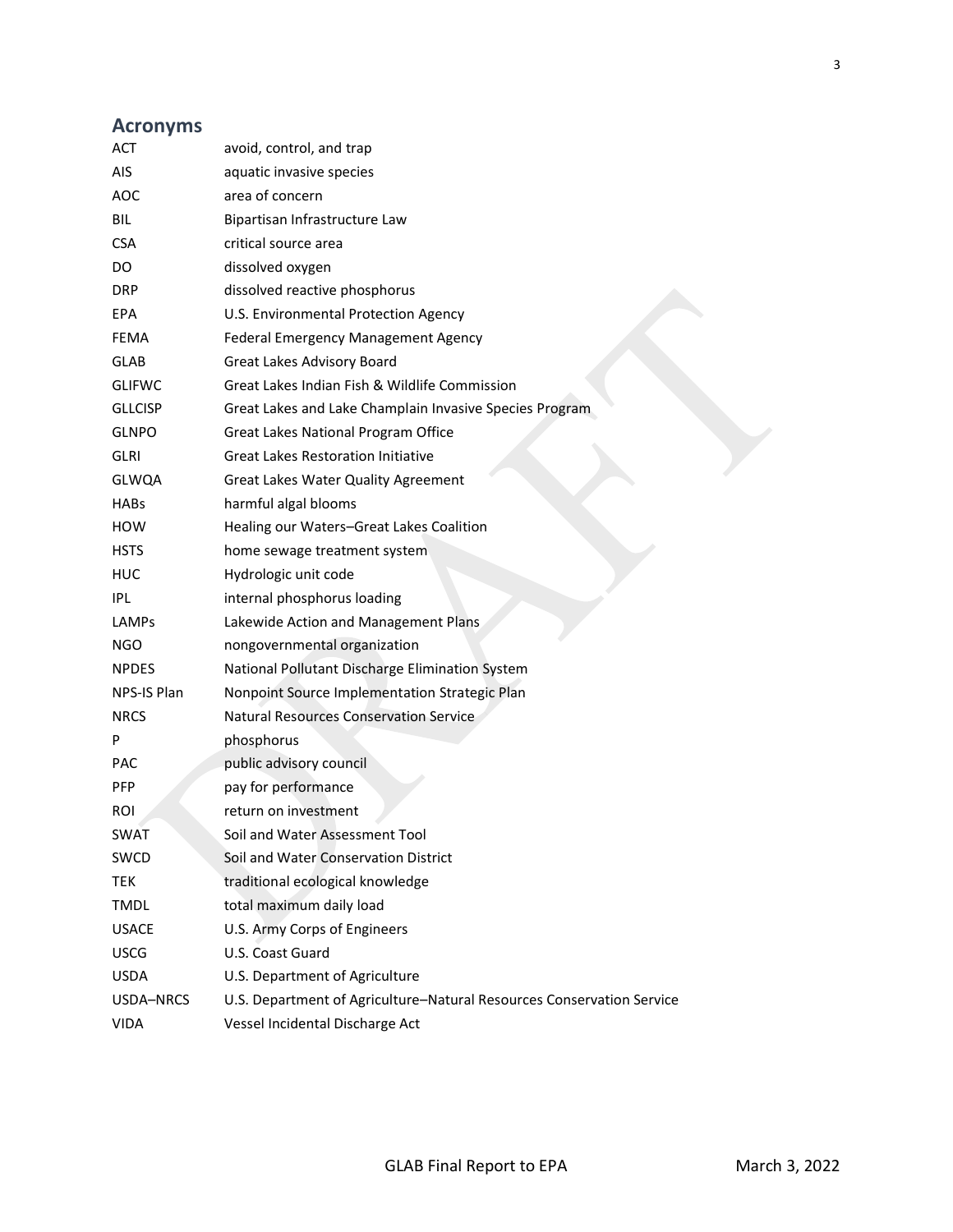# <span id="page-10-0"></span>**Theme 1. Seek Advice and Recommendations on Innovative Strategies to Address Legacy Phosphorus**

*Legacy Phosphorus is defined as phosphorus that is already in the soil and water of the Great Lakes (and tributaries thereto) and that may require different considerations as part of the installation of any new or continuing best management practices to reduce nutrient loads.* 

**Charge Question:** Please identify any strategies, using traditional or innovative technologies or methods, to reduce legacy Phosphorus within the Lake Erie watershed (and other Great Lakes and tributaries thereto).

#### **Introduction**

The GLAB approached this charge question by first defining *legacy phosphorus* and then considering watershed-based and lake-based mitigation strategies. For our discussions, we defined legacy phosphorus as surplus phosphorus (P) that is stored and gradually released from the watershed as either particulate P or dissolved reactive phosphorus (DRP) or is stored in lakebed sediments that might be gradually released as DRP. Legacy P is derived from natural and anthropogenic P sources and is stored in soils and sediments, representing a potential P load; legacy P does not include contemporary excess P load. When mobilized, legacy P contributes to the baseline P load. As legacy P is released in the watershed from point and nonpoint sources, it is mobilized and remobilized along the land–freshwater transport continuum, acting as a continuing source of P to downstream water bodies for years, decades, or even centuries (Carpenter 2005; Sharpley et al. 2013). This characteristic makes controlling and reducing legacy P sources challenging.

The movement of P across landscapes requires both a source and a mechanism for transport (Sharpley et al. 2003). Legacy P serves as the source, with surface runoff, leaching, and erosion processes acting to remobilize and transport legacy P from land to water. Addressing the source and transport processes for legacy P is important for developing a nutrient management strategy. Below, we propose actions that can be taken on the landscape to address legacy P and the processes that transport legacy P to water bodies. We also propose lake-based strategies that can be implemented to address internal P loading from riverine and lake sediments.

#### **Watershed-Based Strategies**

# Identification of Critical Source Areas

Within the watershed, the recognition and identification of critical source areas (CSAs) is essential for tackling legacy P. Effective application of agricultural, urban, and other nonpoint source management practices requires that they are properly planned, sited, and sized. An important aspect of the planning process is identifying CSAs, which are areas in the watershed that contribute disproportionately to the legacy P load. These are the locations where a legacy P source in the landscape coincides with active hydrologic transport mechanisms. Because a relatively small area of a watershed can generate a disproportionate amount of legacy P, identifying CSAs can help prioritize conservation practices to protect water quality and reduce costs (EPA 2018). Moreover, CSAs have a temporal component, as P loads will be greatest after storm events due to both higher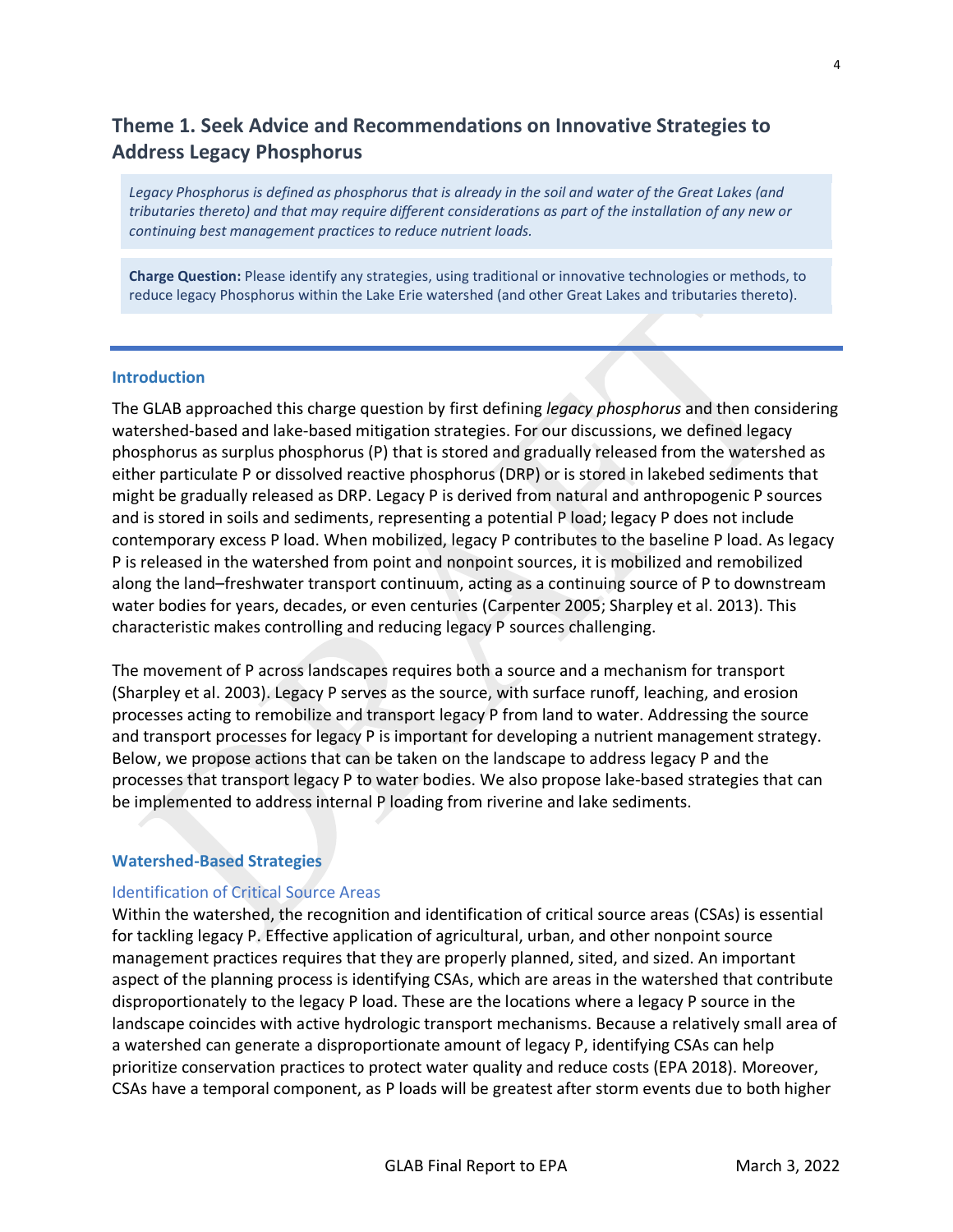flow and erosive forces moving particulate P across the landscape. In the Western Basin of Lake Erie, the critical loading period that drives harmful algal blooms (HABs) is March 1 through July 31 (EPA 2015; GLWQA Nutrients Annex Subcommittee 2015). In addition, studies have shown that tile drain P loads are highest in the winter months, especially those from fields without winter cover crops (Lam et al. 2016; Clement and Steinman 2017).

## **Near-term Recommendation**

• **Support regional projects to identify CSAs in the watershed.** Then, use CSA information to prioritize and more effectively fund and implement strategies to maximize removal of legacy P and excess nutrients from the system. (This recommendation also supports theme 2.)

# Management Strategies

There are numerous ways to manage legacy P as it is released from the watershed. One practicebased framework is the U.S. Department of Agriculture–Natural Resources Conservation Service (USDA–NRCS) avoid, control, and trap (ACT) conservation approach. To effectively implement ACT, a regulatory approach might be required that includes, but is not limited to, fertilizer applicator certification, seasonal and weather-related restrictions on nutrient application, mandatory nutrient management plans, and inspection and management of home sewage treatment systems (HSTSs). A general description and examples for these management practices are provided below.

# *Avoiding Practices*

Avoiding practices are conservation practices that manage nutrient handling, improve soil health, and optimize nutrient use for crop production. Avoiding practices are the first line of defense in preventing nutrient runoff or augmenting legacy P. These practices are implemented to avoid scenarios that pose an increased risk for nutrient and sediment movement. Examples of avoiding practices are provided in table 1.

Table 1. Examples of USDA–NRCS ACT Avoiding Practices NRCS Practice Name Nutrient Management Cover Crops Conservation Cropping Systems (Crop Rotations) Amending Soil with Gypsum Products

*Note*: See USDA–[NRCS Field Office Technical Guide](https://www.nrcs.usda.gov/wps/portal/nrcs/main/national/technical/fotg) for additional details.

An innovative and effective approach to nutrient management is the 4R Nutrient Stewardship program. <sup>1</sup> The 4R Nutrient Stewardship program considers the economic, social, and environmental dimensions of nutrient management. The concept is simple: apply the right source of nutrients at the right rate, at the right time, and in the right place. By targeting specific areas with the right amount of nutrients, excess nutrients will not be incorporated into the soil or sediment to become future sources of legacy P.

<sup>1.</sup> Se[e https://nutrientstewardship.org/4rs/.](https://nutrientstewardship.org/4rs/)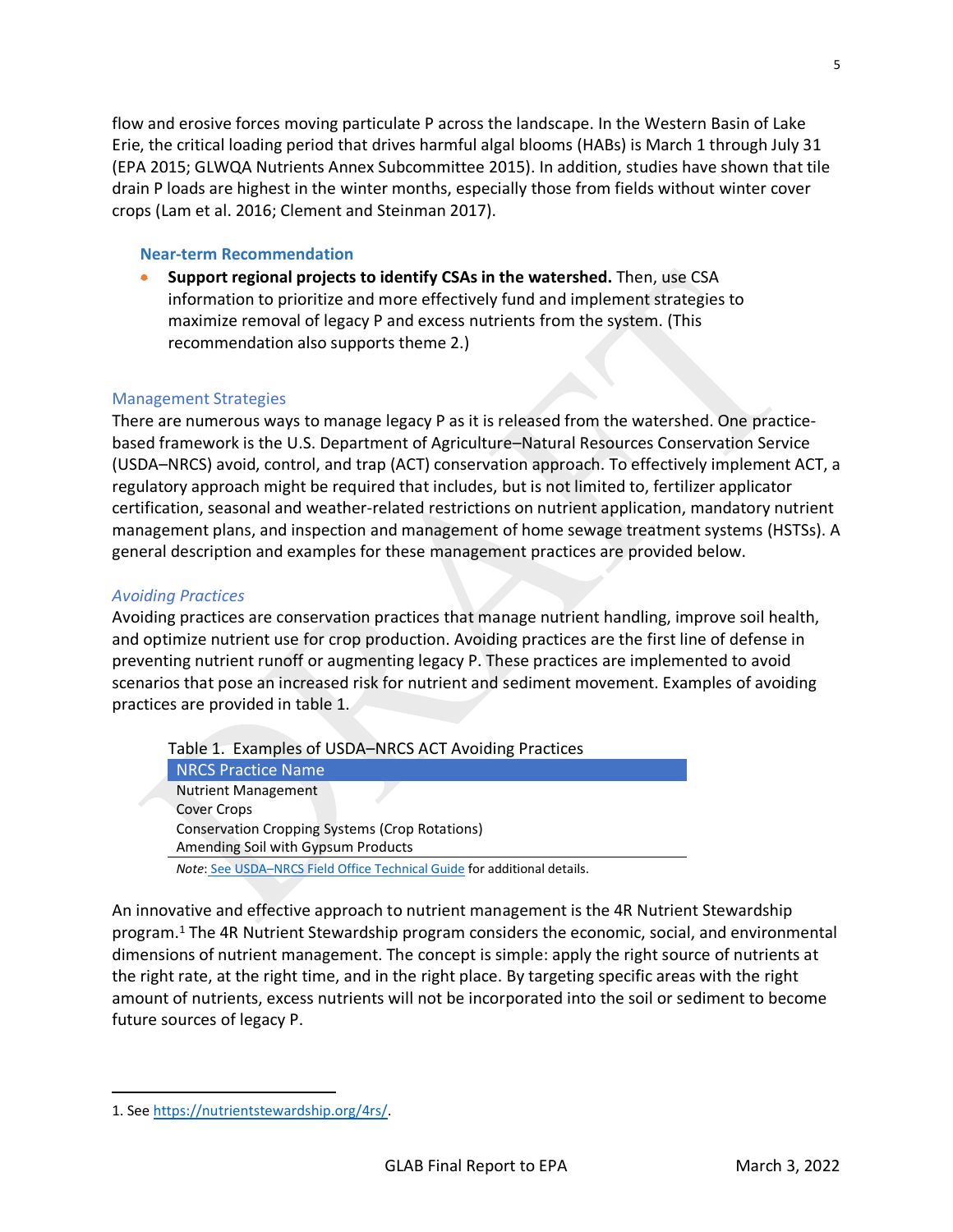# *Controlling Practices*

In situations where avoiding conservation practices are not well established, or where unforeseen, excessive, or even normal weather-related precipitation causes nutrient-laden transport of runoff and drainage water to occur, controlling practices can be implemented to reduce effects (erosion, runoff rate, and volume) in which transport pathways have a role. Examples of controlling practices are provided in table 2.

Table 2. Examples of USDA–NRCS ACT Controlling Practices

| <b>NRCS Practice Name</b>             |  |
|---------------------------------------|--|
| Residue and Tillage Management        |  |
| <b>Grade Stabilization Structures</b> |  |
| Drainage Water Management             |  |
| Grassed Waterway                      |  |
| <b>Critical Area Planting</b>         |  |
|                                       |  |

*Note*: See USDA–[NRCS Field Office Technical Guide f](https://www.nrcs.usda.gov/wps/portal/nrcs/main/national/technical/fotg)or additional details.

Strategies to control legacy P can be further divided into upland-based and water-based strategies. The majority of traditional conservation practices are in the upland areas of the watershed, starting within crop fields and terminating at edge-of-field. In addition, numerous opportunities exist to implement additional transport pathway control strategies (i.e., slow the flow) as we move downstream.

Examples of transport pathway control practices include enhanced implementation of two-stage ditches (Davis et al. 2015); cascading waterways such as found in the Chesapeake Bay and Great Lakes (the Nature Conservancy, n.d.); treatment trains implemented in Grand Lake St. Marys, Ohio; off-stream chemical stormwater treatment or nutrient-reduction facilities such as the Dixie Drain Phosphorus Removal Facility in Idaho (Sharp 2018); stormwater treatment areas (Newman and Pietro 2001); and constructed treatment/nutrient-reduction wetlands such as found in the Maumee River watershed, Ohio (Berkowitz et al. 2020; State of Ohio 2021).

Historically, flood control detention basins have been used for short-term storage of flood waters, which are then gradually released to minimize downstream effects of flood and erosion. These basins could be retrofitted with wetlands or engineered sediment and nutrient-reduction systems to enhance water quality while reducing impacts from high flow events.

# *Trapping Practices*

Trapping conservation practices represent the last line of defense in agricultural water quality conservation. The majority of annual agricultural nutrient and sediment loading usually occurs during only a handful of runoff and drainage events, making it important that well-considered and -designed trapping practices are installed to trap, infiltrate, and retain as much of the runoff and nutrients during these events as possible. Slowing down and retaining runoff waters also reduces stressors on stream channels (such as stream bank erosion) and can provide more sustained base flow to the tributary system. Slowing the flow and retaining flood waters increase opportunities for natural assimilation and processing of nutrients in the aquatic system throughout the year. Examples of trapping practices are provided in table 3.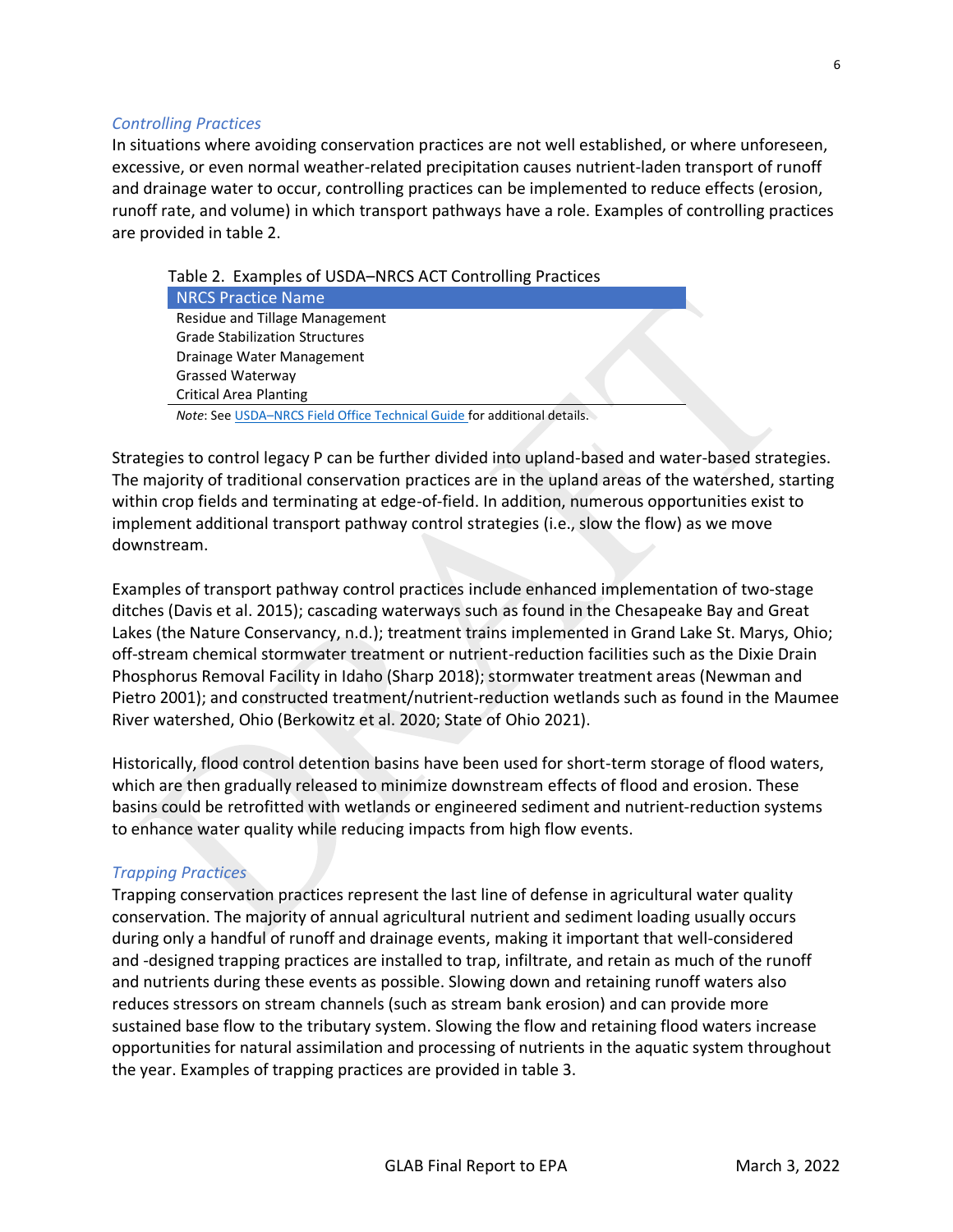#### Table 3. Examples of USDA–NRCS ACT Trapping Practices

NRCS Practice Name Filter Strips/Filter Areas Constructed Wetlands Underground Outlets (Blind Inlets) Phosphorus Removal System Denitrifying Bioreactor Water and Sediment Control Basin Riparian Forest Buffer Irrigation Reservoir Saturated Buffer

*Note*: See USDA–[NRCS Field Office Technical Guide f](https://www.nrcs.usda.gov/wps/portal/nrcs/main/national/technical/fotg)or additional details.

Trapping conservation practices that promote the retention of sediment and nutrients (filter strips, buffer zones, and constructed wetlands) are effective in reducing off-site movement and protecting downstream water quality. Examples of trapping practices include harvesting or removing terrestrial and aquatic plant biomass to reduce nutrient levels (Bartodziej, Blood, and Pilgrim 2017); installing iron slag filters and other types of engineered nutrient-removal systems (Hua et al. 2016); and constructing new coastal or riparian wetlands and reconnecting existing managed wetlands to capture sediments and process nutrients (Berkowitz et al. 2020; State of Ohio 2021). Moreover, the accumulated sediments trapped by these conservation practices could be beneficially reused. One potential reuse is to implement agricultural field placement programs where P-laden sediments are incorporated back into agricultural fields, thereby reducing the need for newly applied fertilizer (ESPP, n.d.).

#### **Looking Ahead**

A recent analysis of the data collected at Ohio USDA–Agricultural Research Service edge-of-field monitoring locations indicates that soil legacy P contributes 80% of the P loss, and newly applied (excess P) from fertilizer or manure contributes the remaining 20% (Osterholz 2021). If correct, this would suggest that an emphasis on the implementation of controlling and trapping approaches rather than on avoiding approaches might be more effective because they disrupt both legacy and excess P transport processes and alter pathways to the receiving water body. This does not imply that efforts to manage excess fertilizer or manure applications on the landscape (i.e., avoiding practices) should be reduced, as these nutrients also serve as the source for new legacy P.

Because there are numerous factors that influence the release of legacy P, no single practice or solution will fully address the release of legacy P-laden sediments or nutrients from the watershed. Site-specific characteristics and local agronomic decisions will determine the most effective nutrient management measures. In addition, an economic analysis of P removal and the impact of climate change should be incorporated into project criteria for selection and prioritization. Full-cost accounting allows for the evaluation of proposed projects and involves the inclusion of externalities, improved discount rates, and other factors, and can serve as both a funding decision criterion and a metric to track project performance.

Climate change has a vast potential impact on legacy P and must be incorporated into the design of legacy P mitigation projects and recommendations, for example, by sizing projects to accommodate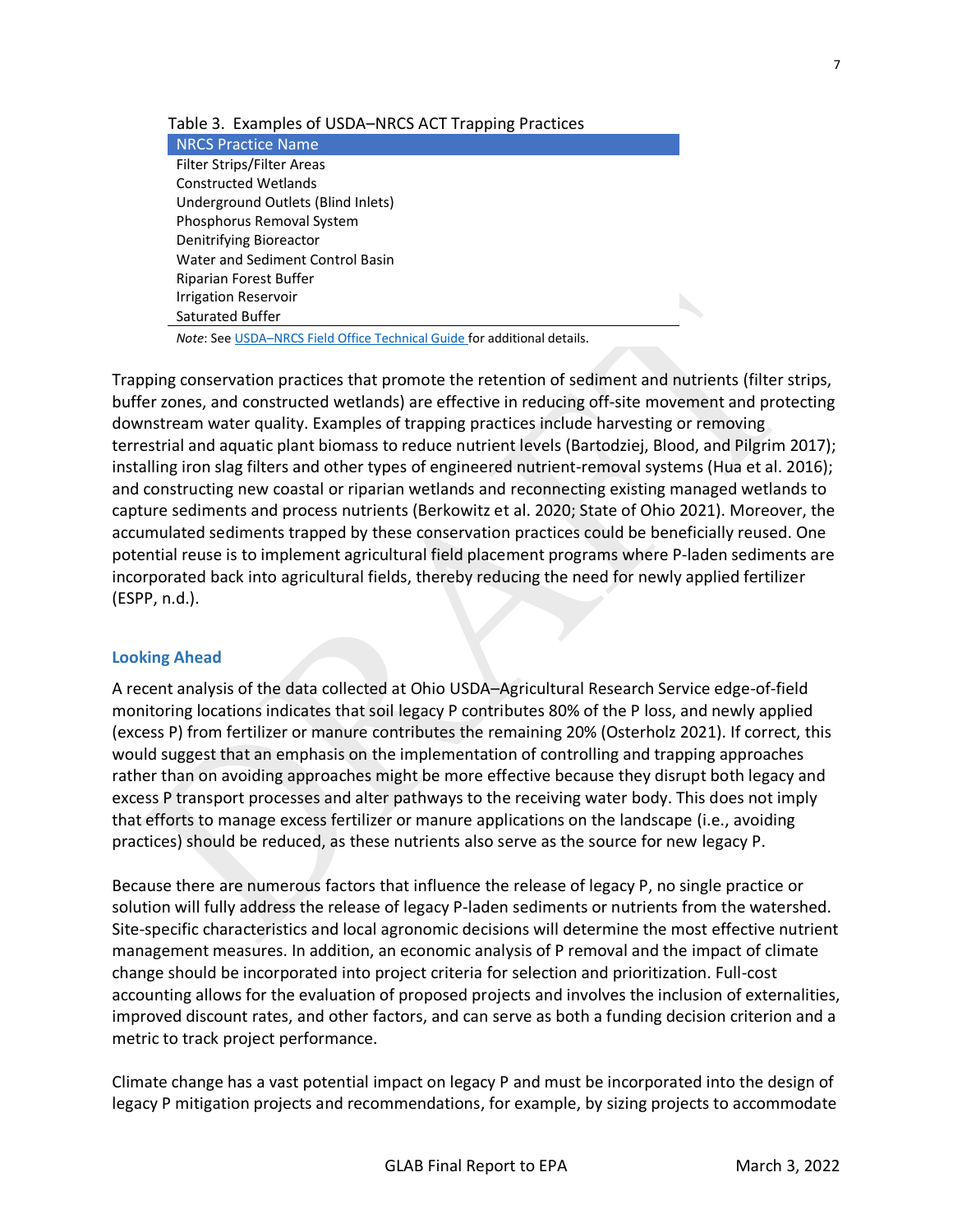8

future flow rates and loading through the design life of the practice. Climate predictions indicate more extreme events, resulting in increased nutrient loads into receiving water bodies. In addition, earlier onset and later breakdown of lake stratification will increase duration and severity of anoxia, exacerbating internal loading and biotic stress (Søndergaard, Peder, and Jeppesen 2003; Gibbons and Bridgeman 2020). Changes in flow, duration, and frequency should be incorporated into the designs of future projects so they remain functional across a range of different water level or flow regimes.

## **Near-term Recommendations**

- **Fund and implement long-term comprehensive watershed monitoring programs** to (1) evaluate the performance and costs of individual or combined ACT conservation practices; and (2) guide GLRI project funding decisions to maximize legacy P nutrient and sediment reduction.
- **Support and fund projects that evaluate the relative contributions of soil legacy P and applied P to total P loss.**

#### **Mid-term Recommendation**

• **Coordinate GLRI funding and technical expertise to develop regional tools to implement the most effective combination of ACT practices at federal, state, and local levels** as identified in the USDA–NRCS ACT program to maximize legacy P nutrient and sediment reduction at HUC-12 watershed scales.

# **Lake-Based Strategies**

Legacy P can accumulate in lake and river sediments. When lake-based legacy P is released into the water column, this process is referred to as internal phosphorus loading (IPL). IPL can be defined as "all physical, chemical, and biological processes by which P is mobilized and translocated from the benthic environment" (Steinman and Spears 2020, 4). IPL is known to occur in Lake Erie (Matisoff et al. 2016; Anderson, Johengen, Godwin et al. 2021; Wang et al. 2021), although its relative importance as a legacy P source is debated.

Management strategies to control IPL depend on the mechanism by which the P is leaving the sediment and entering the water column. (For more detailed discussions on this topic, see Cooke et al. 2016; and Steinman and Spears 2020). Key physical, chemical, and biological management treatments are discussed briefly below. Because of logistical or financial constraints, some of these treatments are not feasible in the open water of Lake Erie. However, they may be operational in certain embayments or tributaries, as well as in other parts of the Great Lakes, as has been shown for drowned river mouth lakes (Steinman and Ogdahl 2012).

#### Physical Treatments

Sediment removal and aeration are two common methods to physically control IPL. Sediment removal can involve either excavation (whereby overlying water is first removed) or dredging (removal of sediment without water drawdown). In cases where legacy P-laden sediments have accumulated in shallow riparian or managed coastal wetlands or in shallow lakes or detention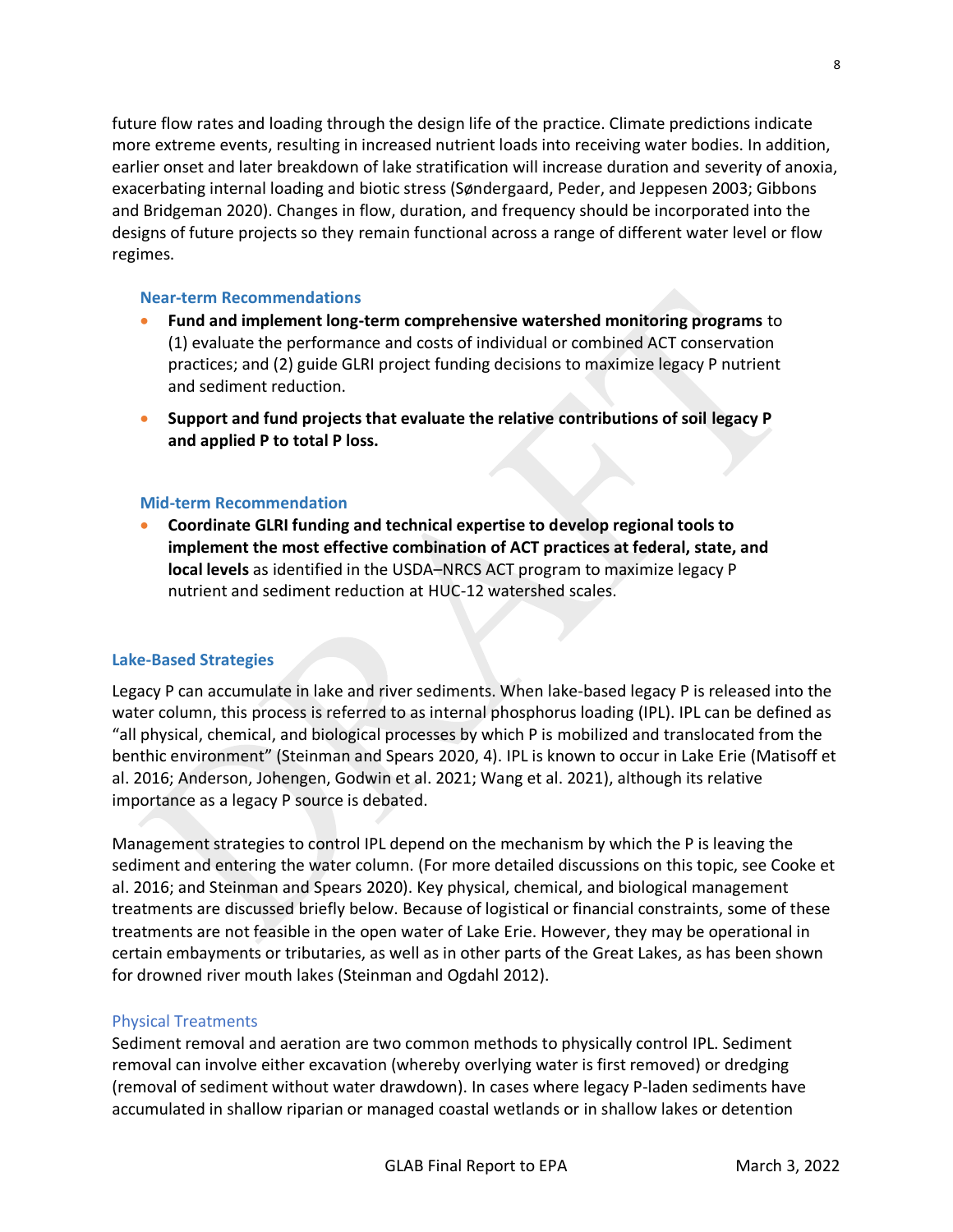basins, it may be possible to excavate and remove the P-laden sediment to prevent the release of DRP from sediments saturated with legacy P. The removed sediment could be used for agricultural field placement (with appropriate water management and nutrient-reduction controls) or for other environmentally beneficial uses.

In larger riverine and lake systems, in-water dredging with upland placement is a viable mechanism to permanently remove legacy P from the environment. For example, the U.S. Army Corps of Engineers (USACE) typically will dredge up to 1.5 million cubic yards of sediment from eight federal harbors along the Ohio Lake Erie coastline every year. USACE will dredge 600,000 to 1 million cubic yards of P-laden sediment from the Toledo federal navigation channel every year. Effective July 1, 2020, the State of Ohio banned open-lake placement of dredge material into the Ohio waters of Lake Erie. In the fall of 2020, more than 635,000 cubic yards of P-laden dredge material were placed into the Port of Toledo's Facility 3 Confined Disposal Facility instead of the open-waters of Lake Erie. Although sediment removal eliminates legacy P from the water body, there are drawbacks to inwater dredging that include short-term degradation of local water quality during dredging; removal of the benthic community; location and availability of a disposal site for appropriate placement; overall costs to dredge, transport, and place the material; and regulatory and permitting issues (Lürling, Smolders, and Douglas 2020).

Aeration (also including oxygenation) prevents hypoxia (< 2 mg/L dissolved oxygen [DO]) or anoxia (<0.1 mg/L DO) from forming at lake bottoms. Keeping DO concentrations elevated promotes the binding of P to Fe<sup>3+</sup>, preventing the P from diffusing into the water column. While commonly implemented, the results are mixed (see Lürling, Smolders, and Douglas 2020). Moreover, the application of aeration in large systems is not practical or cost effective. However, aeration could be applied in more localized settings, such as in smaller nutrient-reduction wetlands or detention basins that are sufficiently deep to stratify and go hypoxic to prevent the release of DRP from retained sediments.

# Chemical Treatments

There are two main classes of materials used to chemically manage IPL: those that oxidize the upper sediment layer, and those that inactivate P directly in-situ (that is, within the water column or sediment [Lürling, Smolders, and Douglas 2020]). Adding chemicals to oxidize the sediment assumes the sediments are already anoxic and might be releasing P. By providing electron acceptors such as nitrate or manganese (e.g., as calcium nitrate and other formulations), the sediments remain oxic and P remains bound to the oxidized form of iron ( $Fe<sup>3+</sup>$ ). Recent work in Lake Erie has shown how the transition among oxic conditions can strongly influence P release (Anderson, Johengen, Miller et al. 2021).

Phosphorus inactivants can be added to water bodies in liquid or solid form. Aluminum- and ironbased salts are the most common liquid formations, applied either to the water column, where they can strip P as they settle to the sediment, or injected directly into the sediment to avoid resuspension. The efficacy of these inactivants varies widely based on sediment and lake characteristics and generally ranges from less than one year to more than 20 years (Cooke et al. 2016). Many different solid phase P adsorbents have been developed recently; perhaps the most well studied is lanthanum-modified bentonite (Phoslock [Spears et al. 2013]). With all these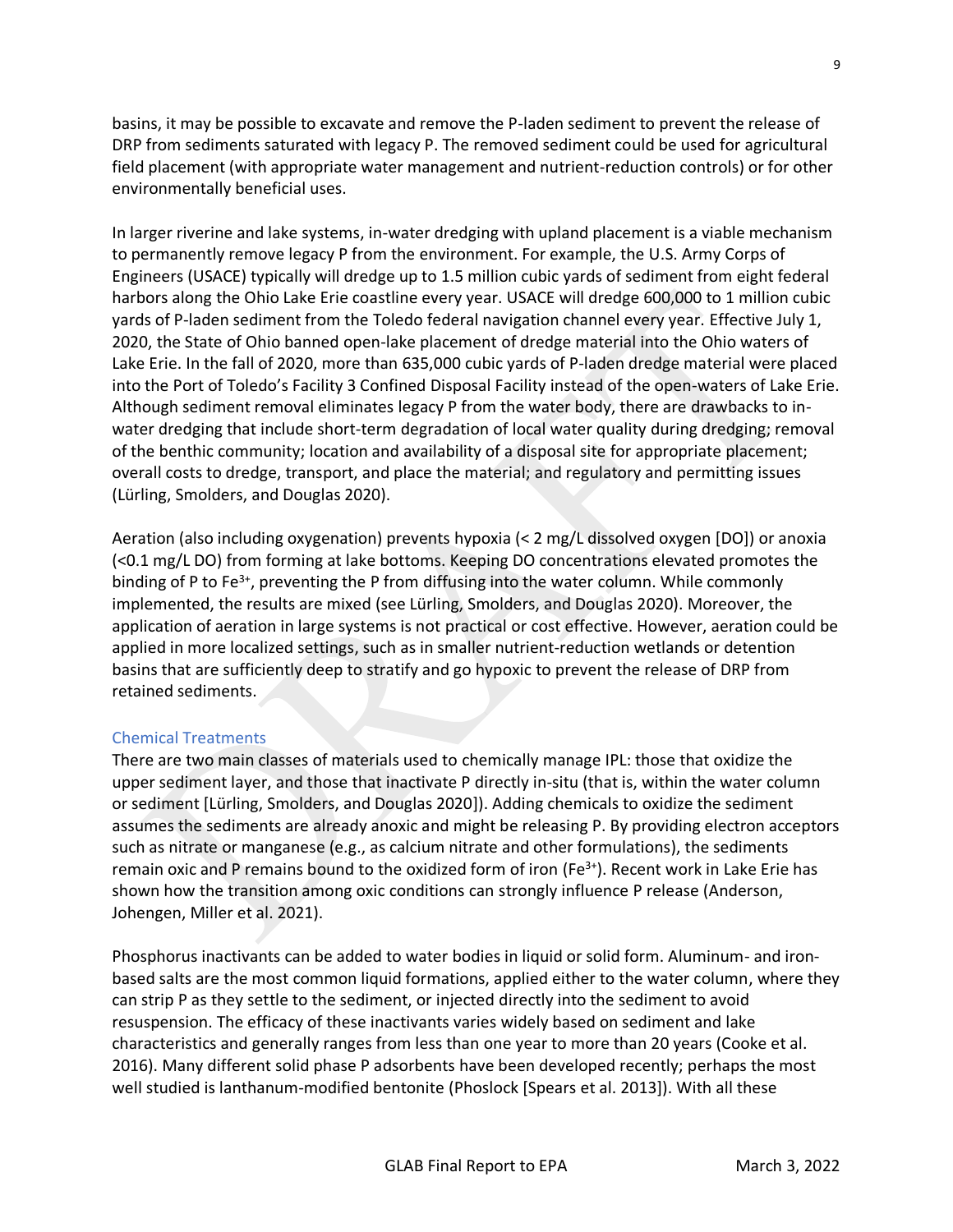chemical treatments, application concentration must be carefully determined to ensure sufficient material to bind P but not so much as to cause ecotoxicity.

# Biological Treatments

Biomanipulation, usually involving the removal of benthivorous fish (e.g., gizzard shad) to avoid sediment disturbance and subsequent release of P into the water column, has had success in small inland lakes (Godwin et al. 2011), but its feasibility in large, open waters is more doubtful. In addition, other organisms such as chironomids can be major bioturbators, and biomanipulation could stimulate their activity which might promote the release of legacy P.

#### **Near-term Recommendation**

• **Support the physical removal or chemical/biological sequestration of legacy P– laden sediments** as effective methods to remove legacy P from the lake environment. Also encourage GLRI coordination with the USACE and local communities to develop innovative ways to sequester or beneficially reuse dredge sediment for agricultural field placement, habitat restoration, or other environmentally suitable uses.

#### **Long-Term Monitoring and Maintenance**

The controlling and trapping conservation practices described above could concentrate P at specific locations in the watershed, including within wetlands and detention basins. These practices will effectively reduce short-term excess P loads while simultaneously creating a potential future source of legacy P. As a result, the anticipated rate of downstream water quality improvement could be reduced over time by offsetting releases of legacy P from saturated sediments (i.e., IPL). This delay, referred to as lag-time, can be in the range of years, decades, or even centuries. Given the variable time frame, traditional post-management monitoring periods of five to ten years might be insufficient to capture the true and total impacts (or benefits) of implementing these conservation practices (Sharpley et al. 2013).

#### Long-Term Monitoring

Moreover, there is a need to re-assess current monitoring approaches. GLRI-funded water quality projects are typically monitored when the GLRI grant award is active (generally three to five years), but in many cases are not physically monitored at all. The nutrient-reduction metrics used are based on regional assumptions of the P-reduction performance of a specific type or class of project to calculate pounds of P removed to meet long-term goals and targets. The current monitoring program (though it is beginning to improve) is inadequate and does not provide the information or data necessary to understand how well these GLRI-funded projects perform over time.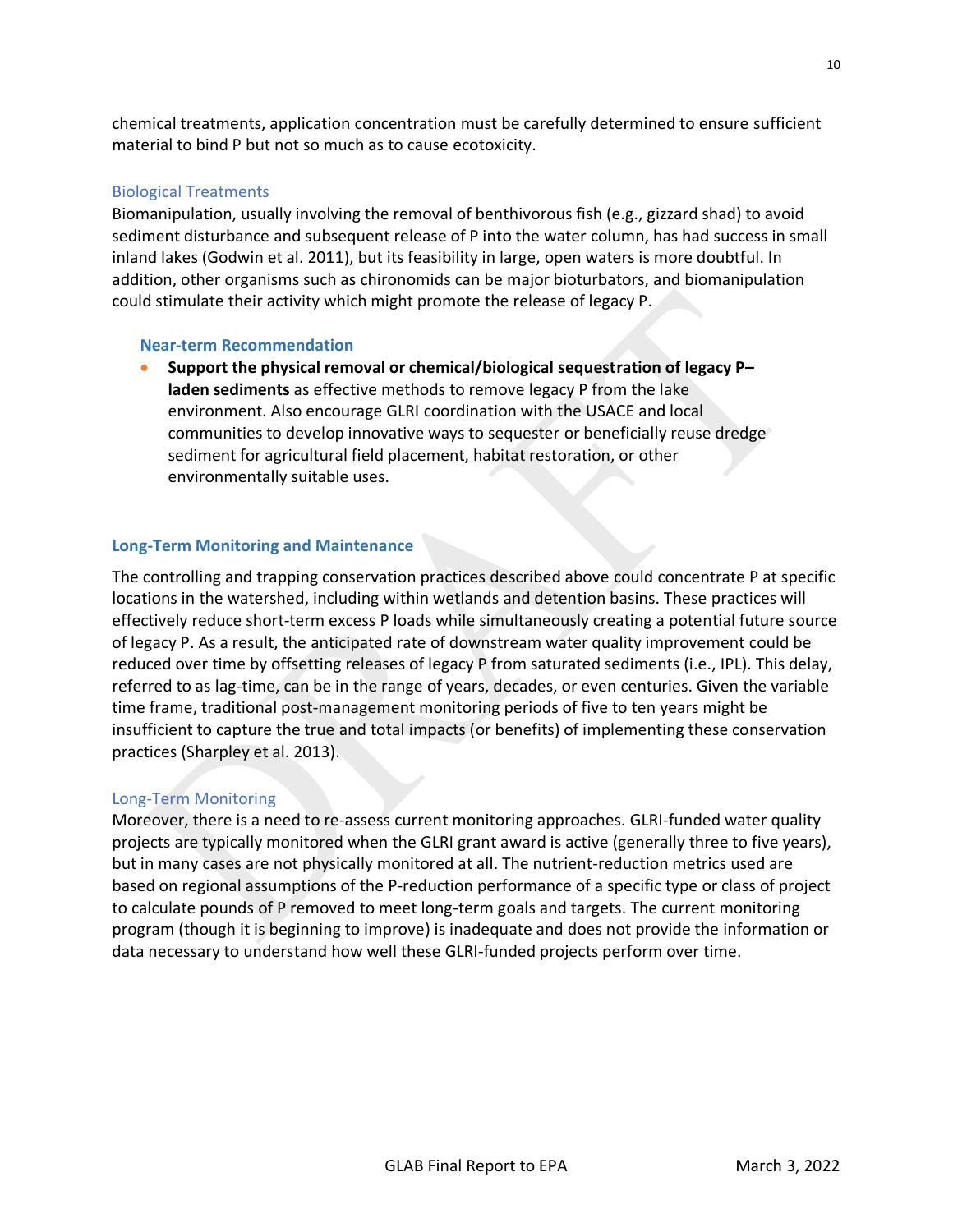#### **Mid-term Recommendation**

• **Fund and implement a comprehensive long-term monitoring program to assess GLRI-funded project performance and provide the information necessary to guide future GLRI investments in water quality and more effectively manage nutrient pollution in the Great Lakes.** (This recommendation also supports theme 2.)

# Critical Need for Long-Term Funding

Long-term monitoring and maintenance of legacy P nutrient-reduction projects will require a commitment to dedicated long-term funding. Funding mechanisms to support long-term monitoring are particularly challenging because federal and state agencies are limited in their ability to make long-term financial commitments due to annual or biennial budget cycles.

One solution that has been successfully applied is the creation of an endowment fund to provide the resources to support long-term environmental protection and restoration efforts in Muskegon Lake (Steinman and Ogdahl 2004). There are a variety of ways to capitalize such an endowment fund, including fines from environmental violations and bond initiatives. Experience has shown that several revenue streams would likely be necessary for capitalization of the fund. GLRI could manage such a fund, and the \$375 million dollars appropriated annually to GLRI is an important potential source of funding for long-term monitoring, with the caveat that the endowment fund disbursements would carry a match requirement from a non-federal entity. Below, we identify several alternative mechanisms to fund long-term monitoring and maintenance.

- 1. **GLRI funding:** Redirect 2% of the annual GLRI appropriation (FY 2021–2022: \$7.5 million) to a long-term monitoring and maintenance endowment fund, which would be available as part of a competitive proposal process.
- 2. **Pay-for-Performance (PFP) Conservation:** Provide flexible conservation options to farmers while delivering quantifiable water quality benefits in agricultural watersheds.<sup>2</sup>
- 3. **Public–private partnerships:** Encourage these partnerships, which allow leveraging of resources through private donations and promote broad community engagement (Meissner 2019).<sup>3</sup>
- 4. **Match requirements:** For certain projects, require a cash match that would go into the monitoring and maintenance endowment fund.

The monitoring effort described above is designed to evaluate the success and ongoing performance of specific projects. In addition, a more collective assessment of GLRI progress in specific embayments or whole lakes can be assessed by evaluating existing regional monitoring programs for improvements in (1) State of the Lakes Ecosystem Conference indicators over time; (2) trends in long-term monitoring data collected through GLNPO annual monitoring using the Lake Guardian; and (3) results of the five-year intensive lake monitoring surveys implemented by the Cooperative Science and Monitoring Initiative. All three of these initiatives are led or conducted by the GLNPO monitoring and indicators branch. It is important that these monitoring programs

<sup>2.</sup> Se[e http://glpf.org/funded-projects/reducing-phosphorus-loads-from-agriculture-creating-a-pay-for](http://glpf.org/funded-projects/reducing-phosphorus-loads-from-agriculture-creating-a-pay-for-performance-program-using-field-specific-information/)[performance-program-using-field-specific-information/.](http://glpf.org/funded-projects/reducing-phosphorus-loads-from-agriculture-creating-a-pay-for-performance-program-using-field-specific-information/)

<sup>3.</sup> Se[e https://outdoordiscovery.org/project-clarity/.](https://outdoordiscovery.org/project-clarity/)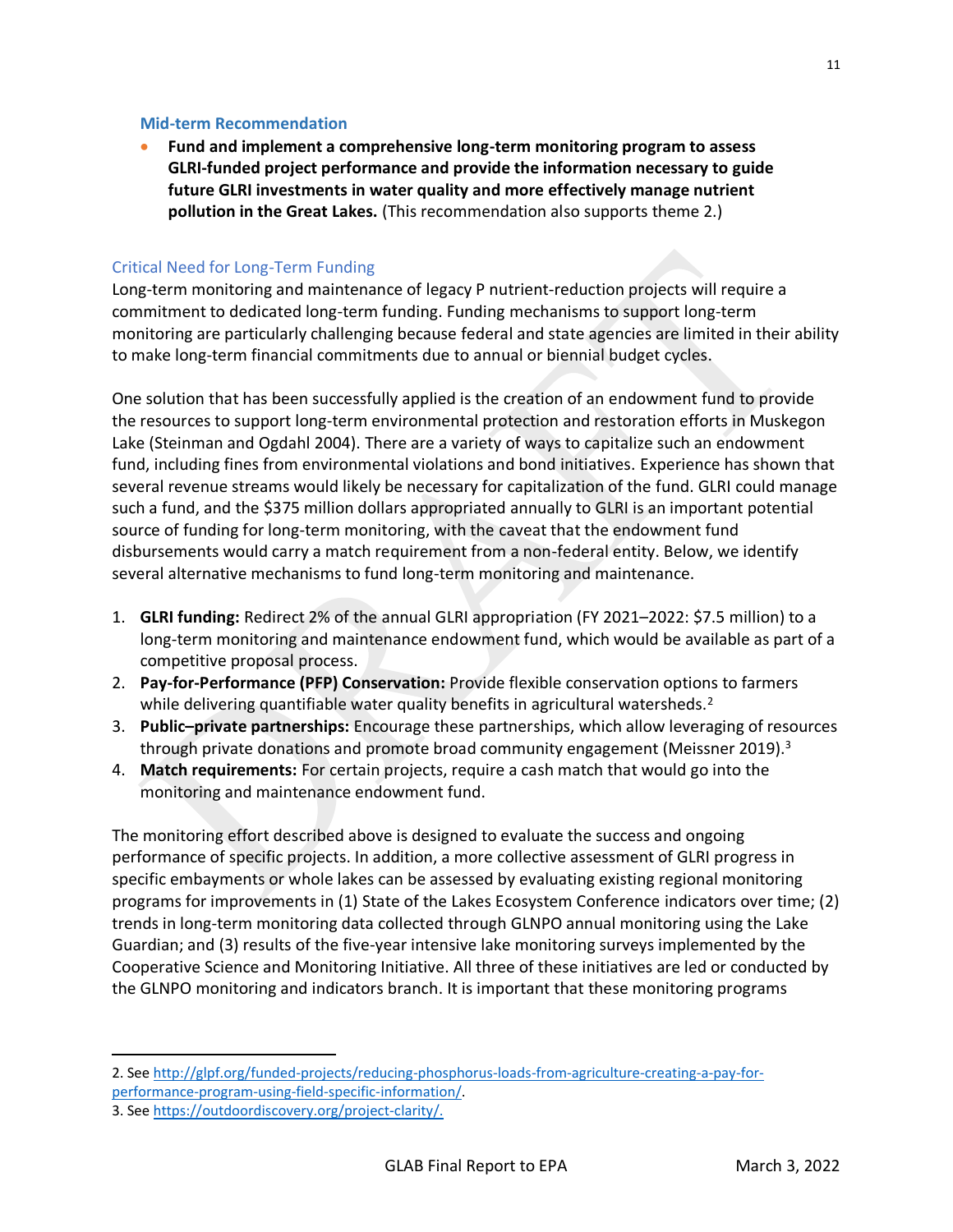continue to be supported over time to assess the overall condition of the lakes, emerging issues, and progress that is being made through GLRI investments.

## **Investments in Underserved Communities**

In addition to long-term monitoring, innovative funding mechanisms are needed to address water quality degradation due to nutrient loading in smaller urban or rural communities and areas that do not have the financial or technical capacity to apply for or manage GLRI grant funds.

- 1. **GLRI funding:** Redirect a percentage of the annual GLRI appropriation to an endowment fund, which would provide long-term capacity building and financial support to smaller underserved urban or rural communities to address historic and current water quality degradation due to nutrient loading.
- 2. **Technical and grant management assistance program:** Develop and implement new GLRIfunded technical and grant management assistance programs (including third-party engagement) designed to assist underserved communities with project identification and development, application for financial assistance, and project implementation and management.
- 3. **Financial assistance:** Establish criteria and thresholds to eliminate non-federal match requirements for underserved communities that lack the financial or technical capacity to apply for or manage GLRI grant funds.
- 4. **Innovative financing:** Encourage GLRI-funded public–private partnerships and PFP conservation programs to address historic and current water quality degradation due to nutrient loading in underserved communities.

#### **Short-term Recommendation**

• **Support the development of a new GLRI-funded technical and grant management assistance program** designed to assist underserved communities with project identification and development, application for financial assistance, and project implementation and management.

#### **Mid-term Recommendations**

- **Support the creation of an endowment fund** to provide a stable, long-term funding source to support the continued monitoring and assessment of GLRI-funded nutrient-reduction projects and to provide long-term capacity building and financial support to underserved smaller urban or rural communities. (This recommendation also supports theme 2.)
- **Support the development of GLRI-funded public–private partnerships and PFP conservation programs** to support the continued monitoring and assessment of GLRI-funded nutrient-reduction projects and to address historic and current water quality degradation due to nutrient loading in underserved communities.

See appendix 2 for a list of theme 1 recommendations.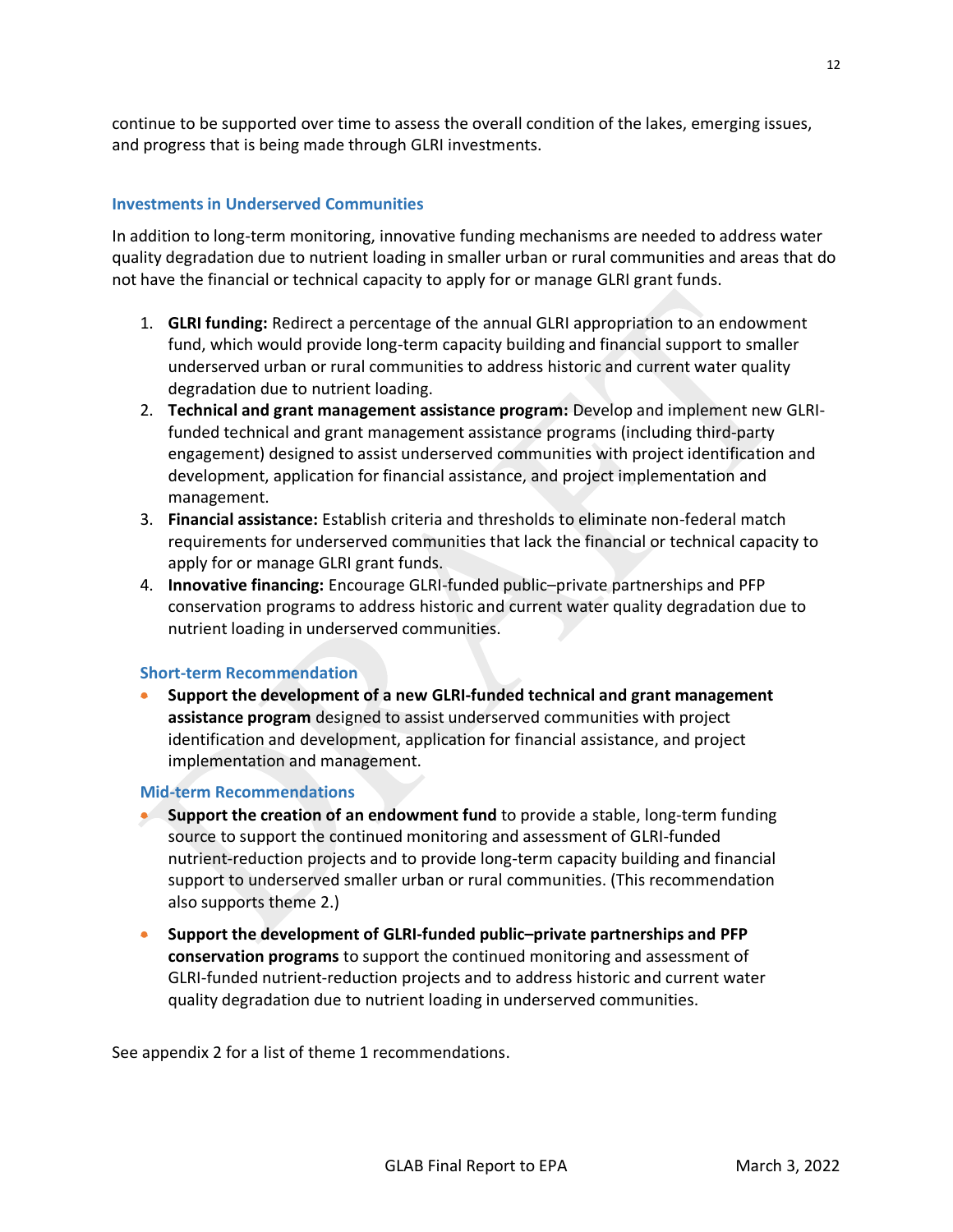# <span id="page-19-0"></span>**Theme 2. Seek Advice and Recommendations on Managing Excess Nutrients**

*The issue of nutrient (especially phosphorus) loading has been a very significant and public ecosystem health issue in Lake Erie, primarily due to the creation of Harmful Algal Blooms (HABs) that negatively impact drinking water systems, tourism, and other commercial activities in the Great Lakes.* 

**Charge Question:** Balancing the need for the continued production of agricultural commodities in the Great Lakes region, the contribution to excess nutrient loading in Lake Erie associated with agricultural production activities, and the need to significantly reduce the extent and duration of HABs on Lake Erie, what innovative actions could reasonably be taken to accelerate the reduction of excess nutrients and HABs or duration of HAB events in Lake Erie? Consider if there are new or different applications of traditional federal funding sources, opportunities to partner with the private sector (including tourism, drinking water systems, and others affected by HABs), or community-driven or market-based approaches to financing water quality improvements.

#### **Introduction**

The GLAB approached the charge question by defining *excess nutrients* (i.e., excess phosphorus [P]) and then exploring potential structural (physical) and nonstructural (policy, regulatory, and marketbased) watershed nutrient-reduction strategies. Addressing the sources and transport processes for excess nutrients is important for developing sound nutrient-management strategies. Excess nutrients include those derived from urban and suburban point and nonpoint sources (e.g., wastewater treatment facilities, stormwater outfalls, surface runoff); agricultural nonpoint sources (e.g., fertilizer, manure, agricultural drain tiles, drainage ditches); and other point and nonpoint sources such as HSTSs (Chen et. al 2015; Cornell 2011). Regardless of source, all nutrients that exceed agronomic and food web requirements and are released and transported downstream are considered to be excess nutrients and collectively contribute to eutrophication, hypoxia, and HABs in the Great Lakes (Madenjian et al., 2002; Scavia et al., 2014).

Surface runoff, leaching, and tile drainage are the primary mechanisms or pathways that mobilize and transport excess nutrients from the landscape into streams and rivers. Excess nutrients originating from all land uses transported to streams and rivers ultimately end up in the Great Lakes (Allan 2004; Robertson and Saad 2011). Moreover, excess nutrients, when incorporated into soils or bound to sediment, might also be a source of future legacy P.

To address increasing impacts of excessive nutrient loads into the Great Lakes, the Great Lakes states have developed and are implementing nutrient-reduction plans across all sectors and sources to achieve nutrient-reduction goals (see, for example, IEPA, IDOA, and University of Illinois Extension 2015; State of Ohio 2020; State of Michigan 2018). These plans describe multiple approaches to nutrient reduction including structural approaches that control or trap excess nutrients across the landscape, and nonstructural practices that attempt to minimize excess nutrients at the source through governance, regulatory, and market-based means.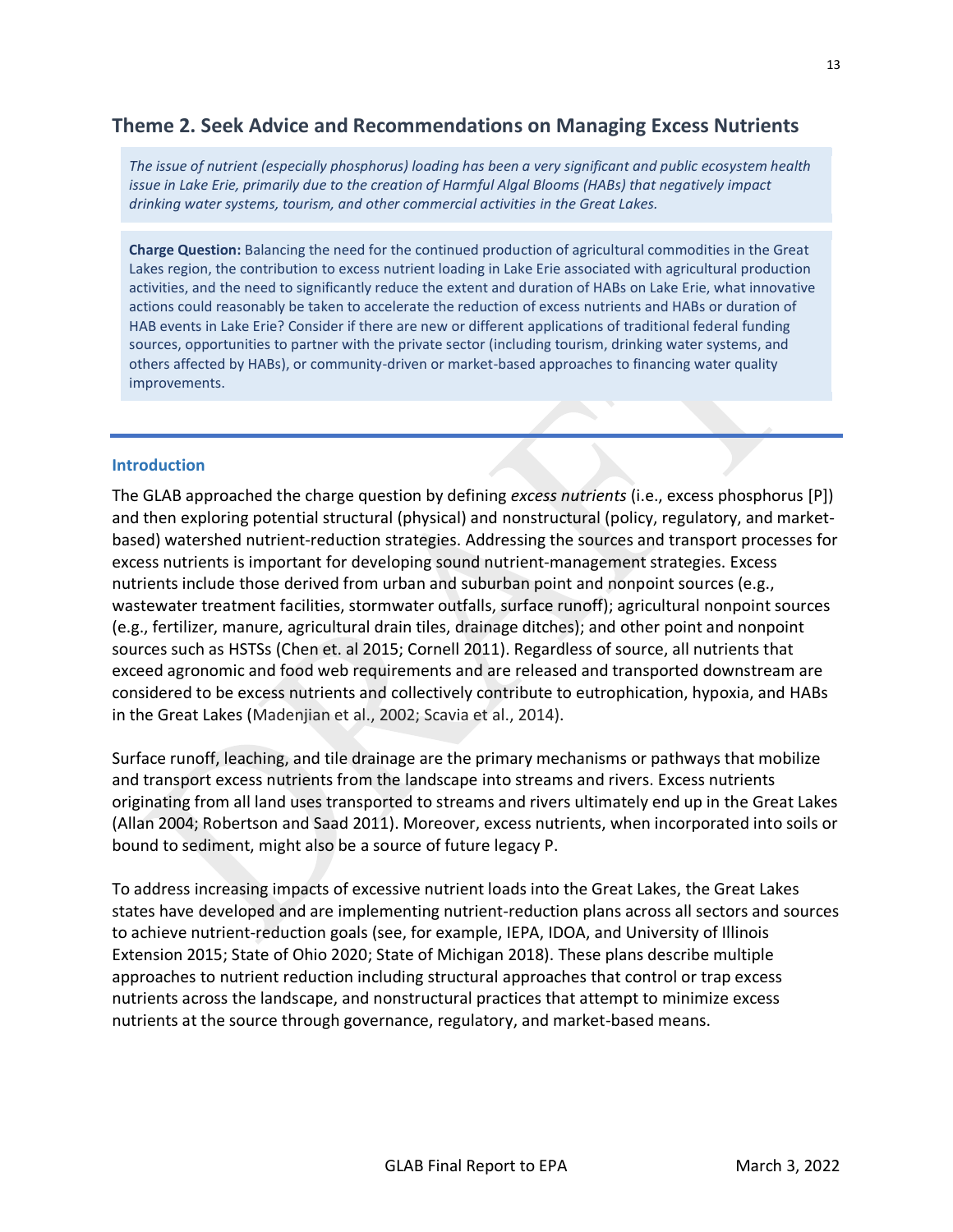## **Identification of Critical Source Areas**

An important aspect of the planning process is the identification of CSAs, which are areas in the watershed that contribute a disproportionately large amount of excess P to the nutrient load. These are the locations where sources of excess nutrients on the landscape coincide with active hydrologic transport mechanisms. Because a relatively small area of a watershed can generate a disproportionate amount of excess nutrients, identifying CSAs can help prioritize conservation practices to better protect water quality and reduce costs (EPA 2018).

CSAs can be identified by determining where Great Lakes Water Quality Agreement (GLWQA) target nutrient loads (or total maximum daily loads [TMDLs]) are consistently exceeded during the critical March–July timeframe. Those watersheds contributing the highest loads can then be prioritized. Land use practices or specific locations within those watersheds that contribute excess nutrient loads can be addressed by applying appropriate structural (controlling and trapping) practices or nonstructural (avoiding) practices to minimize excess nutrient loads. (See theme 1 for a discussion of structural and nonstructural strategies.)

Examples of nonstructural (controlling) practices include limiting the amount of commercial fertilizer or manure applied to the landscape as a function of season and crop rotation and understanding the mobilization and transport pathways from CSAs through the watershed such as surface runoff, leaching, tile drainage, or other means. Moreover, to maximize nutrient-reduction benefits, structural nutrient-removal systems should be located near the pour points (or outlets) of CSAs. In instances where multiple input sources and multiple HUC-12 watersheds are cumulatively contributing excess nutrients to a receiving water body, it might be most efficient to implement large-scale structural nutrient-removal projects closer to the impacted receiving water body. There are efficiencies to be gained as larger-scale projects might be easier to maintain and monitor over a long period of time. If sited properly, these projects have the potential to remove excess nutrients that have not been addressed by best management practices and watershed practices further upstream.

#### **Near-term recommendation**

• **Support and fund regional projects to (1) identify watersheds where GLWQA target nutrient loads are consistently exceeded March–July, and (2) identify CSAs within those watersheds that contribute a disproportionately large amount of excess P to nutrient load.** Use watershed and CSA information to prioritize and more effectively target excess P management strategies to maximize removal of excess P from the system.

#### **Mid-term recommendation**

• **Encourage, support, and fund large nutrient-reduction projects within lower watershed tributaries near or adjacent to receiving water bodies** to maximize potential nutrient-reduction benefits.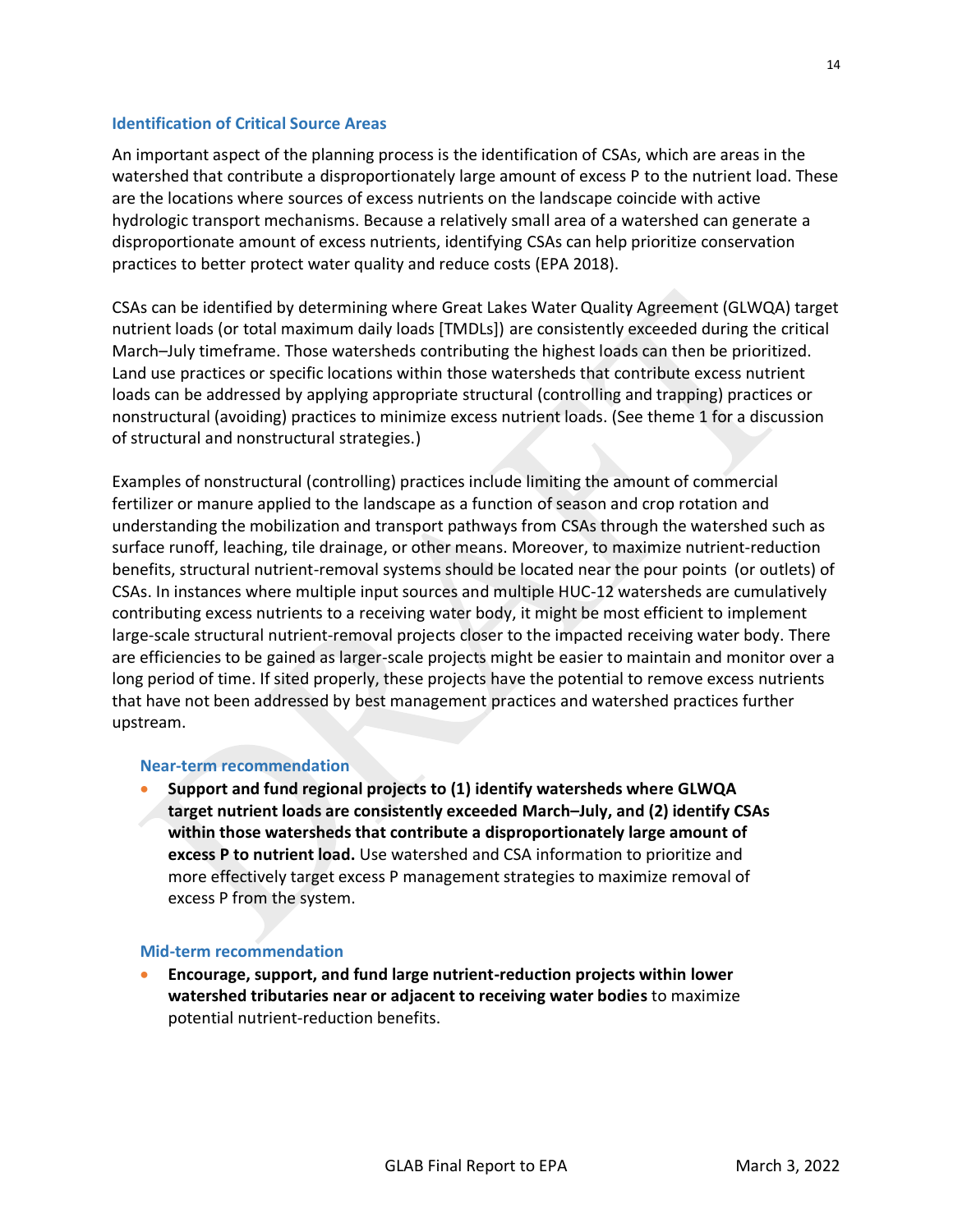#### **Structural Nutrient-Removal Systems**

Structural nutrient-removal systems are focused primarily on controlling and trapping excess nutrients as they are mobilized and transported by surface runoff, leaching, and tile drainage from the landscape into water. (See theme 1 for a summary of specific conservation practices based on the ACT and associated recommendations.)

# **Innovative Technologies/Nutrient-Removal Systems**

Table 4 provides a list and general status of innovative structural nutrient-removal practices that are being considered or are being implemented within the basin. These practices might require additional research or funding to support initial pilot projects and long-term monitoring and assessment.

| <b>Structural Practice</b>                                             | <b>Ongoing</b>            | Pilot                     | Location<br>considerations                              | <b>Managing entity</b>            |
|------------------------------------------------------------------------|---------------------------|---------------------------|---------------------------------------------------------|-----------------------------------|
| P removal traps (e.g., slag filters)                                   | X                         | X                         | site specific                                           | federal, state, local             |
| End of tile treatments                                                 | $\boldsymbol{\mathsf{X}}$ |                           | field runoff, field tiles,<br>or agricultural drains    | USDA, NRCS, SWCDs                 |
| End of legal drain treatments                                          | X                         |                           | field tiles, agricultural<br>drains                     | county drainage boards            |
| Dredging removal/sequestration of<br>high particulate P (and legacy P) | $\mathsf{x}$              | $\boldsymbol{\mathsf{X}}$ | federal/state<br>commercial and<br>recreational harbors | USACE, federal, state,<br>private |
| Chemical inactivant injection system                                   |                           | Χ                         | smaller lakes &<br>tributaries                          | local, private                    |
| Algal harvesting/filtration<br>technologies                            |                           | X                         | smaller lakes &<br>tributaries                          | federal, state, local             |
| Hybrid technology/natural<br>infrastructure projects                   |                           | X                         | coastal and riparian<br>wetlands                        | federal, state, local             |
| Peak flow management nutrient-<br>removal system                       |                           | X                         | riparian overflow<br>wetlands                           | federal, state, local             |
| Sequential nutrient-removal and<br>processing system                   | $\mathsf{x}$              | X                         | landscape/system scale                                  | federal, state, local             |
| Flow management, retention,<br>treatment                               | X                         | X                         | field runoff, field tiles,<br>or agricultural drains    | USDA, NRCS, SWCDs,<br><b>FEMA</b> |

# Table 4. Innovative Technology and Nutrient-Removal Systems

*Note:* USDA (United States Department of Agriculture); NRCS (Natural Resource Conservation Service); SWCD (Soil and Water Conservation District); USACE (U.S. Army Corps of Engineers); FEMA (Federal Emergency Management Agency).

#### **Near-term Recommendation**

• **Support additional research and funding for innovative technology/nutrientremoval systems along with innovative funding strategies to support long-term monitoring and assessment of these technologies to evaluate their effectiveness.** This recommendation is consistent with, and complements, the recommendations from the report produced by the Science and Information Subcommittee of the prior GLAB, which was charged in part with providing advice on how to incorporate duration and longevity considerations into GLRI proposal selection (EPA 2016).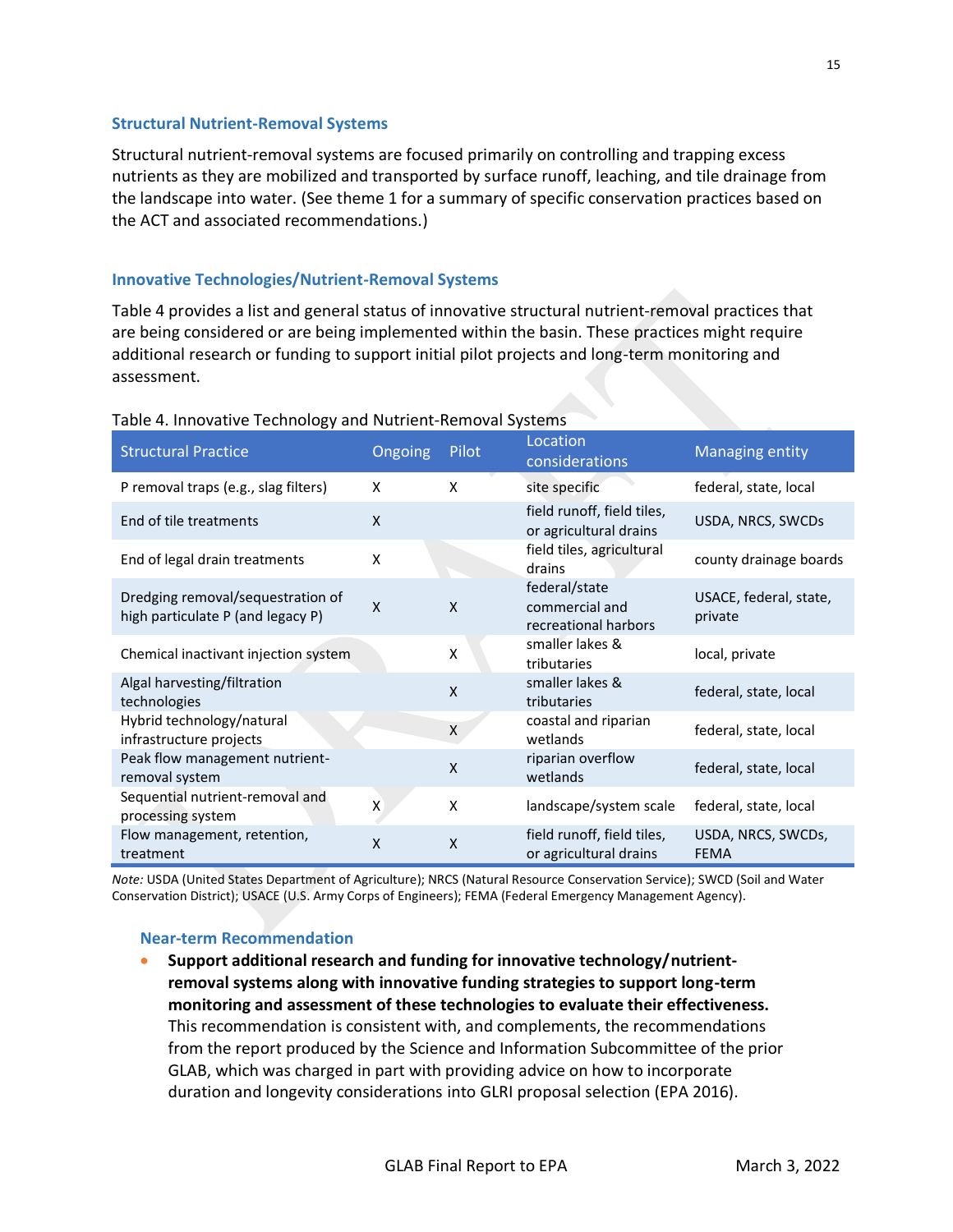#### **Mid-term Recommendation**

• **Coordinate GLRI funding and technical expertise to develop regional tools to implement the most effective combination of ACT practices at federal, state, and local levels** as identified in the USDA–NRCS ACT program to maximize excess P nutrient and sediment reduction at HUC-12 watershed scales.

Currently state and federal agencies, academic institutions, and consulting firms are collecting data and conducting modeling efforts to understand the sources and amount of nutrients contributing to algal blooms in the Western Basin and hypoxia events in the Central Basin of Lake Erie. Unfortunately, these efforts are not well-coordinated at a regional or cross-jurisdictional level. There may be an opportunity for GLRI to fund efforts to develop mechanisms to foster crossjurisdictional coordination at a regional landscape or basin-wide scale. This would create an opportunity to apply landscape conservation design principles to systematically link structural nutrient-reduction practices to maximize nutrient-removal efficiencies.

#### **Near-term Recommendation**

• **GLNPO should coordinate and GLRI should fund cross-jurisdictional coordination efforts to identify CSAs and implement regionally coordinated watershed scale structural nutrient-reduction practices** (by applying landscape conservation design principles) to maximize nutrient-removal efficiencies.

#### **Nonstructural Practices, Planning, and Market-Based Incentives**

Nonstructural nutrient-removal systems are focused primarily on avoiding and controlling nutrientreduction practices as they are applied to the landscape. Nonstructural approaches also include policy, planning, or market-based activities that result in changes in behavior, investments, or land use that result in nutrient load reductions within a watershed. An example would be land-use planning efforts that change the percentage of developed land versus the percentage of agricultural land within a watershed that result in a reduction of nutrient loads. (See theme 1 for a summary of specific conservation practices based on the ACT nonstructural practices, and associated recommendations.)

# **Land-Use Planning**

The most effective way to control nutrients entering the Great Lakes is to prevent watersheds from developing land uses that increase nutrient runoff and loading to streams. Research has shown that the percentages of urban, suburban, and agricultural land use in a watershed are indicative of stream health (Wiley et al. 2010; Allan 2004).

Watershed land use (percentage of developed land area, percentage of drained agricultural land area) and variable weather or storm runoff events (e.g., precipitation) collectively account for up to 94% of the annual variation in riverine total P fluxes (Tang et al. 2005; Wiley et al. 2010; LaBeau et al. 2014; Chen et. al 2015).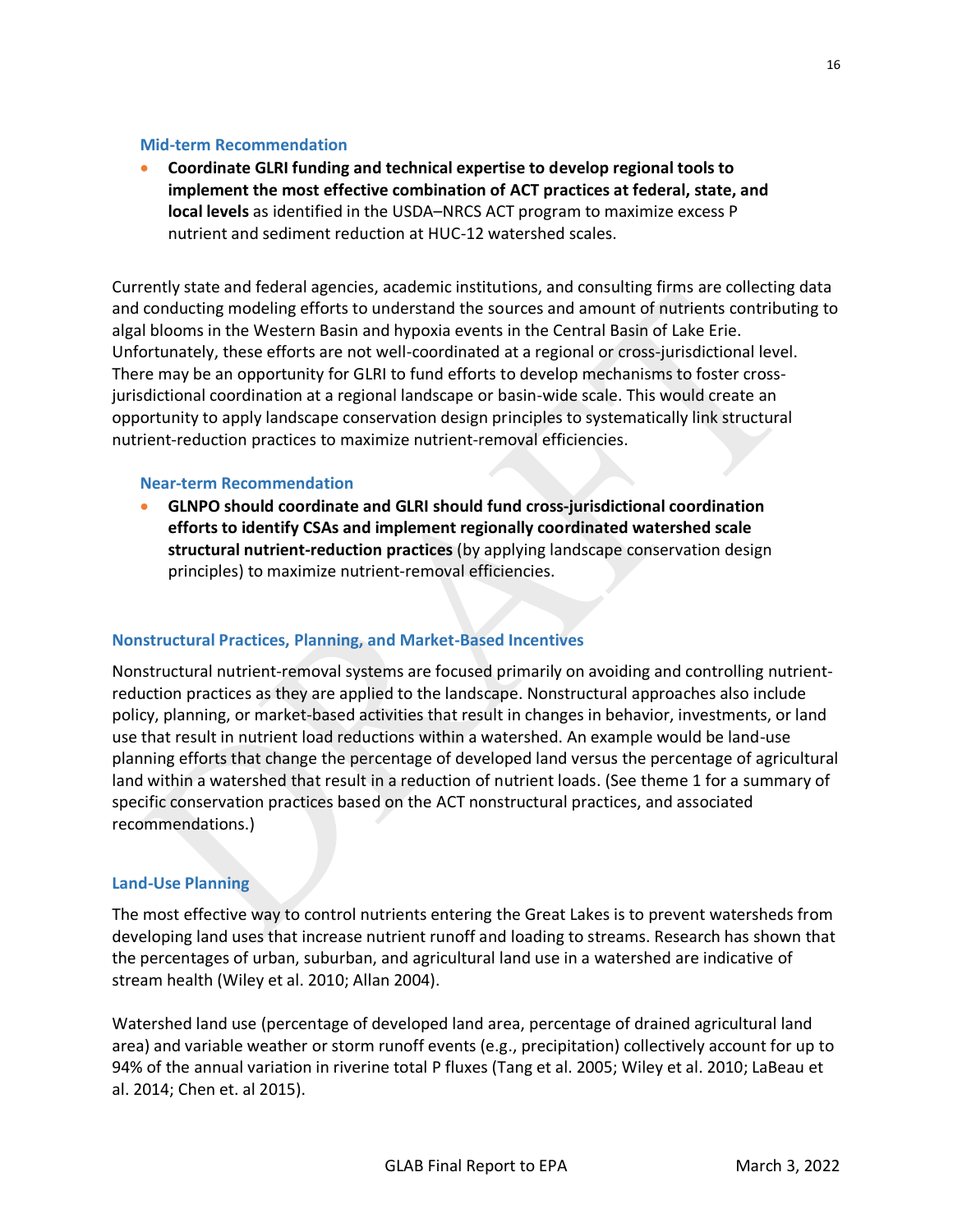Land-use planning can be used to guide local entities (such as local governments, local and regional planning commissions, and soil and water conservation districts) to promote land use change and encourage conservation practices that reduce nutrient loading to streams. However, there are limited funding opportunities available to support the development and implementation of watershed plans in watersheds that are not already degraded. EPA 319 funds [Section 313(h) of the 1972 Clean Water Act] and GLRI funding are usually directed to areas where nutrient loading is high, current land uses are problematic, and remediation is required. That funding must be maintained. However, GLRI also needs to develop competitive funding opportunities to develop and implement land-use plans that protect and preserve existing high-quality watersheds that have low to moderate nutrient loads.

In addition, current land-use planning models might not consider potential water quality or nutrient-reduction benefits due to changes in land use that result in reduced runoff and trap and process nutrients on the landscape. It may be possible to incorporate modeling results that estimate nutrient load reductions resulting from the implementation of new land-use and watershed plans (Tang et al. 2005). New performance metrics are required to document potential reductions in nutrient loading that could result from changes in land use.

# **Near-term Recommendation**

• **Support and fund the development and implementation of watershed land-use plans and conservation practices that protect and maintain** *existing high-quality watersheds* **that do not contribute significant excess nutrient loads to the basin.** In other words, protect and preserve what is already working.

# **Mid-term Recommendations**

• **Support the development of new performance metrics to recognize and document potential reductions in nutrient loading that might result by implementing land use and watershed plans.** The metrics should be incorporated into land use models to identify potential land use controls or changes that maximize nutrient-reduction benefits within a watershed.

# **Market-Based Approaches**

Healthy ecosystems provide numerous benefits such as clean water and air, flood prevention, healthy soils, and wildlife habitat. Collectively, these environmental benefits are referred to as ecosystem services. When ecosystem services can be measured and quantified, they can be sold and purchased through emerging ecosystem or environmental credit markets.

Companies and corporations of various sizes across many industries are announcing new corporate sustainability commitments. They are focusing on the public goodwill they will earn as consumers see them as playing a part in improving our climate and our water, air, and soil resources; practicing conservation; increasing biodiversity; and creating pollinator and wildlife habitats. These companies are establishing corporate sustainability programs and investing in environmentally sustainable development projects and ecosystem credit markets.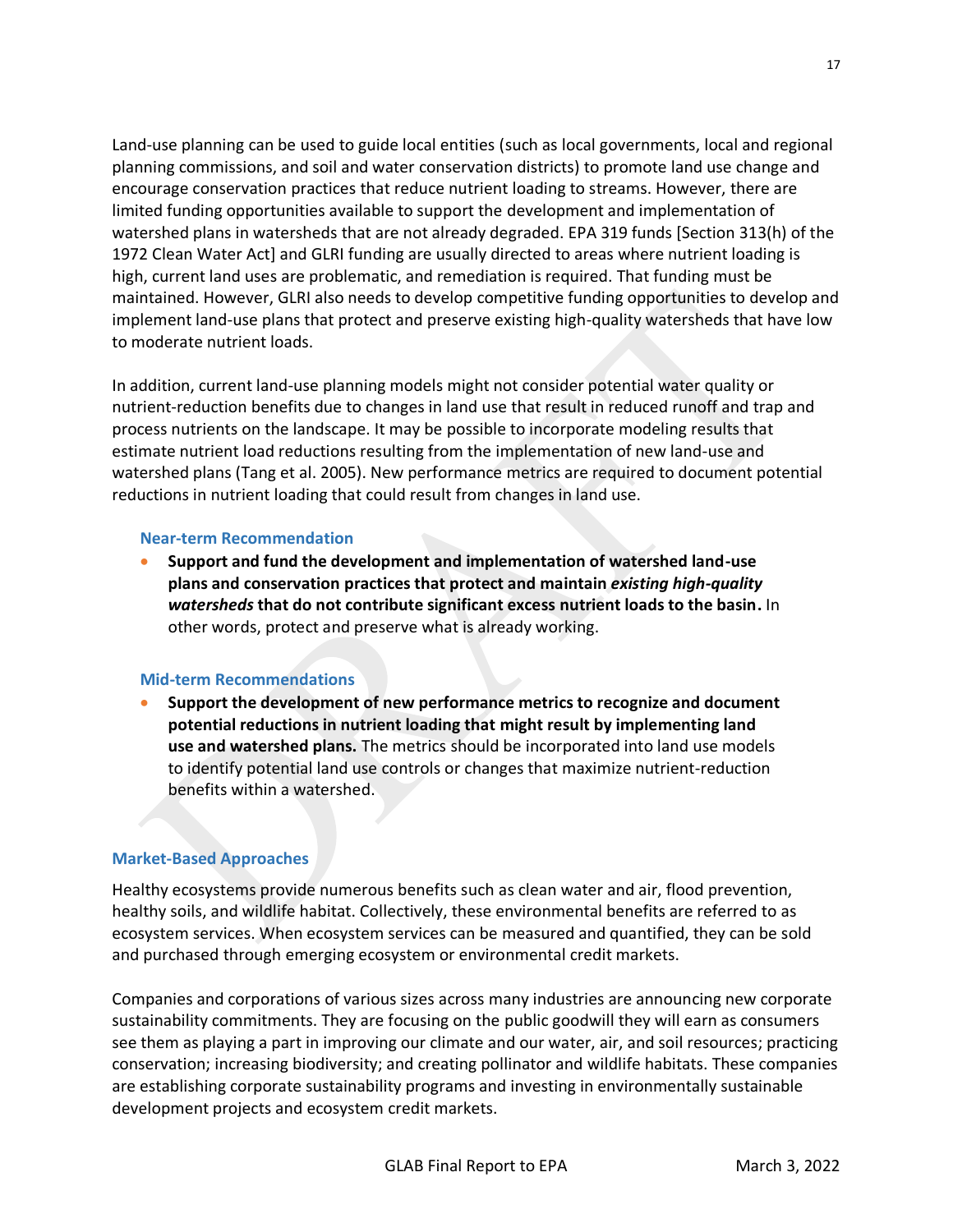The ecosystem credit markets are constantly evolving, and many are under development or being refined in pilot stages. Regardless of the stage of development, several common themes exist throughout all ecosystem credit markets. Chief among them is a voluntary, incentive-based structure that connects buyers and sellers of ecosystem services credits. Typically, farmers will be the generator and the seller of the credits. They will receive payment for using conservation stewardship practices proven to meet established ecosystem benefit criteria.

Another market-based approach is the tradable permit model, which requires an authorized federal or state agency (such as EPA or Department of Natural Resources) to set limits on the amount and type of pollutants that can be discharged into the system. Permits are then allocated, distributing a portion of the permitted limit to each operator. Operators can then exercise their permit or sell their allocation to another licensed operator. This structure ensures that annual limits are not exceeded, and it incentivizes efficiency.

Discharging facilities that have upgraded their systems and discharge less than their permitted amount can sell the excess to a less efficient operator. Less efficient operators now must pay more to discharge their pollutants and in time can be more efficient by upgrading their systems. The efficient operators get some financial return for their investment in cleaner technologies.

The tradable permit model is well suited to an impaired watershed where a TMDL has been established for the watershed and EPA has set maximum P discharge limits. All point sources already have National Pollutant Discharge Elimination System (NPDES) permits from EPA and are required to do regular testing to document their discharge amounts. To implement a tradable permit system for nutrients, EPA (or other authorized agency) would need to calculate the amount of P that could be discharged by each NDPES holder each year to meet TMDL limits.

In addition, nonpoint sources—such as county agricultural drains, discharging septic systems, confined animal feeding operations, end of tile treatment (as deemed appropriate by NRCS technical guidance) for any new tile installations, and other large sources of P not currently required to have NPDES permits—would have to be brought into the permitting system. (Currently, any drainage treatment or filtering before leaving the property is largely voluntary.) The most efficient way to accomplish this would be to require large nonpoint source P contributors to meet NPDES requirements within the TMDL area. Within this category, permit holders would be allocated their share of the load they could discharge annually. Such a requirement would incentivize the use of targeted best management practices, increase the number of non-discharging septic systems, and ensure that overall TMDL limits for the watershed are not exceeded. (See table 5 for a summary of market-based approaches to nutrient reduction.)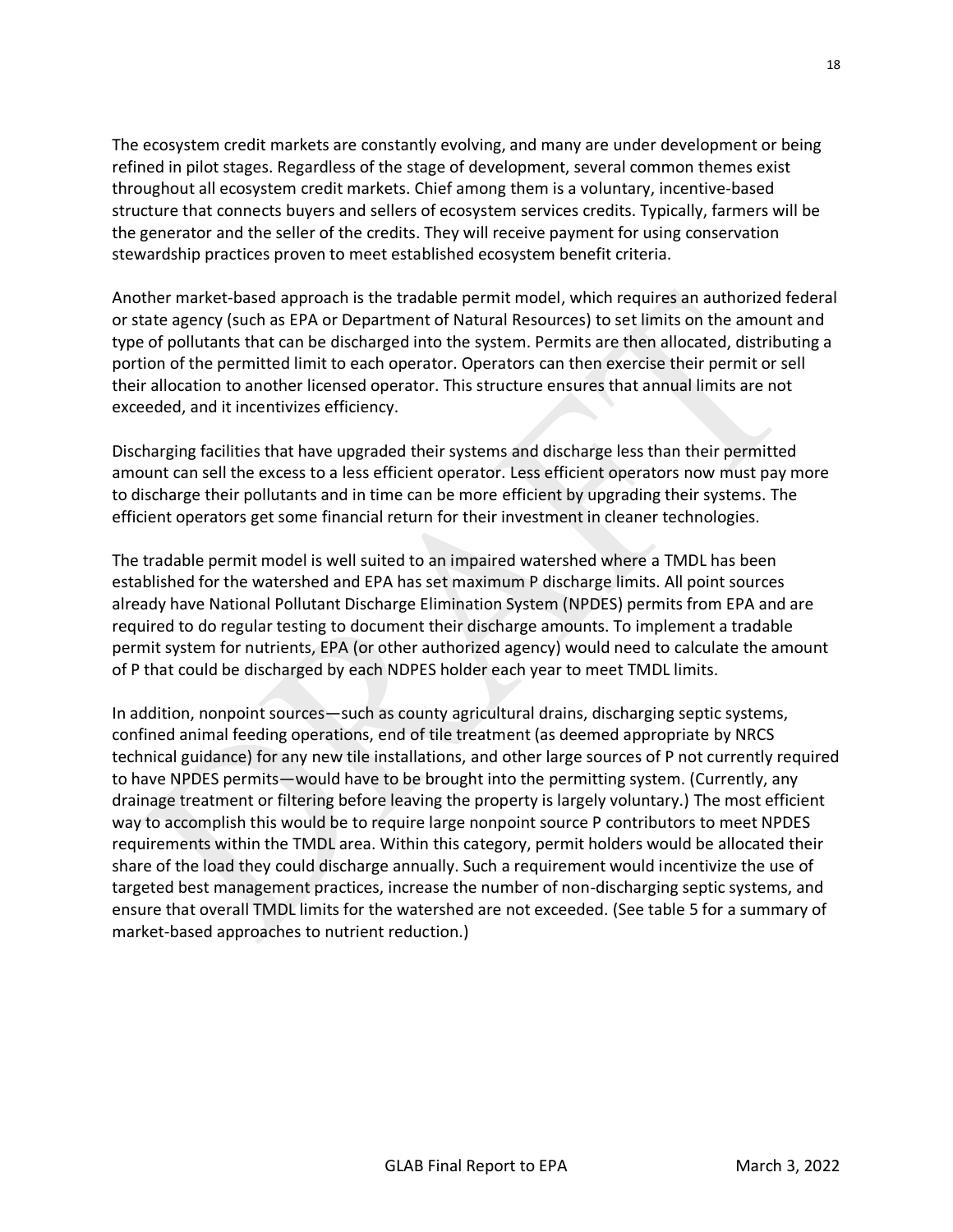| Practice/Program                                 | Ongoing | Pilot<br>Test | <b>Managing Entity</b>                                                                                                                            |
|--------------------------------------------------|---------|---------------|---------------------------------------------------------------------------------------------------------------------------------------------------|
| Great Lakes Impact<br><b>Investment Platform</b> | x       |               | Conference of Great Lakes St. Lawrence Governors &<br>Premiers                                                                                    |
| <b>Water Quality Trading</b><br>(permits)        | x       | $\mathsf{x}$  | State EPAs, agricultural depts, soil and water<br>conservation districts, communities                                                             |
| Public-Private Partnerships                      | х       | x             | State EPAs, agricultural depts, soil and water<br>conservation districts, communities, businesses,<br>investors                                   |
| Pay-for-Performance<br>Conservation              | X       | X             | NPDES permit holders, public water supplies, state<br>EPAs, agricultural departments, soil and water<br>conservation districts, communities, NGOs |

# Table 5. Market-Based Approaches for Nutrient Reduction

One example of a PFP project is taking place in the Saginaw Bay Watershed. This initiative, funded in part through GLRI, offers a nontraditional conservation funding option for land users. Through the PFP model, participants receive annual payments based on the sediment load reductions they achieve by implementing new soil conservation practices. 4

#### **Mid-term Recommendations**

- **Support the development of an incentive-based ecosystem credit marketplace or program that administers trades between buyers and sellers (or funders and suppliers) of ecosystem services.** There might be an opportunity to link these trades to the Conservation Reserve Enhancement Program administered by USDA–NRCS or other emerging projects with an emphasis on excess nutrient reduction and water quality improvement (e.g., the Blue Accounting Coastal Wetland Project).
- **EPA and GLNPO should explore opportunities to link Tradable Permit Model to TMDL/distributed load watersheds and potential regulatory or governance changes in NPDES permits.**
- **In watersheds with TMDL implementation requirements, EPA and GLNPO should consider regulatory options within their respective jurisdictions when voluntary and practice-based approaches are deemed insufficient to achieve necessary nutrient reductions to meet GLWQA targets.** Considerations could include increased regulation or requirements on septic systems, elevating unregulated nonpoint source discharges to regulated point sources falling under NPDES requirements, and decreasing NPDES permit discharge limits for P.

# **Long-term Recommendation**

• **Develop mechanisms to leverage public–private or PFP funds to support nutrientreduction practices in the basin.** Market-based incentives provide the opportunity to leverage local, state, and federal funds with corporate and private funds. The

<sup>4.</sup> More information is available at [https://www.conservationgateway.org/ConservationByGeography/](https://www.conservationgateway.org/ConservationByGeography/NorthAmerica/UnitedStates/michigan/projects/Pages/SagBayPayforPerformance.aspx) [NorthAmerica/UnitedStates/michigan/projects/Pages/SagBayPayforPerformance.aspx](https://www.conservationgateway.org/ConservationByGeography/NorthAmerica/UnitedStates/michigan/projects/Pages/SagBayPayforPerformance.aspx)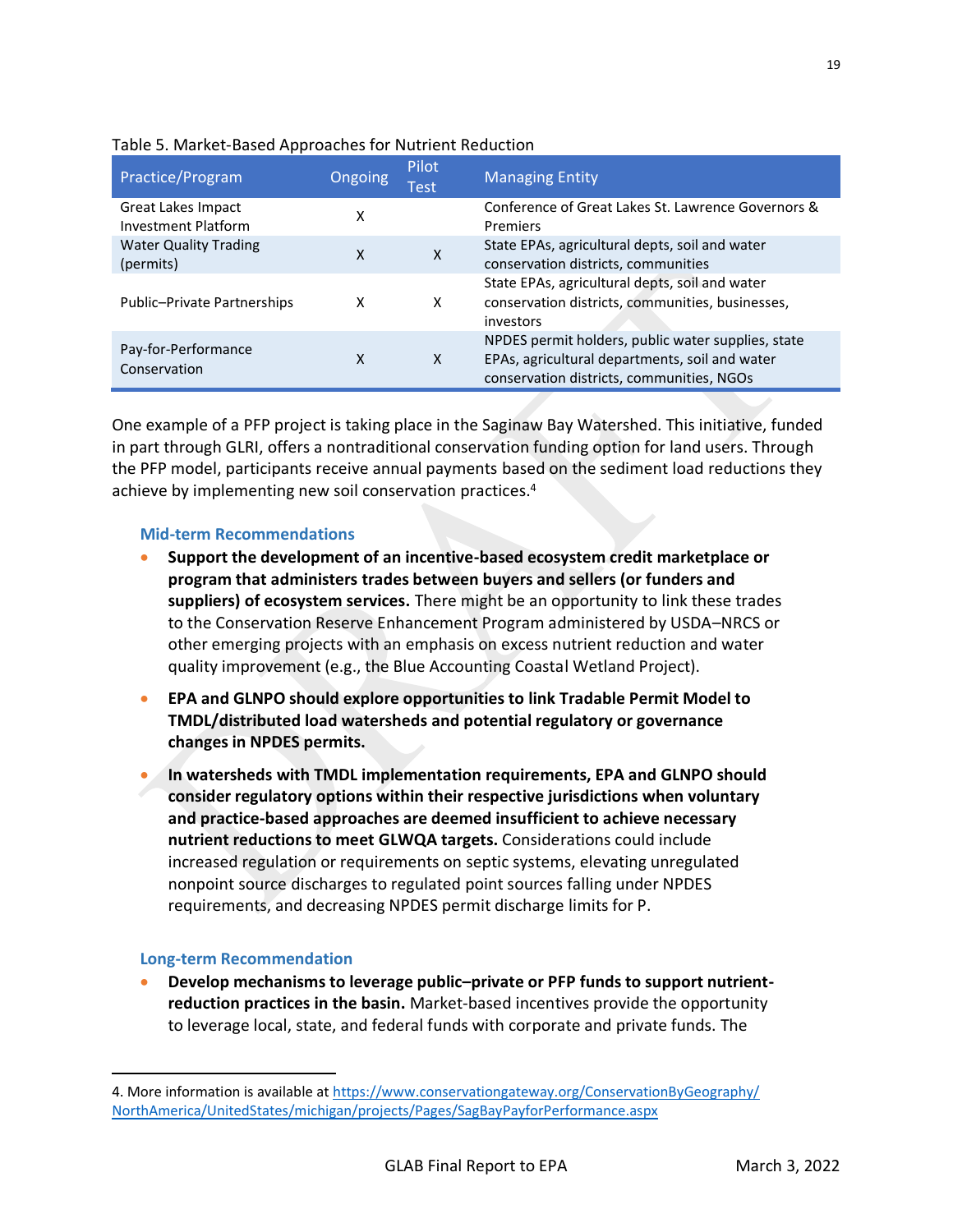development of corporate sustainability programs provides opportunities to invest in environmentally sustainable development projects and ecosystem credit markets.

## **Governance and Regulatory Considerations**

Regulatory considerations presented here are intended to provide options within EPA's jurisdictions when voluntary and practice-based approaches are deemed insufficient to achieve necessary nutrient reductions to meet GLWQA targets.

#### Total Maximum Daily Load

Total maximum daily load is based on the loading capacity of a water body and is used to allocate pollutant (in this case, nutrient and sediment) loads among different sources to achieve desired water quality standards. Point and nonpoint sources of nutrient loading within the watershed and their relative contributions are identified, and a portion of the allowable load is allocated to sources, usually by reducing source loads to achieve target loads that meet water quality goals. TMDLs have been used with some success in the Chesapeake Bay region, where EPA has mandated specific implementation strategies based on the ability to meet TMDLs developed by the states to achieve broader-scale water quality objectives in Chesapeake Bay.

The Chesapeake Bay TMDL is unique because of the extensive measures EPA and the jurisdictions have adopted to ensure accountability for reducing pollution and meeting deadlines for progress. The accountability framework includes successful implementation of Watershed Improvement Plans, two-year progress milestones, tracking and assessment of restoration progress, and the implementation of specific federal actions if the jurisdictions do not meet their commitments. Salient elements from the Chesapeake TMDL include:

- Establish clear goals and targets for TMDL implementation;
- Identify implementation scales;
- Establish a clear timeline for progress with benchmarks;
- Identify clear implementation strategies;
- Set implementation milestones;
- Monitor and assess progress;
- Incorporate adaptive management strategies; and
- Impose regulatory consequences if TMDL commitments are not met.

#### TMDLs and Distributed Load Model for the Maumee River Watershed

A nutrient TMDL is currently under development for the Maumee River watershed of Lake Erie. TMDLs are intended to establish an average daily nutrient load limit and then develop practices and policies that will keep loading below this limit. Most actions considered in TMDL implementations are practice based. Past TMDL work in the Maumee River watershed has been focused on (nearfield) stressors impacting aquatic habitat health, not necessarily nutrient loads driving (far-field) HABs or water quality in the Western Basin of Lake Erie. The following are recommendations for the Maumee River nutrient TMDL based on lessons learned from other TMDLs in large agricultural and urbanizing landscapes.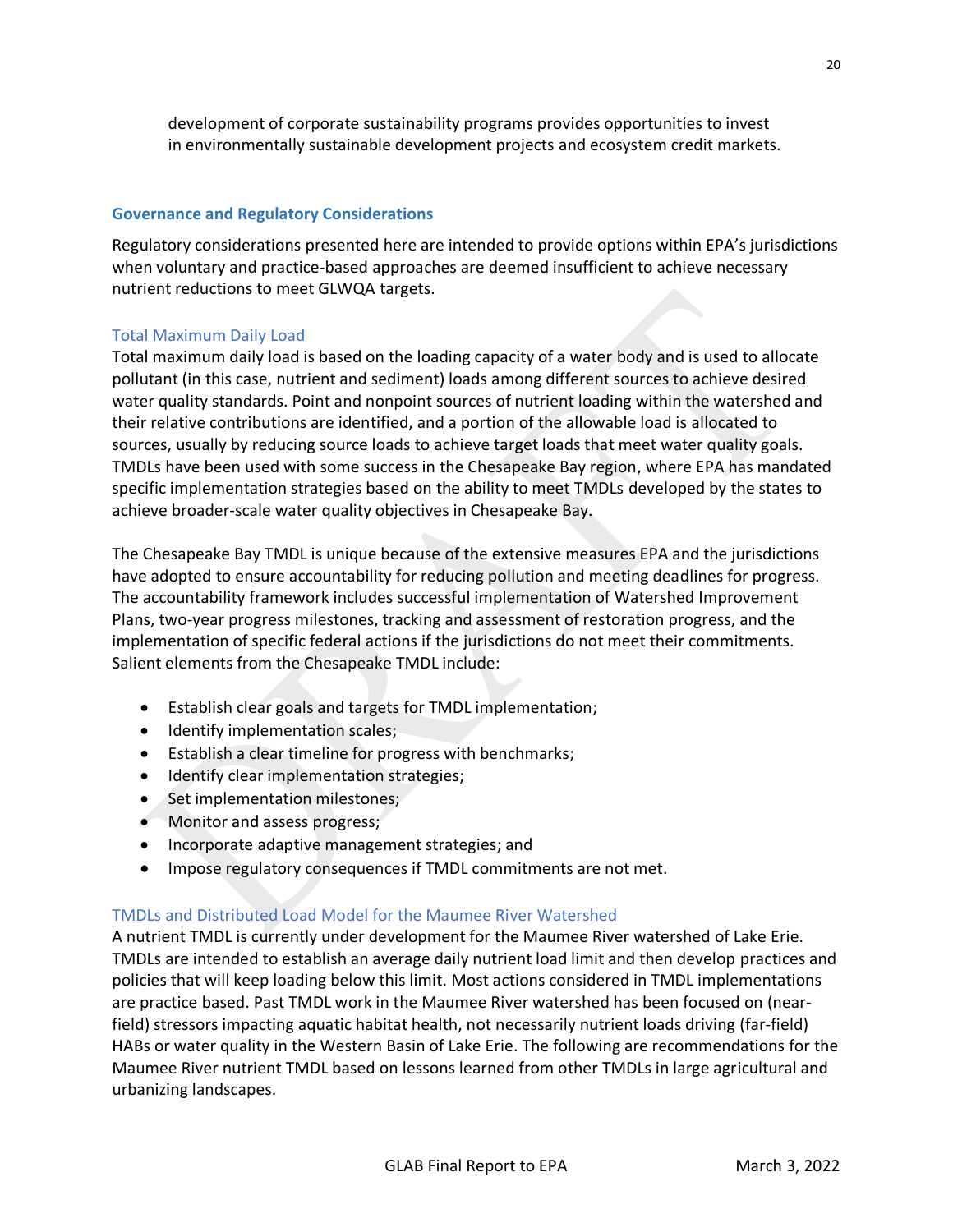For Western Lake Erie, TMDL implementation should clearly identify the links between water quality degradation due to excess productivity resulting in HABs in the Western Basin of Lake Erie; identify point and nonpoint sources of nutrient loads causing the excess productivity; and establish nutrient load reductions needed to meet applicable nutrient load targets.

Multiple modeling studies using regional-scale Soil and Water Assessment Tool (SWAT) models have been applied to many Great Lakes watersheds (Martin et al. 2021; Scavia et al. 2016). For the Maumee River watershed, regional SWAT models are calibrated to the Waterville gage located on the lower mainstem of the Maumee River. When results from these regional models are applied to HUC-12 subwatersheds within the Maumee River watershed, the predicted SWAT modeling results do not match the field-based subwatershed water quality sampling and validation data. In addition, incomplete geospatial datasets such as a lack of fine-scale land use and conservation data could also contribute these calibration errors.

As part of a comprehensive mass balance study implemented by the Ohio EPA, an extensive water quality monitoring network has been established by Ohio EPA and the National Water Quality Center at Heidelberg University in which the pour points of HUC-12 watersheds are monitored three times daily for water quality (State of Ohio 2020). These high-resolution data sets are combined with a nutrient mass balance approach that integrates nutrient load data from three primary sources: (1) nonpoint landscape sources (agricultural, developed, and natural lands); (2) point sources (NPDES permits); and (3) HSTSs to establish TMDLs at individual HUC-12 pour points at a subwatershed scale.

The distributed load approach provides the flexibility to evaluate different combinations of nutrient-reduction measures to optimize nutrient-reduction benefits from agricultural, developed, and natural lands at local subwatershed scales. These loads can be used to guide the development of Nine-Element Nonpoint Source Implementation Strategic Plan (NPS-IS Plan) within HUC-12 subwatersheds (State of Ohio 2020). As nutrient management actions are implemented by farmers, property owners, and communities at a local level, these NPS-IS Plans provide a critical linkage between nutrient-reduction projects implemented by local stakeholders and the HUC-12 TMDL loading targets. Moreover, using a mass balance approach, nutrient loads can be integrated across all HUC-12 watersheds, and individual HUC-12 loading targets (as well as associated nutrientreduction projects to achieve those targets) can be modified to meet regional TMDL loading targets for the entire watershed.

# TMDLs and Septic System Discharges

Controlling septic system and wastewater discharges not only reduces the amount of P loading to streams and the Great Lakes annually, but also can impact the amount of legacy P that is reactivated causing algal blooms in Great Lakes water bodies. Current research has determined that HSTS discharges can account for up to 20% of the P loading to the Great Lakes (Wan et al. unpublished data).

Currently many soil types in the Great Lakes basin and specifically in the Western Basin of Lake Erie are not suitable for standard leach field systems (Mancl and Slater 2001). Septic system regulations can vary by state and usually are controlled by the county or state board of health, State EPA office,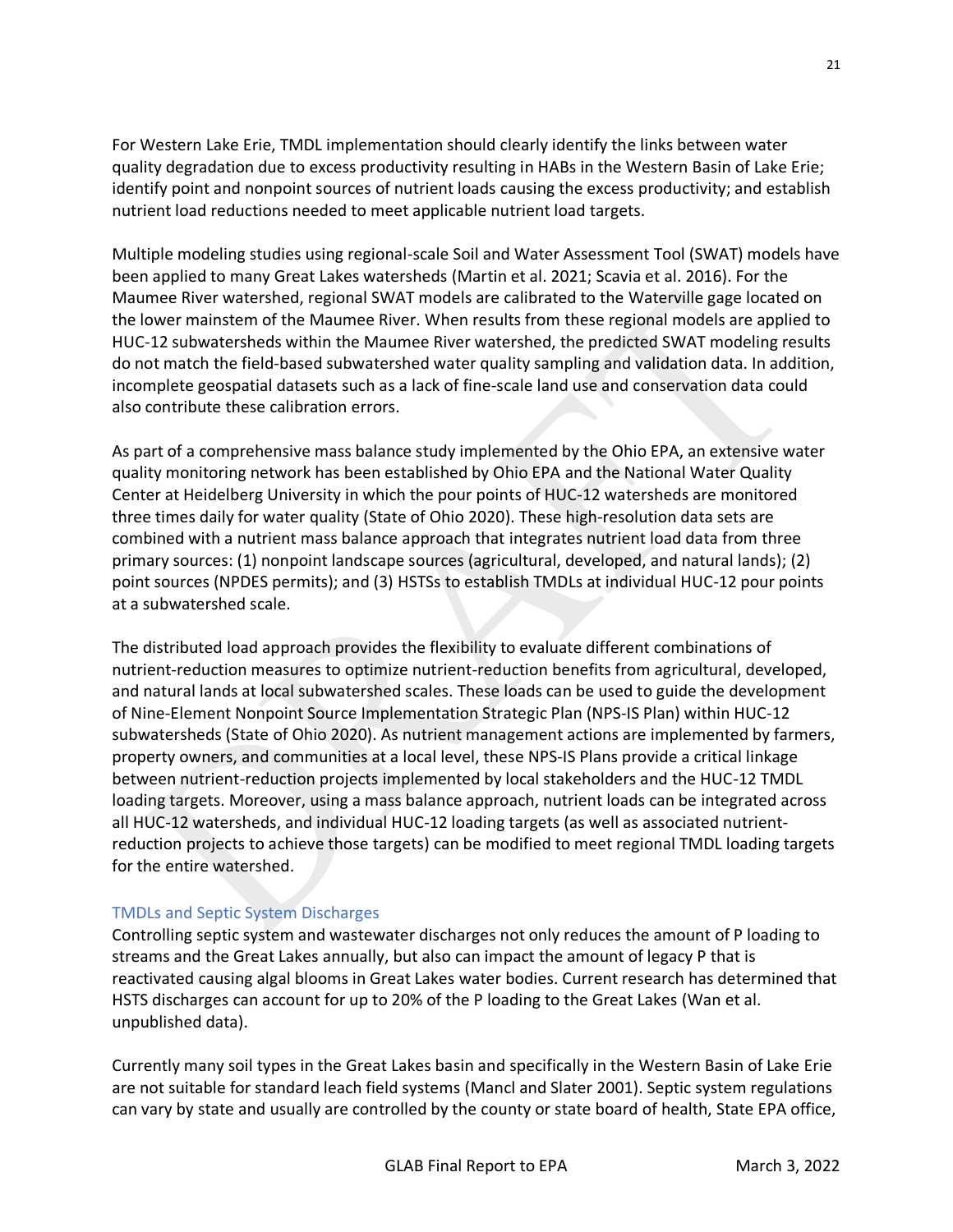or local government agency. Some jurisdictions with increasing development pressure are exploring and implementing new requirements to protect human health, protect water quality, and reduce P loading into streams and rivers.

All septic leach field systems have useful life limitations (most under 25 years), yet few communities have useful life monitoring or inspection requirements. Some communities are addressing septic system issues by requiring subdivisions to develop and maintain either cluster systems (multiple houses on one system) with maintenance paid for by homeowner association dues or requiring new subdivisions to be connected to the local municipal sewage treatment system. Should additional measures be required to meet TMDL limits in the western Lake Erie watershed, three HSTS recommendations could be considered: (1) require new septic systems to be compatible with soil characteristics; (2)require maintenance or useful life requirements for existing systems; and (3) require new subdivision development to have cluster systems or to be connected to a publicly owned sewage treatment system.

#### **Near-term Recommendation**

• **Support and fund TMDL implementation using a distributed mass balance approach applied at the HUC-12 subwatershed scale in combination with the funding, development, and implementation of Nine-Element NPS-IS Plan as an effective way to link local subwatershed nutrient-reduction projects to regional TMDL/distributed load water quality targets.**

#### **Mid-term Recommendation**

• **Support regional policy and management committees to use land-use planning models, appropriately calibrated SWAT models, and HUC-12 water quality monitoring data to validate model results to identify watersheds and critical source areas that disproportionately contribute to excess P loads in the Great Lakes.** These models—whether new or existing—could be used by regional policy and management committees to prioritize watersheds for GLRI interventions and to evaluate the appropriate suite of practices, policies, and land-use changes needed to achieve nutrient-reduction targets within target watersheds.

See appendix 3 for a list of theme 2 recommendations.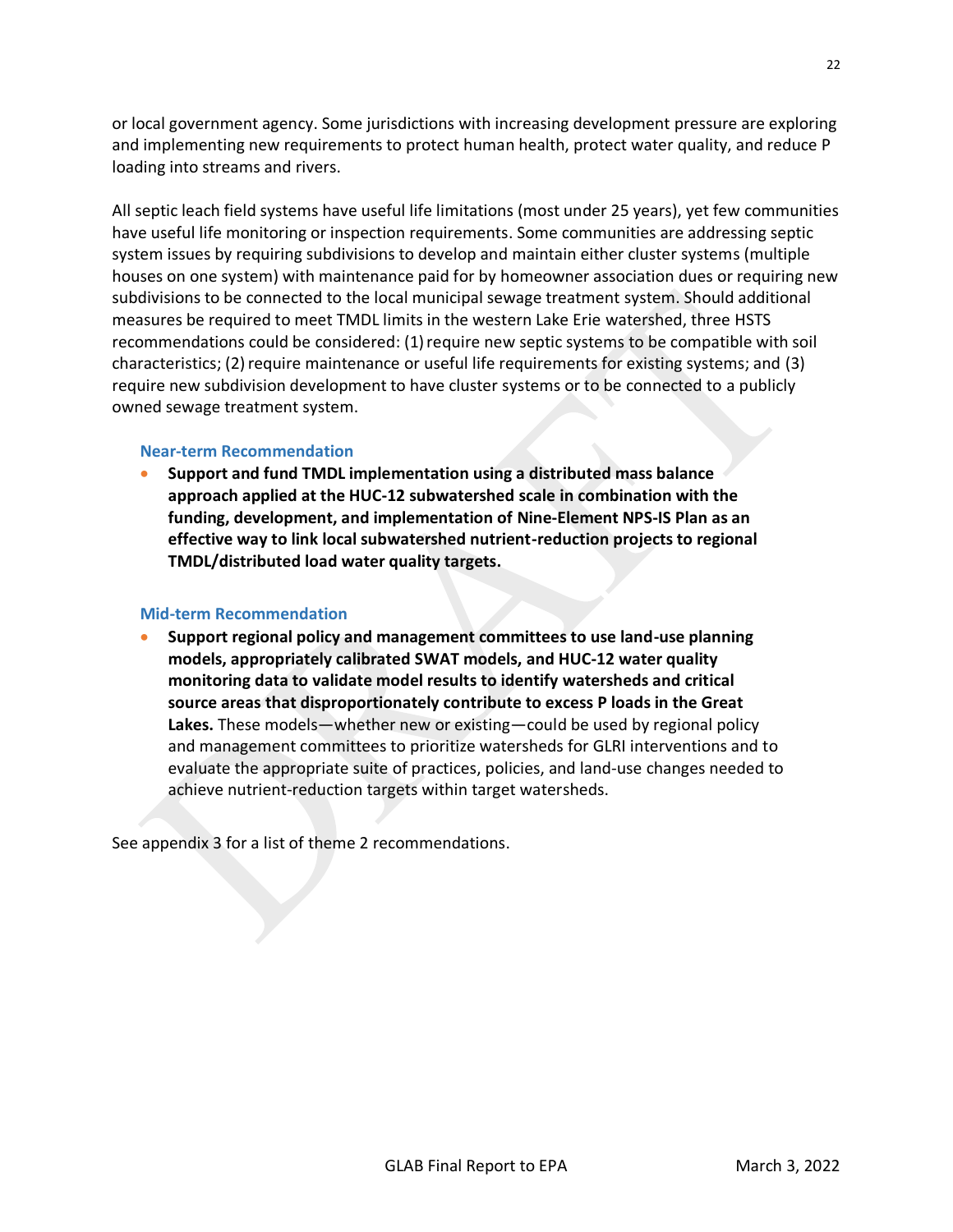# <span id="page-29-0"></span>**Theme 3. Seek Advice and Recommendations on GLRI Outreach**

*Under the GLRI and GLWQA, a number of mechanisms are utilized to inform the general public about activities and efforts underway to improve the health of the Great Lakes ecosystem, including but not limited*  to, press releases, GLRI.us.; binational.net; asiancarp.gov; annual GLRI Reports to Congress, 5-year LAMPs and *annual reports for each Great Lake, triennial Progress Reports of the Parties, triennial State of the Great Lakes Highlight Reports.* 

**Charge Question:** How well are EPA and its federal, state, and tribal partners communicating the goals, challenges, and accomplishments of GLRI? Are there stakeholder groups that could be more effectively communicated with? What additional and/or innovative tools could be used to improve outreach to citizens, elected officials, and partners?

#### **Introduction**

This theme concerns EPA's use of press releases, websites, reports, and other one-way, informational communication to reach stakeholders. The GLAB approached the charge questions with broader expectations for EPA communications. To meet the urgent needs posed by today's environmental threats and to ensure EPA can cut through the communication noise to reach important audiences, GLAB believes the majority of EPA communications should not be one-way, but rather full circle. Instead of remaining satisfied with products that seek to merely inform key audiences, EPA should seek to authentically engage them. And rather than measure success by assessing how visible EPA and GLRI are to the public, we suggest that success should be measured by determining how visible the diverse Great Lakes communities are to EPA. In our view, communication is not just a tool for projecting visibility but for increasing involvement and accountability among all stakeholders.

# **Outreach and Engagement**

The GLRI is an important partner and beneficiary of international organizations and institutions in and around the Great Lakes states that support the health and vitality of the freshwater basin. While the GLRI benefits from a skilled and passionate community of professionals and advocates, it can be somewhat lacking in diverse perspectives and engagement.

EPA engagement efforts should focus on increasing participation from communities affected by pollution and climate change so they can be a part of identifying ways to mitigate the ill effects on individual health, community health, livelihoods, way of life, and quality of life. According to EPA data (see, for example, EPA 2021a) these negative effects are—and will continue to be disproportionately borne by low-income communities and communities of color, including Indigenous communities. Engaging environmental justice communities from the earliest stages of planning for programs that will affect their lives will allow communities to have a say in program priorities, implementation, and outcomes. Such participation is crucial to ensuring program appropriateness, success, and sustainability.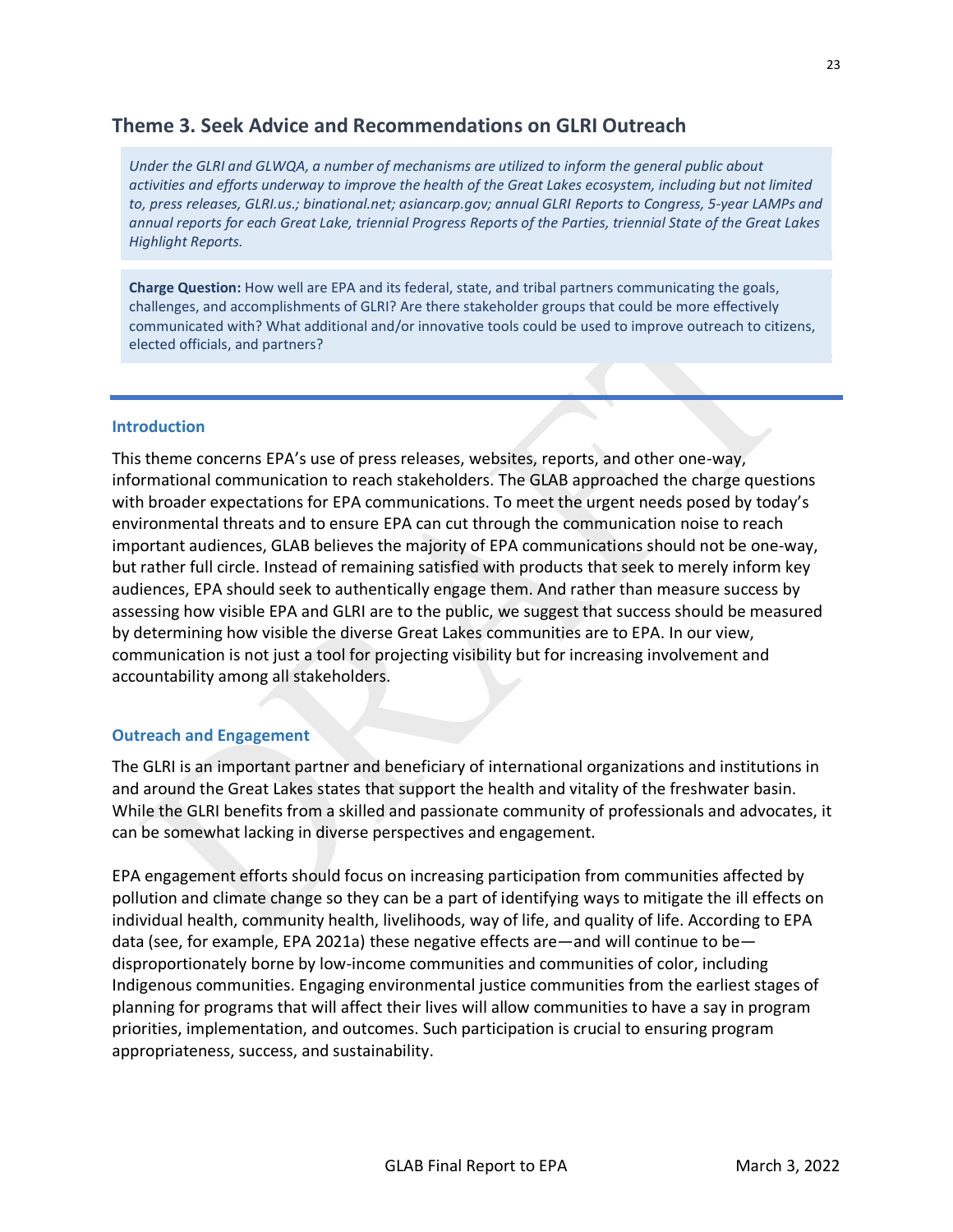Promising practices for reaching and engaging audiences are plentiful. For example, the GLAB reviewed a publication from Healing Our Waters–Great Lakes Coalition that made several recommendations for how EPA could operationalize its commitment to environmental justice by incorporating environmental justice and equity objectives into GLRI restoration initiatives. (See appendix 4 for Healing Our Waters–Great Lakes Coalition recommendations of particular relevance to this workgroup.)

At the state level, the GLAB learned of the successful Waterway Restoration Partnership in the Milwaukee Estuary Area of Concern (AOC).<sup>5</sup> This AOC partner coalition is committed to authentic and comprehensive community engagement with a focus on equity, justice, and representation in environmental decision-making. (See appendix 5 for environmental justice actions being rolled out by this coalition.)

The International Joint Commission's Water Quality Board employs public surveys to gauge U.S. and Canadian opinions regarding the importance of protecting the environmental health and water quality of the Great Lakes, and on protecting the lakes for the purposes of fish and wildlife, recreation, and the economy (GLWQB 2021). There are promising models for community inclusion beyond the Great Lakes region and in other EPA programs such as Brownfield and Superfund remediation, and Lead and Copper Rule revisions. Facing similar needs and criticisms, program administrators conducted extensive, regional community feedback sessions online for recommendations to improve meaningful public engagement, especially in environmental justice neighborhoods. The GLRI could learn from these programmatic responses.

# **Near-term Recommendations**

- **Develop and implement community engagement metrics** to assess progress toward environmental justice outcomes.
- **Adapt models of successful outreach efforts by other Great Lakes-focused collaborations.**

Engaging communities early in the planning process is an essential practice that allows communities to shape programs and form a sense of ownership. To be successful a diversity of community voices must be invited to the table and actively included in conversation. One way to increase meaningful engagement with communities is to more fully utilize Public Advisory Councils (PACs). EPA should take care to ensure that PACs are truly representative. Currently, PACs—the entities charged with increasing public awareness, representing public priorities, and ensuring project implementation are not accountable for meeting specific standards for community representation, and public engagement varies geographically (HOW n.d.). The first step, then, is to set standards (demographic, socioeconomic, etc.) for what PAC representation by impacted communities looks like. The next step would be to draw on PAC member experiences and knowledge to increase engagement among environmental justice communities, such as by consulting PACs and implementing their ideas on ways to develop practices that attract and meaningfully engage their communities.

<sup>5.</sup> Rebecca L. Fedak, pers. com.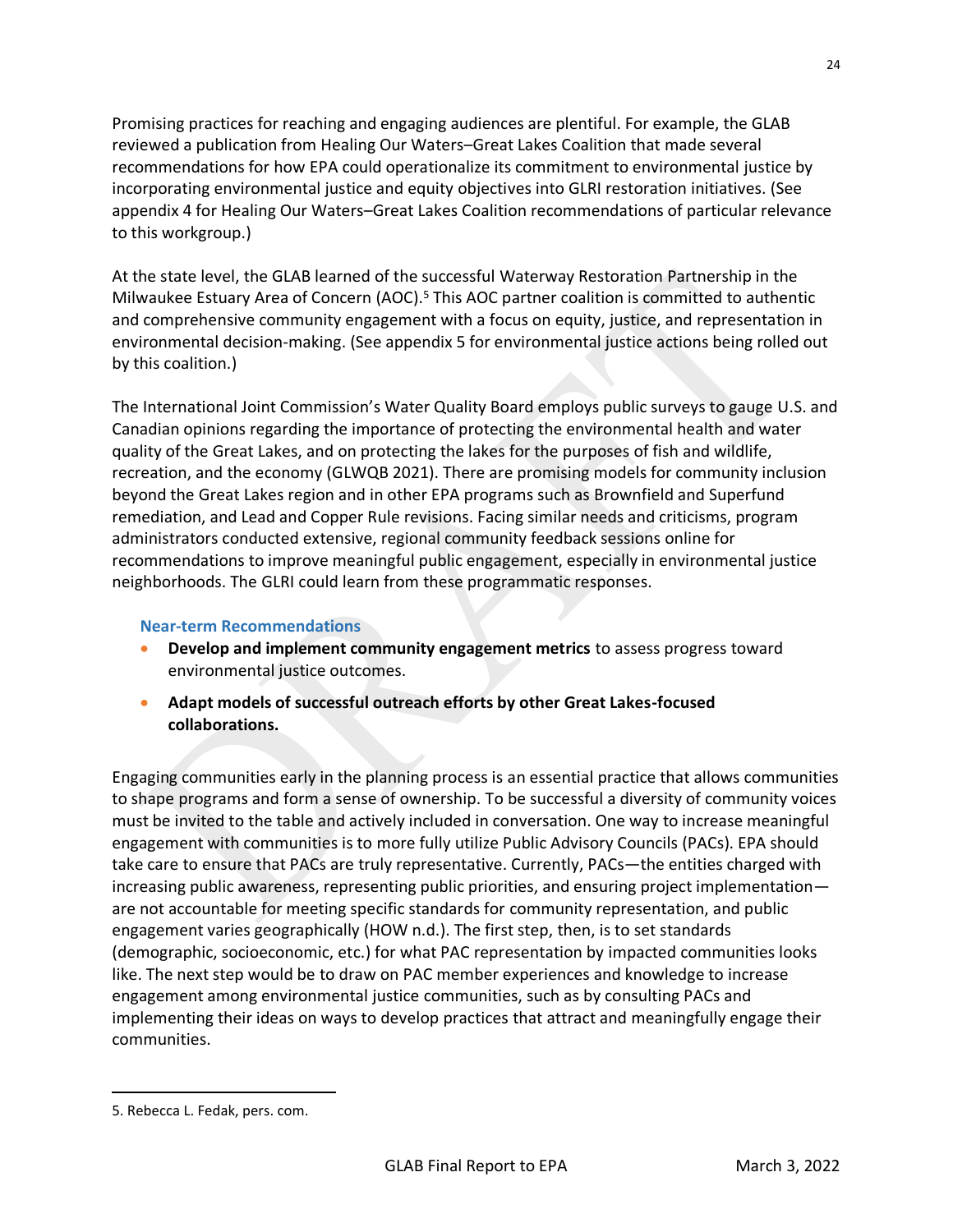#### **Near-term Recommendation**

• **Establish standards for the Public Advisory Councils regarding outreach, staffing, and accountability.**

Rather than inform communities about predetermined or expert recommendations to address environmental concerns, GLRI partners should be encouraged to look for opportunities to support the activities of community organizations that advance overall engagement objectives. In particular, the GLNPO should deploy an array of thoughtful strategies to increase the public's understanding of restoration issues and prepare them to meaningfully participate in crafting solutions to achieve widely desired outcomes. Libraries, for instance, might be the only place residents in some communities can access the internet. Libraries also host public meetings, organize learning events, and house important regulatory documents. We recommend that EPA explore opportunities to partner with these trusted community-based organizations to achieve communication and engagement goals.

Moreover, GLRI outreach must convene stakeholders in environmental justice communities and engage them in an assessment of environmental and climate response needs to improve their awareness of and engagement in GLRI initiatives, including Lakewide Action and Management Plans. New funding should address the need for outreach and accountability for environmental justice outcomes, such as by requiring grant applicants to propose strategies to achieve successful outreach and communication goals. The GLAB recognizes that desired objectives (both processes and outcomes) are unique to each community. GLNPO metrics could be further improved and informed by providing skilled facilitators for engagement events to ensure a diversity of community stakeholders are heard. The GLRI could benefit from a comprehensive engagement program across its federal agencies and partners to coordinate programs, projects, and resources across Great Lakes regions and communities.

# **Near-term Recommendations**

- **Establish a framework and programs for engaging and supporting the relevant activities of community organizations, libraries, and nontraditional stakeholders, particularly those in disproportionately impacted areas, through meaningful engagement and communication.**
- **Engage more with business and industry to leverage their sustainability plans and vision with GLRI ecological services.**
- **Explore connections between food, energy, water and transportation instead of working in silos toward shared goals.**

# **Accountability for Outcomes**

To respond directly to the first charge question—*How well are EPA and its federal, state, and tribal partners communicating the goals, challenges, and accomplishments of GLRI?*—the GLAB believes EPA is not doing a good job at this essential task. Overall, GLRI initiatives are not visible to the general population, so the public might underappreciate the range of GLRI program undertakings and benefits. The GLAB recommends that EPA work directly with public relations specialists skilled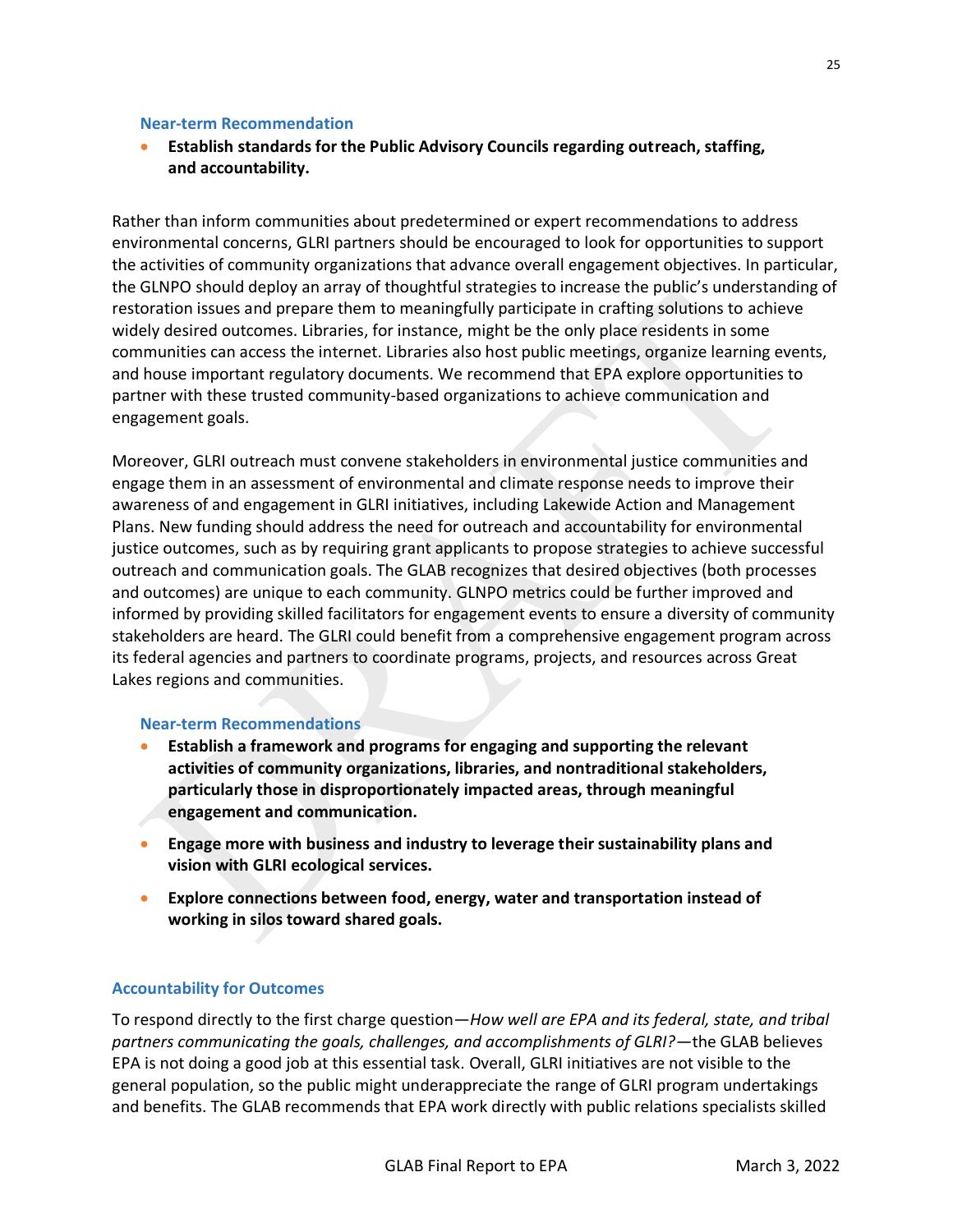in reaching diverse corporate and community stakeholders in urban, suburban, and rural settings. Acknowledging that the GLRI has produced many remarkable benefits over the years, the GLAB believes that EPA can do more to ensure that communities most impacted by pollution and climate change both enjoy the benefits of restoration initiatives and have access to timely reports and other information that allows them to hold implementing partners accountable. For instance, how do non-scientists and lay people access non-technical reports from EPA to clearly see where the dollars have gone and what has resulted from the spending? The GLAB advises that data about GLRI programs be presented in formats and languages that are accessible to GLRI partners and communities alike. Accessible reports would help EPA to demonstrate the successes and local benefits of GLRI restoration initiatives.

# **Near-term Recommendations**

- **Drawing on high-quality public relations expertise, implement programs and metrics to increase GLRI visibility and recognition among the general public and stakeholder communities; include local participants in outreach and evaluation efforts.**
- **Provide publicly accessible summaries of GLNPO reports to Congress** that describe GLRI benefits and improvements to impacted communities regarding restoration, mitigation, communication, and education with special reports on GLRI improvements in environmental justice communities, tribes, and Indigenous communities.

Regarding environmental justice outcomes, Garcia and colleagues (2021) researched equity in GLRI programs. Their research was driven by concerns that despite significant economic and ecological successes—much by way of AOC delisting—they found little evidence on whether GLRI programs minimized environmental risks and remediated environmental inequities in legacy communities. The study included ArcGIS geo-visualization software to map the distribution of GLRI restoration projects, along with social demographic data for each of the four AOC communities they reviewed for social disparities and patterns of equity. Their data were supplemented with community interviews. Among their conclusions was the importance of connecting and empowering community organizations—especially underrepresented grassroots groups that work with people of color—to work within AOCs on restoration work and facilitate equitable collaboration and information sharing.

The GLAB believes that recommendations from HOW and from Garcia and colleagues are strong starting points for GLRI partners to begin conducting robust assessments and improvements of programs and operations through an environmental justice lens.

# **Near-Term Recommendations**

- **Prioritize reporting on the impacts of GLRI programs on environmental injustice and climate change** as significant environmental and natural resources issues affecting the Great Lakes.
- **Provide management assistance funding to states and Tribes** to hire boots-on-theground staff in technical areas, social sciences, and community engagement.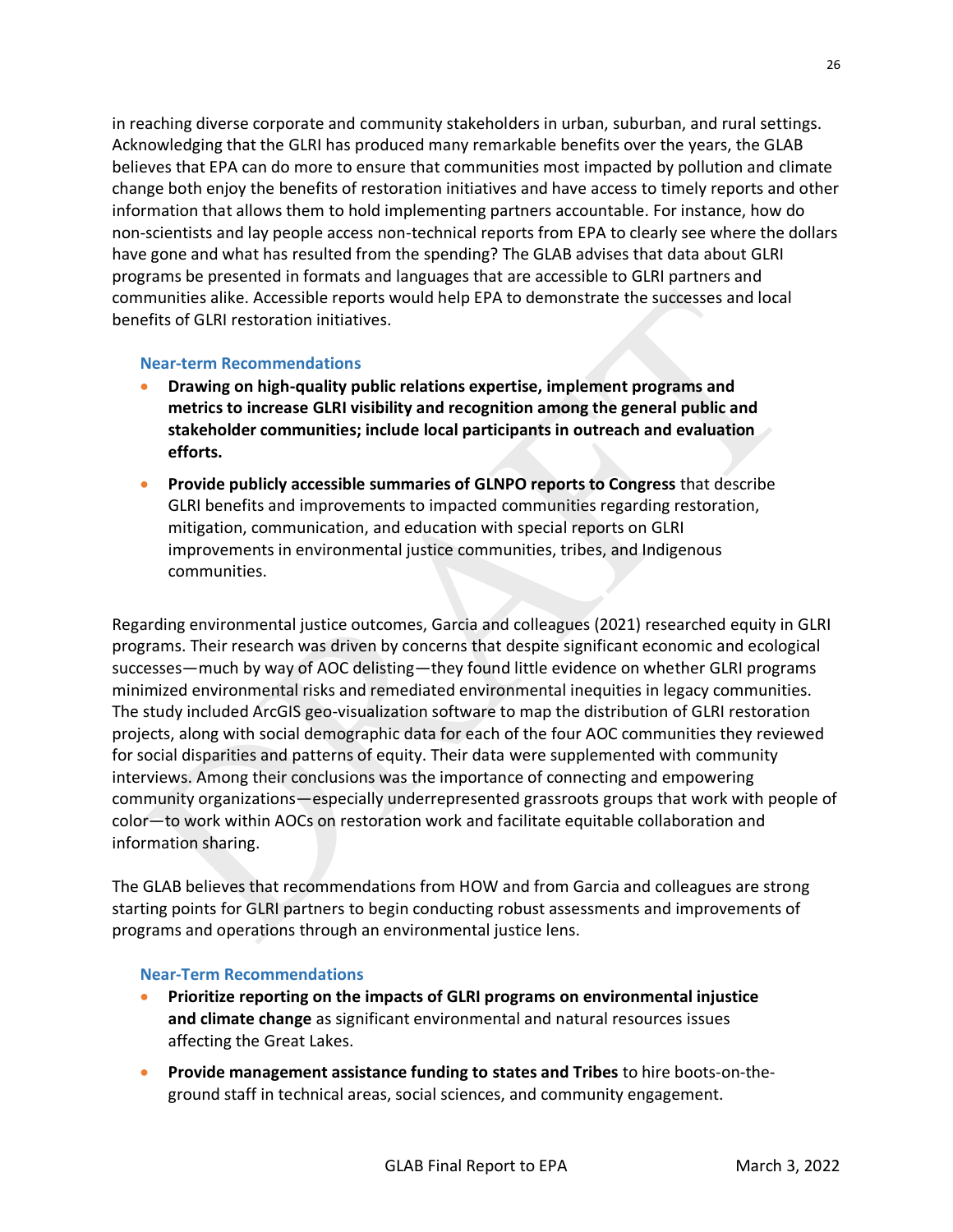# **Mid-term Recommendation**

• **Map Brownfield sites, Opportunity Zones, and other agency and community programs with GLRI program proposals to maximize awareness and leverage opportunities.** 

See appendix 6 for a list of theme 3 recommendations.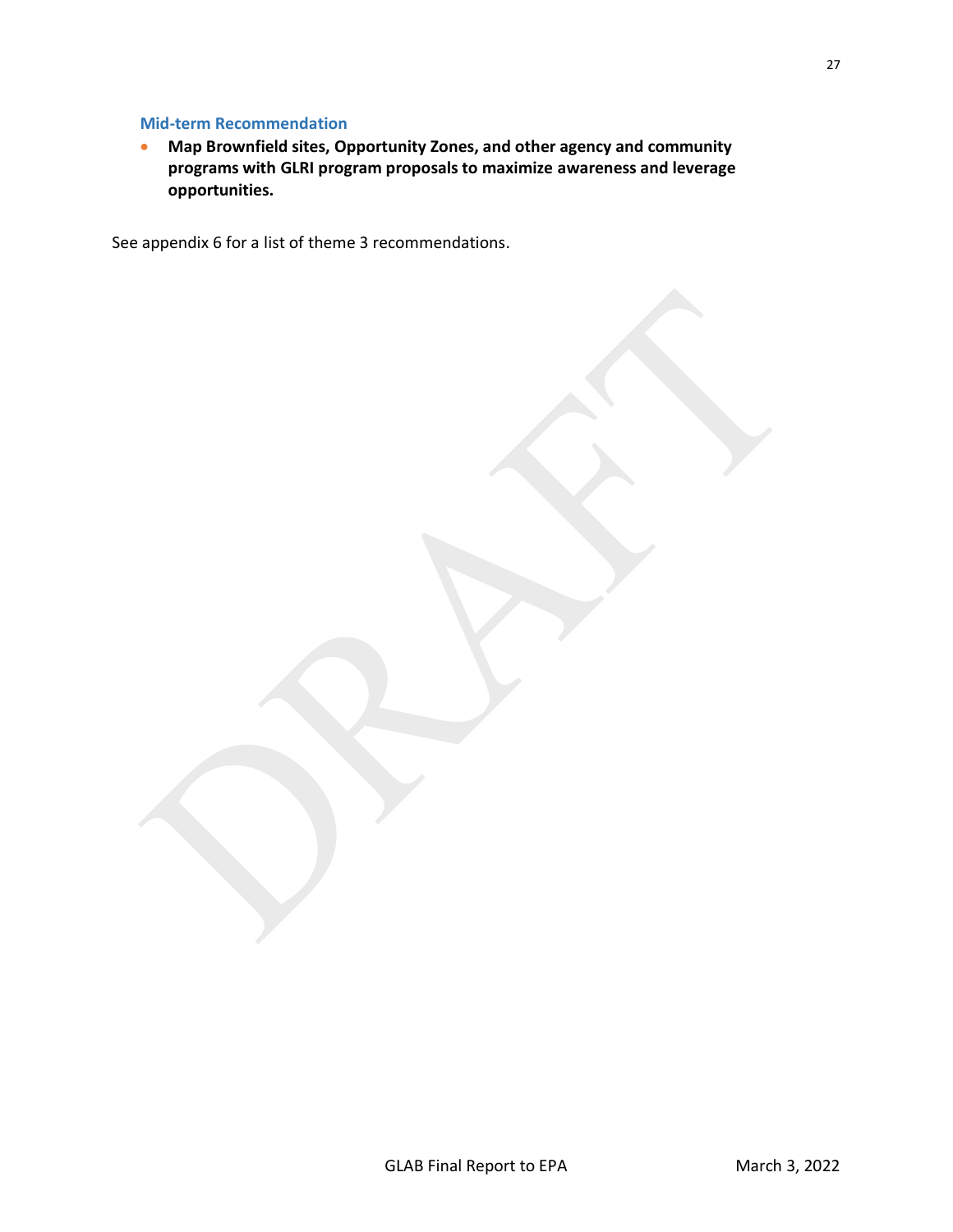# <span id="page-34-0"></span>**Theme 4. Seek Advice and Recommendations on Invasive Species**

*Invasive species control and prevention continues to be a challenge for the Great Lakes. Perhaps the most visible example are the efforts to control Asian Carp from entering Lake Michigan.* 

**Charge Question:** Balancing the need for continued commercial, recreational, and other activities on the Great Lakes, what innovative actions could reasonably be taken to accelerate the control of existing invasive species, and what methods or strategies can be deployed to prevent the establishment of future infestations?

#### **Introduction**

The Great Lakes ecosystem has been impacted by the introduction of more than 180 nonnative aquatic invasive species (AIS) that have caused tremendous ecological and economic damage. A cost-effective approach to accelerate control and prevent the establishment of future infestations is to consider the pathways (or vectors) through which invasions have occurred or could occur, rather than to focus on individual species. Focusing on vectors, the GLAB considered preventative programs (building on, strengthening, or combining existing programs), as well as innovative recommendations that can be used independently or in combination.

**Invasive species** means an alien species whose introduction does or is likely to cause economic or environmental harm or harm to human health. [https://www.invasivespeciesinfo.gov/executive-order-](https://www.invasivespeciesinfo.gov/executive-order-13112-section-1-definitions)[13112-section-1-definitions](https://www.invasivespeciesinfo.gov/executive-order-13112-section-1-definitions)

**Aquatic (water-dwelling) invasive species** are non-native plants, animals, and other organisms that have evolved to live primarily in water (aquatic habitats) rather than on land (terrestrial habitats). Aquatic habitats are habitats that are covered with water all or part of every year. From oceans to bogs, many types of aquatic habitats exist.

An excellent resource for additional information on AIS in the Great Lakes is available at: https://www.blueaccounting.org/issue/aquatic-invasivespecies.

Preventing the introduction of AIS is the most cost-effective management strategy (Vander Zanden et al. 2010). It is critical that prevention continues to be a primary management focus and that we optimize its implementation. Prevention is geared toward stopping future impacts and does not, in itself, restore ecosystems impacted by AIS, which requires different management options.

# **Vectors and Pathways**

Numerous vectors have introduced AIS into the Great Lakes. These include vessel discharge, hydrologic connection with canals and waterways, recreational activities, aquaculture, and trade. Furthermore, miscellaneous vectors present a risk for introductions and should be monitored. These include avian pathways, setting "pets" free (e.g., releasing goldfish into waterways), and cultural or religious practices. Below, we examine these vectors in more detail to provide context for our recommendations in the next section.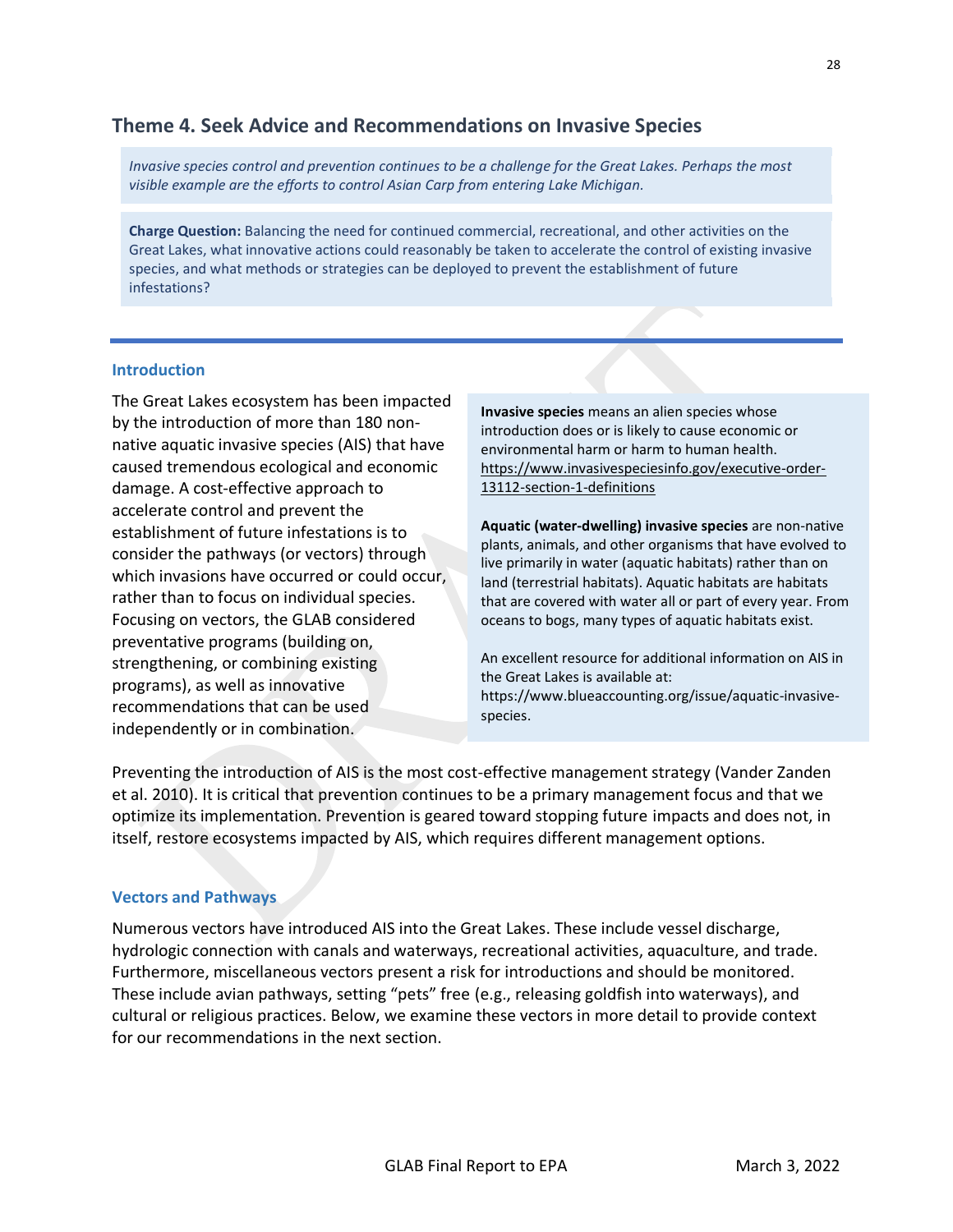# **Vessel Discharge**

The GLAB considered all the vessel discharges that could occur from oceangoing vessels (commonly referred to as salties); lakers (including tug-barges operating exclusively on the Great Lakes); and river barges (excluding lakers).

Signed into U.S. federal law in December 2018, the Vessel Incidental Discharge Act (VIDA) resolved debate concerning state and federal government regulatory roles in maritime vessel discharges. VIDA required EPA to set vessel discharge standards based on technology determinations. EPA consulted the states and issued proposed standards in October 2020. The U.S. Coast Guard (USCG) is responsible for implementing enforcement regulations that reflect EPA standards. USCG must consult the states and issue regulations within two years of final standards set by EPA. Currently, the priority focus for inland barges has been the guidance documents.

VIDA authorizes EPA GLNPO to establish the Great Lakes and Lake Champlain Invasive Species Program (GLLCISP).<sup>6</sup> GLLCISP identifies eight purposes regarding the introduction and spread of AIS, including monitoring, detection, rapid response, management actions, and ballast water. Funding was authorized at a level of \$50 million per year for five years beginning in 2018. To date, EPA has not requested an appropriation under VIDA. Rather, it has diverted GLRI funds to support the GLLCISP.

Numerous initiatives are underway to study tools to minimize the risk of AIS transfer toward the Great Lakes. Federal and state agencies engaged in this research are working with representatives of the navigation and river barge industry to determine feasibility, navigational safety impacts, navigational security impacts, and general operational impacts.

#### **Canal and Waterways**

The GLAB relied heavily on the Great Lakes and Mississippi River Interbasin Study of 2013. USACE and partner agencies identified 36 areas of concern regarding the transfer of AIS between basins. The majority of the USACE study was the movement of invasive carp from the Mississippi River basin into the Great Lakes; however, other AIS were looked at for potential transfer.<sup>7</sup> The challenge will be for EPA to coordinate with other federal agencies and states to ensure that lessons learned about AIS are shared.

#### **Recreational Activities**

The Great Lakes states have their own regulations regarding recreational activities, including recreational boating and jet skiing. The GLAB did not document each state's regulations; however, we did note several of the regulations that would impact the recreational community in an attempt to prohibit the transfer of AIS.

<sup>6.</sup> See VIDA Section 903(g).

<sup>7.</sup> For other pathways, please refer to the GLMRIS website a[t https://glmris.anl.gov/other-pathways/.](https://glmris.anl.gov/other-pathways/)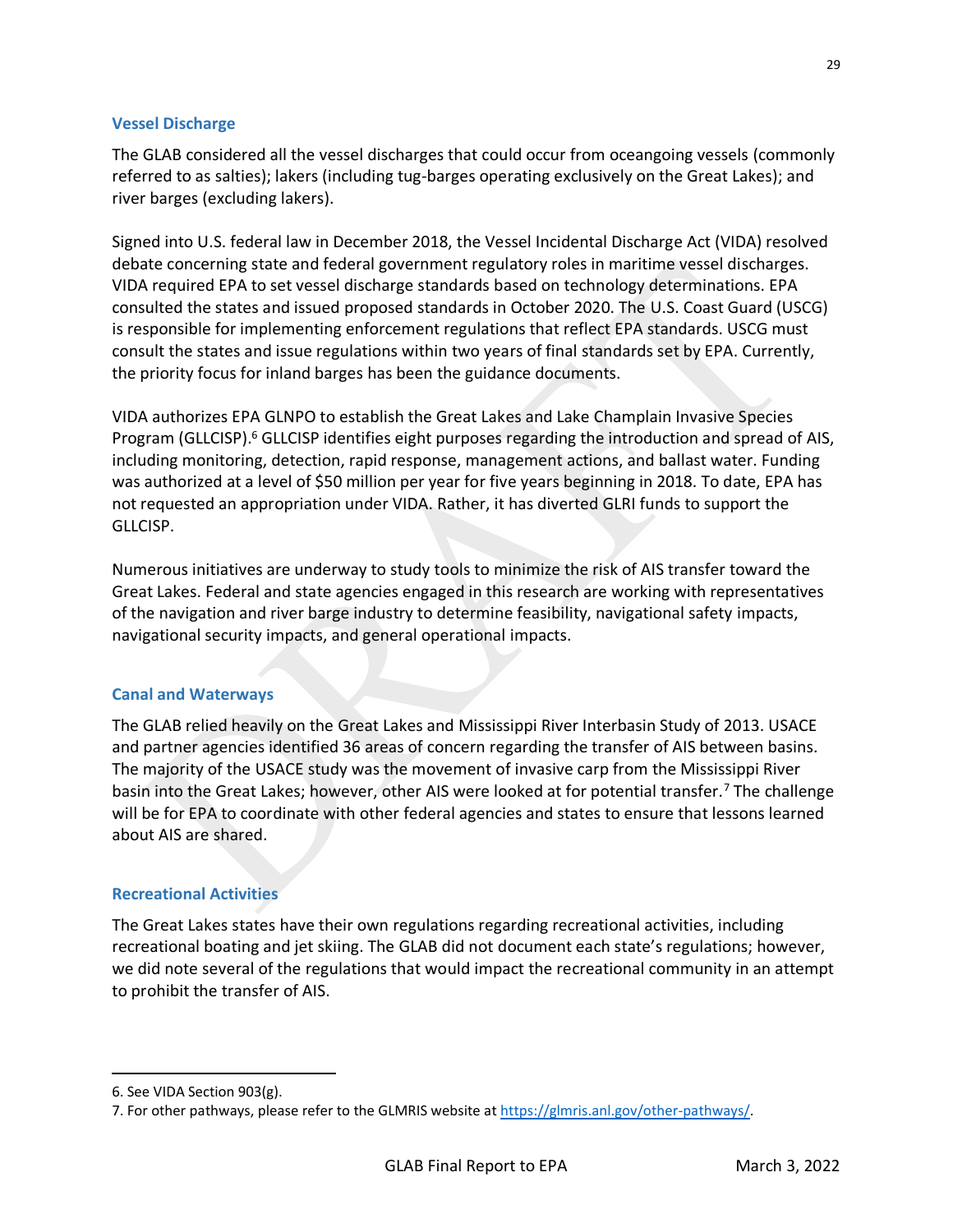### **Aquaculture/Organisms in Trade**

### Net Pens

Net pens are considered a high-risk aquaculture method because of the potential for organisms to escape and for the surrounding environment to become contaminated via their waste products.

## Commerce of Live Invasive Carp

Invasive carp became a problem in the late 1970s after a series of floods impacted stock ponds in which fish were being used for biological controls. Four species of invasive carp are a concern for the Great Lakes. One of the most prolific of these is the grass carp. Twenty-eight states allow the sale of triploid grass carp, which are permitted by U.S. Fish and Wildlife Service and are certified as sterile. Currently, 10 states have banned grass carp sales and importation completely. However, seven states allow for diploid grass carp to be imported and sold within their states.

### Organisms in Trade

Historically, the importation and sale of aquatic species is the second largest invasion pathway for new species into the Great Lakes, introducing more non-native species than any pathway other than shipping. Effective prevention for this pathway requires a good understanding of what species are being transported and sold, and how and why potential invasive species are being released into the environment. This includes working with the many public and private entities involved with the aquarium, water garden, aquaculture, bait, and live food industries to identify and remove harmful species and encourage the use of low-risk or native alternatives. Education and outreach can also encourage industry stakeholders and consumers to adopt practices that ensure that plants and animals are not released into the wild. Best practices are promoted through outreach campaigns such as [Habitattitude,](https://www.blueaccounting.org/link/habitattitude-united-states) [RIPPLE,](https://www.blueaccounting.org/link/ripple-reduce-invasive-pet-and-plant-escapes) and [Be a Hero Release Zero.](https://www.blueaccounting.org/link/be-hero-release-zero)

Management of live trade pathways is one example where progress is being made at the state, provincial, and federal levels; the focus is on complementary policies (prohibited species list, least wanted lists) and the sharing of risk assessments across jurisdictions to avoid duplication of effort via a Risk Assessment Clearing house, managed by the Great Lakes Aquatic Nonindigenous Species Information System.

Education and voluntary best practices are supplemented with consistent policies at the U.S. and Canadian state, provincial, and federal level. These policies could regulate the import, sale, transportation, possession, and release of invasive species. Consistent policies create a level playing field for industry and consumers and help proactively ensure that harmful species used as bait—in water gardens, in aquariums, or for any other purpose—will not be accidentally or deliberately released into the Great Lakes Basin. More attention also needs to be paid to prohibited species, as gaps still exist at the state level (Davidson et al. 2021; see figure 1).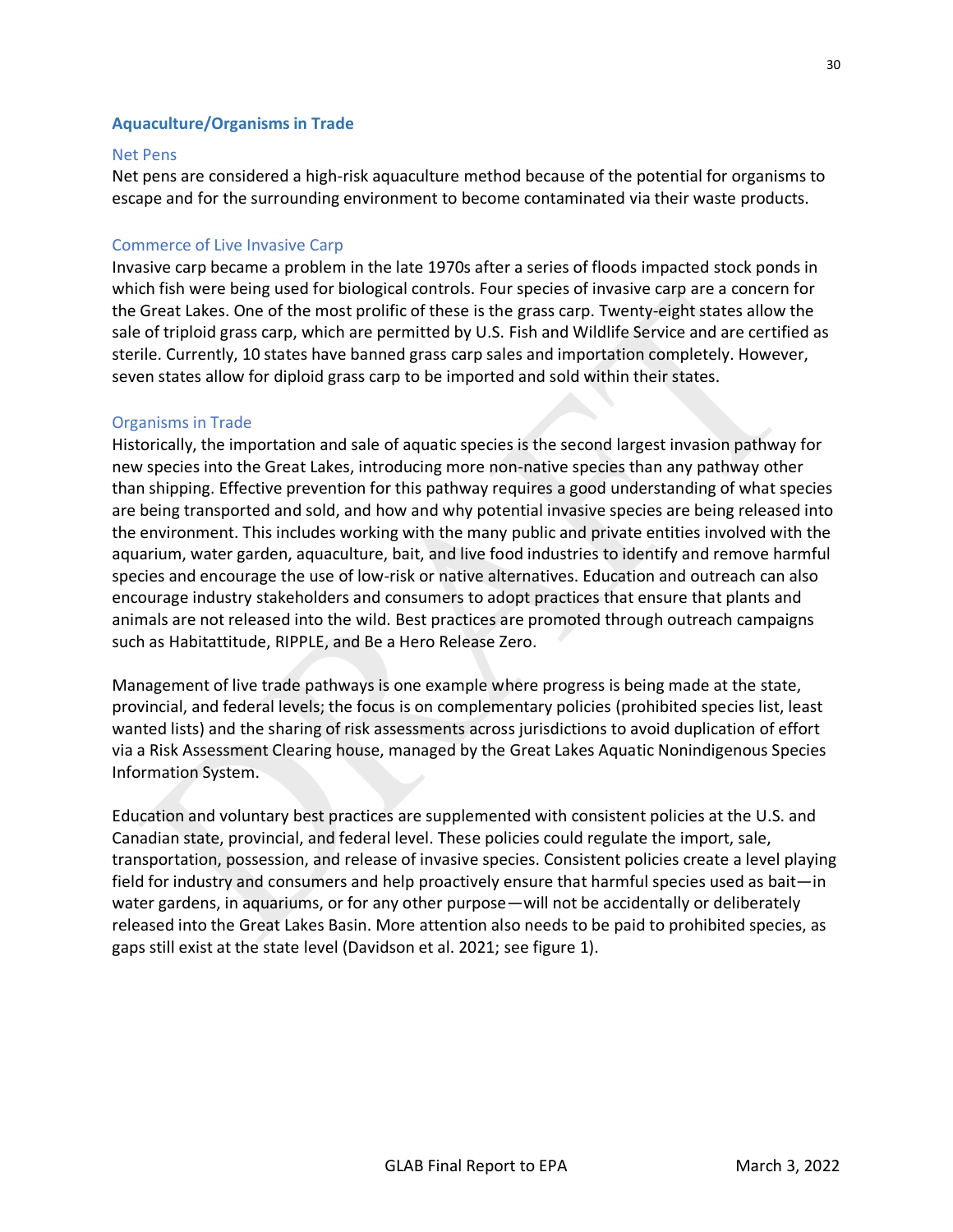

Fig. 1. Number of animal species regulated by jurisdiction, as of the start of 2008, 2014, and 2020 with the total number of unique species regulated in one or more jurisdiction (67) and the number of regulated "least wanted" species (out of 14). From Davidson et al. 2021, figure 3.

### **Other Vectors and Pathways**

We consolidated a number of other pathways into this group:

- Pet stores and the pet trade (excluding professional, licensed establishments) releasing unwanted "pets" or "animals" into the environment;
- Cultural, religious, and indigenous practices, involving intentional or unintentional releases; and
- Assisted or unassisted animal transfer of AIS. This refers to situations in which control is not viable. Examples include an invasive fish species picked up by a bird of prey and potentially "lost" while transferring basins, or cyanobacterium akinetes (resting spores) being transferred via birds from subtropical lakes to the Great Lakes (Hong et al. 2006).

Introductions through these other pathways represent an area where education and community outreach are strongly needed and are likely to obtain the best results. The federal priority on environmental justice provides opportunities for inclusiveness; the key is to develop meaningful partnerships and engender trust. These partnerships need to include cultural and religious practices in their education and outreach activities. The GLAB believes one focus should be on the release of AIS as part of cultural or religious practices. Better communication and mutual understanding can result in practices that lead to better management of AIS.

### **Recommendations**

#### Preventative

### **Near-term Recommendations**

• **Fund strategies to manage AIS that pose the greatest impediment to the restoration of key sites and habitats across the Great Lakes (such as coastal wetlands and coastal spawning reefs) while continuing efforts at the vector and pathway level to maintain a coordinated prevention approach.**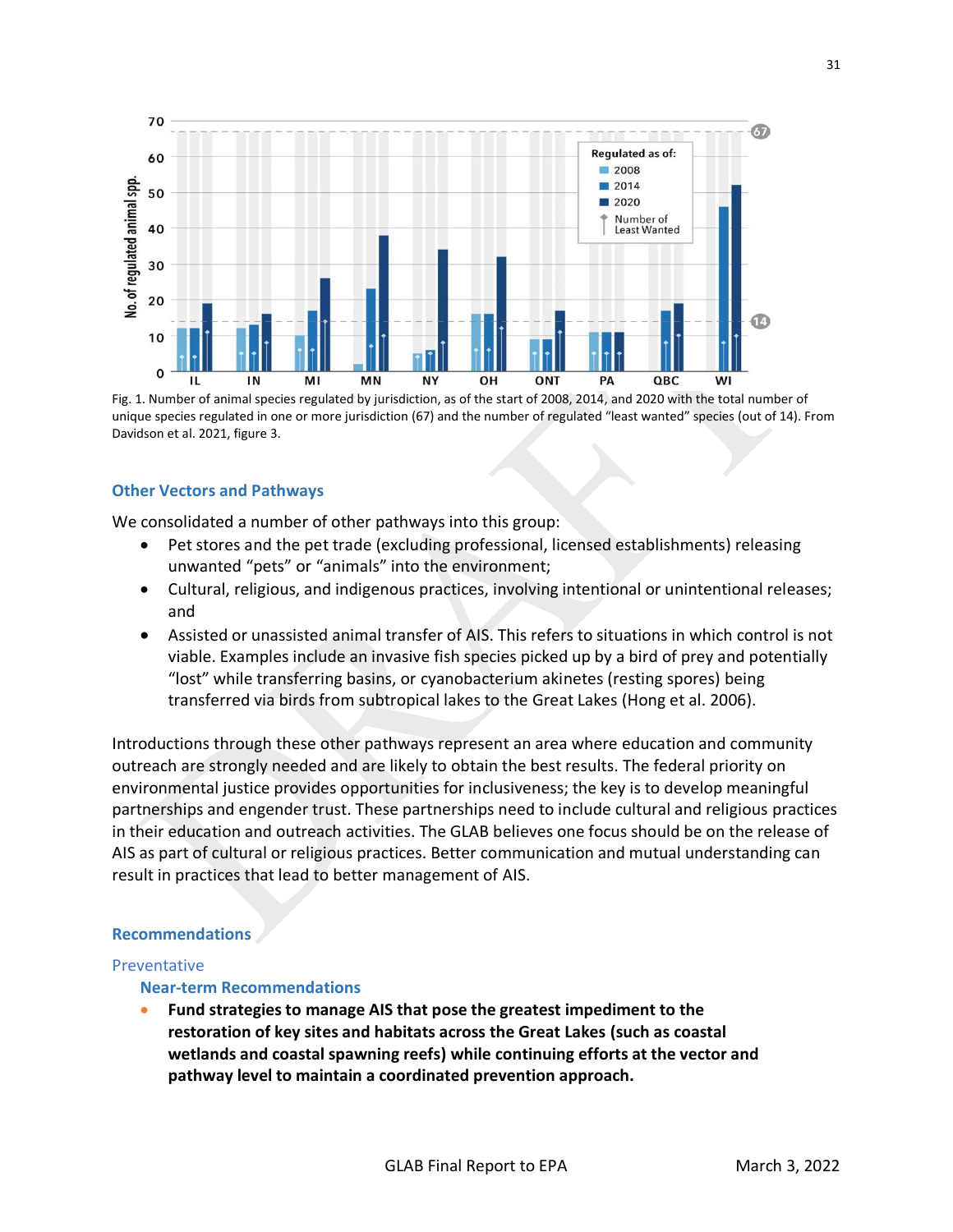Much of the financial allocation in the AIS field is based on a small number of highprofile species, such as silver carp, *Phragmites*, and sea lamprey. While the rationale for these allocations is obvious, it might not be the most effective approach to dealing with the problem of AIS, as it tends to be reactive instead of proactive. We believe focused funding on the control or eradication of these problematic taxa should be continued, as several projects are showing some success, at least as proofs of concept (e.g., control of *Phragmites*<sup>8</sup> and the grass carp response program<sup>9</sup>). But there is a need for a more holistic and strategic approach that considers which suite of AIS needs to be controlled to facilitate restoration of critical sites and habitats across the Great Lakes. An example of this approach would be the experimental control of dreissenids on native fish spawning reefs at Good Harbor reef.<sup>10</sup>

- **Improve coordination, information exchange, and database sharing at the federal, state, and local levels.** This is absolutely essential given that it takes only one weak link in the prevention network for AIS to invade and potentially spread. In addition, we recommend increased access to critical information collected by government entities. In many cases, it is unclear what data are being collected and from where. One example of increased accessibility would be to improve the coordination and collation of fisheries and government research survey data so that effort, location, and species distribution data are available and can inform regional surveillance efforts and other research and management purposes. A regional database could inform many environmental management areas, as well as avoid redundancy and optimize surveillance and response efforts.
- **Address vessel discharge by including a GLNPO budget request to fund the GLLCISP authorized by Section 903(g) of the VIDA, giving priority to monitoring and technology development related to vessels.**

### **Mid-term Recommendations**

- **Address vessel discharge by (1) Working with Canada to align ballast regulations that provide consistent regulatory controls across the Great Lakes; and (2) Collaborating with USCG and other stakeholders, including the Great Lakes Carrier's Association, to develop materials to instruct the general public on laws pertaining to AIS.** Guidance and training materials could include a summary, flow chart, timeline, fiscal impacts, international status.
- **Strengthen, or expand and refine, a system-wide, coordinated, early detection and response system.** Trebitz and colleagues (2017) identified a set of science-related recommendations involving early detection monitoring. These include:

<sup>8.</sup> [https://www.greatlakesphragmites.net/research/control-options/.](https://www.greatlakesphragmites.net/research/control-options/))

<sup>9.</sup> [https://www.sciencedirect.com/science/article/pii/S0380133020300770/.](https://www.sciencedirect.com/science/article/pii/S0380133020300770/)

<sup>10.</sup> [https://invasivemusselcollaborative.net/research-and-projects/imc-pilot-project-draft/.](https://invasivemusselcollaborative.net/research-and-projects/imc-pilot-project-draft/)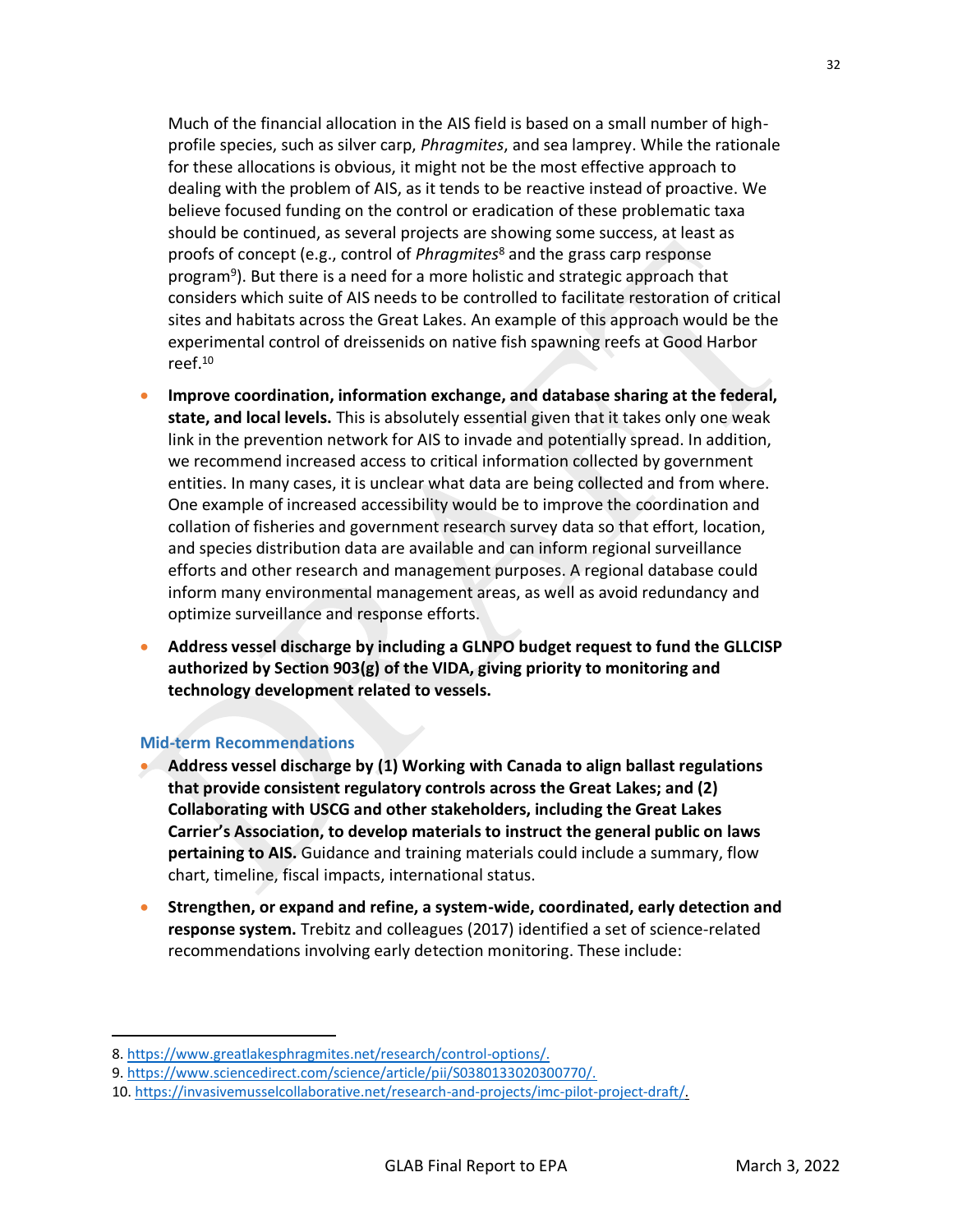- Better data to support risk assessments that guide choice of taxa and locations to monitor.
- Improved understanding of spatiotemporal scales for sample collection.
- Further development of DNA target markers, reference barcodes, genomic presented a set of workflows, and synergies between DNA-based and morphology-based taxonomy.
- Tools and information management systems for better evaluating and communicating survey outcomes and uncertainty.
- **Include climate change scenarios when anticipating or modeling future invasions;** changing conditions in terms of water temperature, salinity, and nutrients, among others, will influence the ability of future invaders to colonize and thrive.

The U.S. Fish and Wildlife Service's monitoring programs provide a template for the expansion of regional surveillance programs, and the interstate surveillance working group has developed regional site and species priorities (Tucker et al. 2020; Davidson et al. 2021) and, along with others, communication protocols. There remains limited coordination with ancillary fisheries and ecosystem monitoring, which also have the potential to add to the surveillance network. The improvement in genomic-based detection methods (including next generation sequencing; see recommendation below) makes the concept of early detection a more realistic proposition.

## Innovative

## **Near-term Recommendations**

- **Continually invest in new technologies.** This umbrella recommendation is offered as a suggestion to take more risks when it comes to assessing (and potentially implementing) new technologies that show promise. Some examples include:
	- **Gene-drive technology.** Briefly, gene drive is a process that increases the chance of inheriting a certain gene variant to something greater than the 50% inheritance that is present in the parents. Gene-drive technology can allow a desirable gene variant to spread relatively quickly through a given population. The advantage of this technology is that it can be used to manipulate certain populations to carry some particularly advantageous traits. Hence, it might be possible to manipulate invasive populations to limit reproduction. The main disadvantage is the fear and uncertainty associated with manipulating genes. For example, what happens if individuals with these drive genes spread to their native range and breed with native populations? Current research suggests that gene-drive has potential, and the Bureau of Reclamation is already funding the development of a dreissenid mussel gene drive. While the science is still in its infancy, we recommend that priority be given to starting the consultation and education process with stakeholders, in combination with assessing risk and addressing any unforeseen or unintended consequences of releasing genetically manipulated individuals into the wild.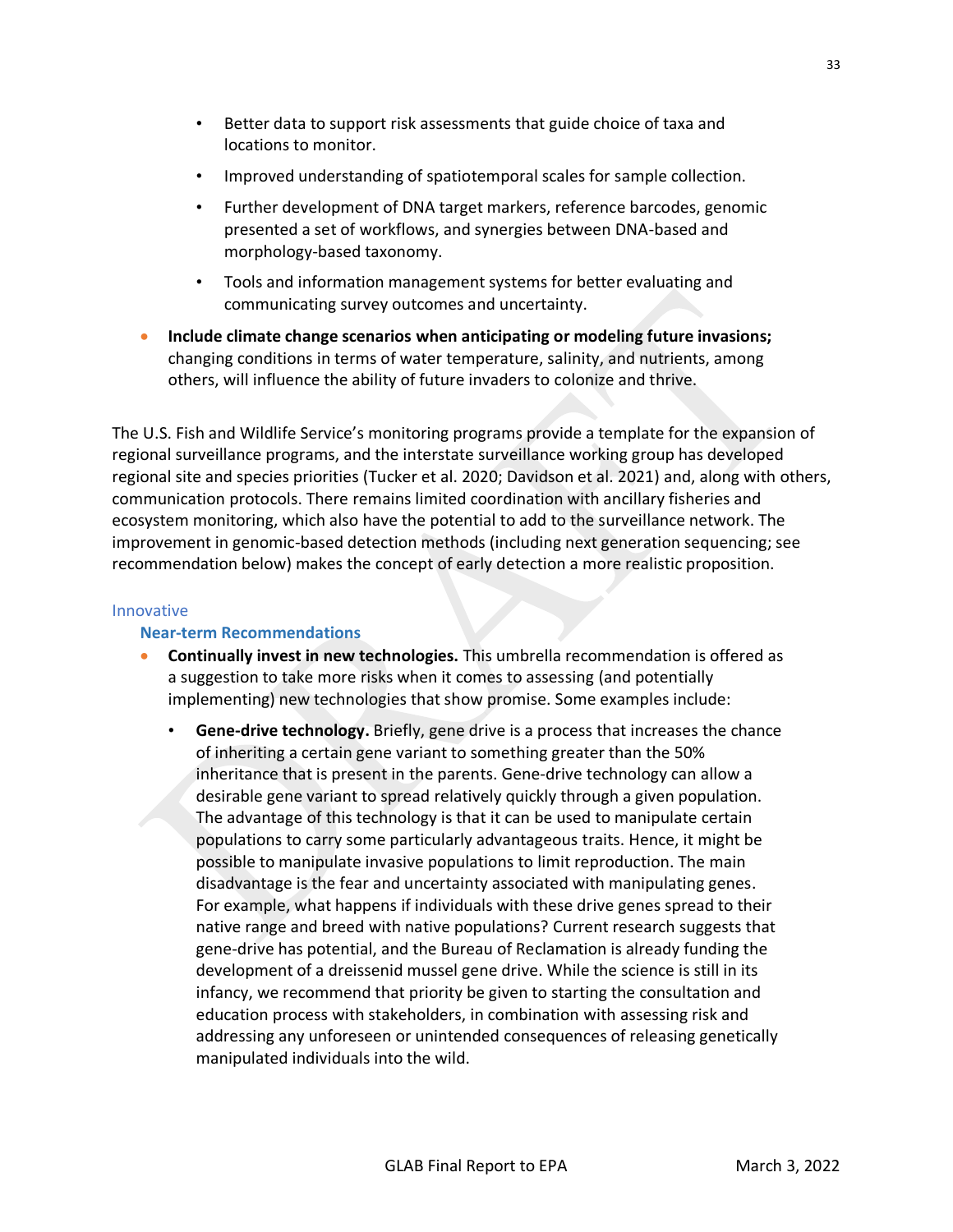- **Behavioral disruption technologies.** Several new approaches to deter invasive carps are being assessed, including bubble barriers; hydroacoustics, strobe lights, and  $CO<sub>2</sub>$  injections. This is an appropriate mindset, and we recommend that other approaches—as long as they pass a scientific standard—be evaluated and not simply rejected out of hand.
- **AIS-specific biocides.** The molluscicide Zequanox is a registered biopesticide derived from a strain of the naturally occurring soil bacterium *Pseudomonas fluorescens*. A recent study showed effectiveness on a localized basis (i.e., a rocky reef in Good Harbor Bay in Lake Michigan near the Sleeping Bear Dunes National Lakeshore).<sup>11</sup> The introduction of biocides has the potential for significant unanticipated consequences, so it is essential that assessment of their field application include a rigorous screening process and that we proceed with utmost caution.
- **Incentivize the commercial use of AIS.** Although many, if not most, AIS have limited or no commercial value, there are some species whose market value could make them attractive as commodities. For example, numerous companies are harvesting invasive carp and bringing them to market in various ways: Colgan Carp Solutions is working with fishers in Maine to use invasive carp as lobster bait; Sorce Freshwater Company is identifying bait, fertilizer, and pet food markets for invasive carp; and Wilder Harrier has introduced an invasive carp-based dog food.

Various states have provided small grants and loans to incentivize business development around invasive carp. However, vigilance is also required to ensure commercialization does not unintentionally lead to the spread or maintenance of AIS populations, as has occurred with various non-native marine aquaculture and freshwater sport fish, as well as other terrestrial pests like rabbits in Australia and New Zealand.

• **Create an AIS Prize.** Companies and philanthropy could join to fund an annual competition for the most creative and effective AIS management idea. This could be funded by a public–private partnership with support from family and community foundations. Such an AIS prize could catalyze and reward a range of AIS research and development, information management and exchange, and innovative business and community practices. The State of Michigan, for example, offered a prize to address the invasive carp problem.

## **Mid-term Recommendations**

• **Coordinate with the International Joint Commission in the development and implementation of an early warning system in the Great Lakes.** Unlike a widespread surveillance and monitoring system recommended above, an early warning system is designed to take a scientifically based framework and detect and

<sup>11.</sup> [https://invasivemusselcollaborative.net/wp-content/uploads/2020/12/Final\\_Report\\_](https://invasivemusselcollaborative.net/wp-content/uploads/2020/12/Final_Report_Good_Harbor_Zequanox.pdf) [Good\\_Harbor\\_Zequanox.pdf/](https://invasivemusselcollaborative.net/wp-content/uploads/2020/12/Final_Report_Good_Harbor_Zequanox.pdf).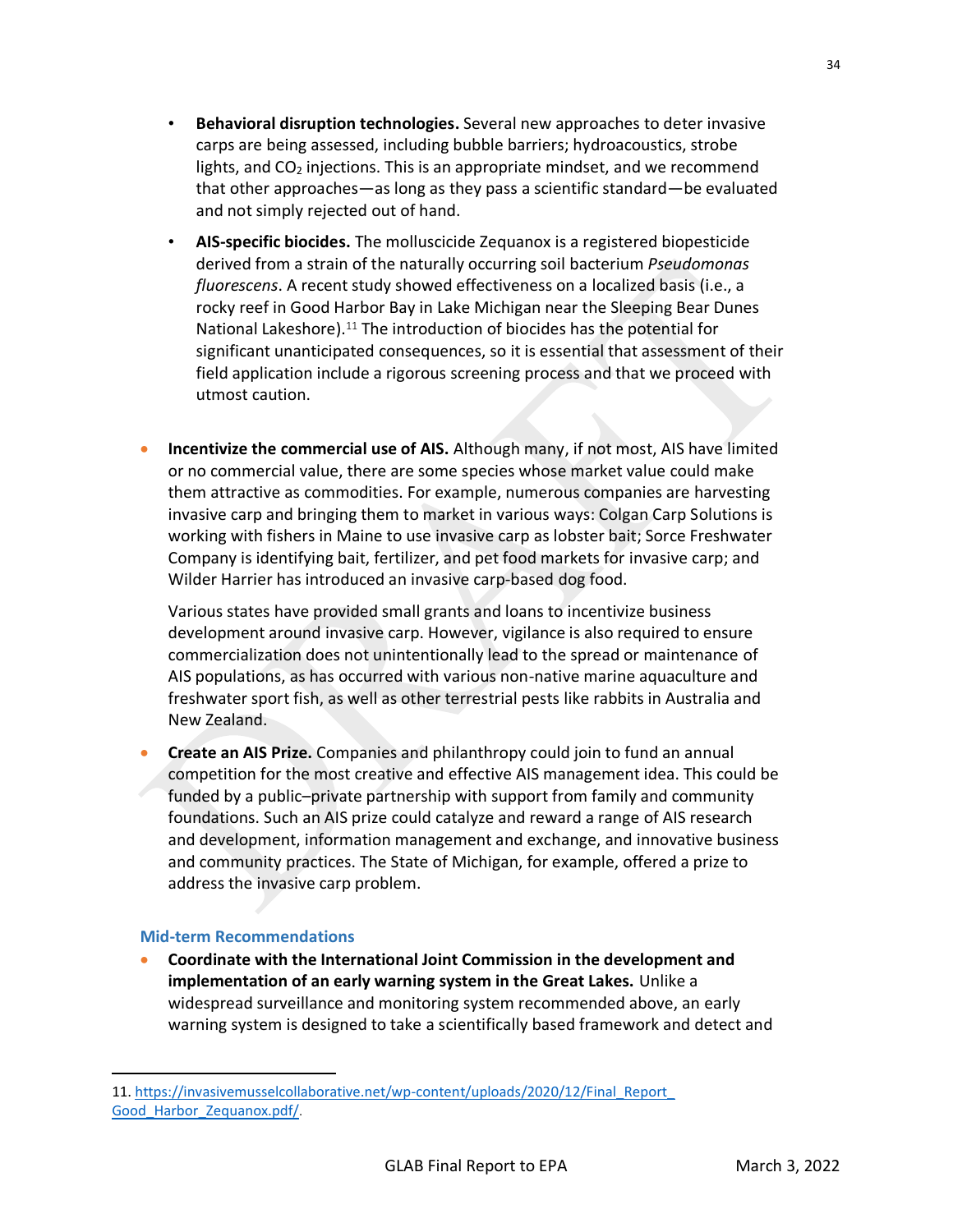identify emerging stressors and threats using available data.<sup>12</sup> This proactive approach, as opposed to the more commonly used reactive approach, would allow agencies charged with AIS prevention and eradication to mobilize resources in advance of an invasion, protecting the Great Lakes ecosystem and making more efficient use of limited human and monetary resources.

- **Initiate a coordinated research and stakeholder engagement program** involving aquatic and molecular ecologists, ethicists, social scientists, biotech specialists, and venture capitalists to explore the feasibility, desirability, and legality of gene-drive technology as a control mechanism for AIS.
- **Develop a regional grant program, using both private and public funds, that addresses all AIS and has funding of sufficient size to attract a large pool of applicants.** One emphasis of this program should be on the development of new methods. In addition, some grant opportunities should extend longer than two years, include long-term monitoring to assess the success of the program, and have the flexibility to allow adaptation as research progresses. The Department of Defense Strategic Environmental Research and Development Program could serve as a good model.

See appendix 7 for a list of theme 4 recommendations.

35

<sup>12.</sup> [https://ijc.org/en/sab/towards-great-lakes-early-warning-system/](https://ijc.org/en/sab/towards-great-lakes-early-warning-system).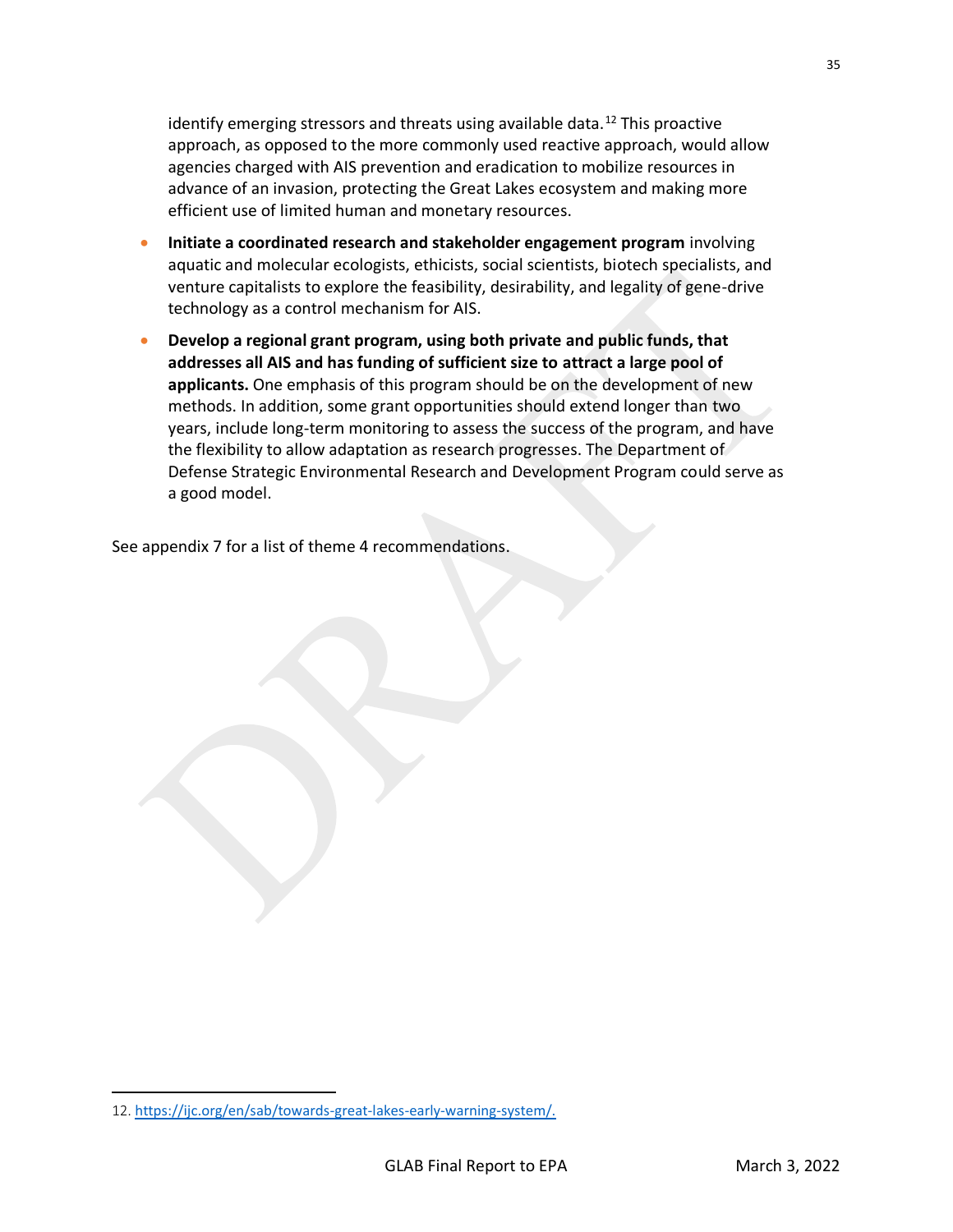# **Theme 5. Outcome-Based Investments in the Great Lakes**

*This Administration has prioritized outcomes and deliverables from all agency programs. Since its inception in 2010, GLRI has produced measurable results, but are we moving the needle, specifically on AOC delisting, nutrients, invasive species, and habitats.*

**Charge Question:** As we enter the next decade of GLRI funding, what are appropriate annual ecological and community-based outcomes (coupled with appropriate baselines and monitoring) to show that we are making progress in the areas of AOC remediation and delisting, invasive species control and prevention, nutrient reduction, and habitat restoration and protection, such that we can show a good return on investment?

### **Introduction**

Regarding AOC delisting, nutrients, invasive species, and habitats, the GLAB focused on GLRI outcomes and deliverables that address the priorities and perspectives of affected communities, impacted residents, and tribal governments.

## **Defining Success**

EPA and communities should form consensus early in project development about what it means to declare that an area has been "cleaned up" or "restored." EPA should ensure that communities are aware of the benefits a completed project can bring to an area and also the role such projects and restoration can play in the overall economic development of restored riverfront and lakefront land, both public and private. From a community perspective, the benefits of restoration projects can precipitate new concerns such as increased property taxes, crowds and other impacts to quality of life that can make areas inaccessible to residents or could even displace them. It is essential that these direct impacts of improvements be discussed and addressed early to ensure all stakeholders are included. GLRI cleanup of AOCs should advance environmental justice, which, by EPA's definition, ensures communities enjoy equal protection from health hazards as well as meaningful involvement in the prioritization, planning, and implementation of programs.

Though not equivalent by any means, the experiences of Indigenous people resonate with the environmental justice community as they advocate for the enforcement of pollution laws and the cleanup of their communities. Throughout, communities want to receive a fair share of opportunities that arise from GLRI initiatives, including the economic and employment opportunities that come with or result from program implementation. A range of indicators should apply to environmental justice concerns, such as degree of public access, number of community residents hired, and whether restoration results not just in improved ecological outcomes, but in improved quality of life, as defined by local communities.

To keep community wants and needs central, EPA must measure program success by considering not only the scientific elements of initiatives, but also the nontechnical elements. Examples include the degree of meaningful participation from impacted, frontline, and fenceline communities, as well as the value communities place on program goals in terms of environmental, economic, and social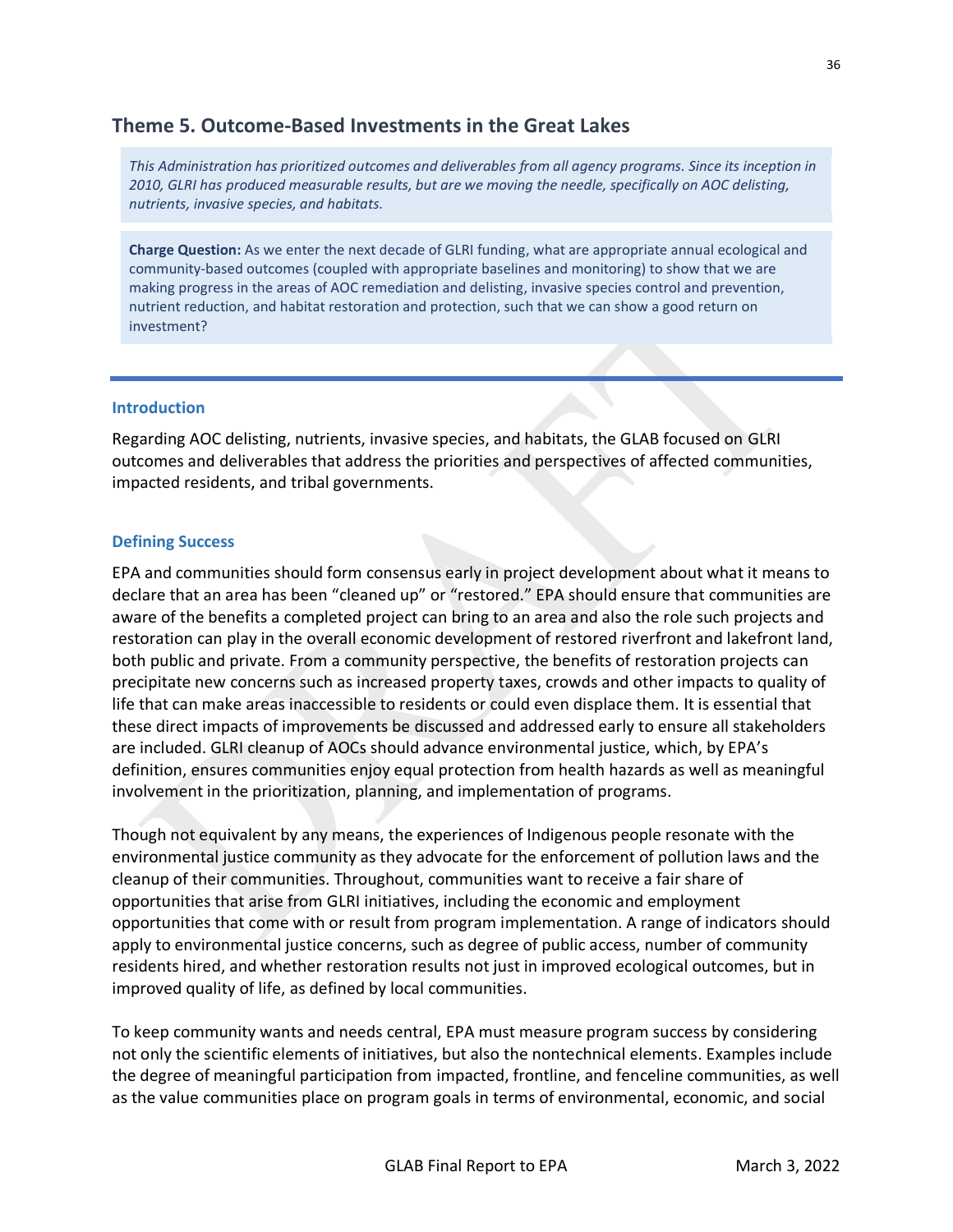benefits. Communities differ, so EPA should anticipate that communities will have a variety of perspectives on what benefits they hope to see from each restoration initiative.

Underserved communities applying for grants might face capacity and technical challenges that limit their ability to successfully compete for program funding. A major challenge is the ability of some communities to secure non-federal sponsor matching funds. A second challenge faced by communities is their ability to fund and carry out long-term operation and maintenance. In some cases, communities lack the technical expertise and resources to develop proposals. These and other challenges faced by underserved communities can be addressed by providing funding that meets the full range of community needs associated with the project. For example, GLRI could fund the cost of the project and its long-term operation and maintenance, where needed.

To help underserved communities remain competitive, the application could include balancing criteria; for example, ROI analyses could include non-market valuation. Other options to help communities be more competitive could include assigning communities the assistance of a vetted economist, engineer, or scientist to provide expertise and relieve principal investigators from finding an expert on their own. Ideally, these experts would be involved with communities from the planning stages to implementation.

EPA partnership with communities should therefore seek to improve the capacity-building, skills, training, and workforce development needs of these communities, individuals, and nongovernmental organizations that, in turn, can increase their ability to present and advocate their community's desired outcomes.

### **Near-term Recommendations**

- **Engage state and tribal partners actively in the identification, prioritization, and selection and funding of projects.**
- **Establish a broad set of project outcomes that include environmental justice, climate, and public health impacts.**
- **Support funding for long-term environmental justice and tribal sustainability and prioritize projects through the establishment of funding criteria and scoring that meets these objectives** (e.g., extra points for competitive grants in impacted or disadvantaged communities).
- **Establish procedures to enable consideration for funding projects that require resources for long-term operations and maintenance** so that tribes and underserved communities can successfully compete for grants.
- **When assessing and forecasting the benefits of ecosystem services, use valuation systems that account for secondary and tertiary consequences, as well as local traditions and place-based values.**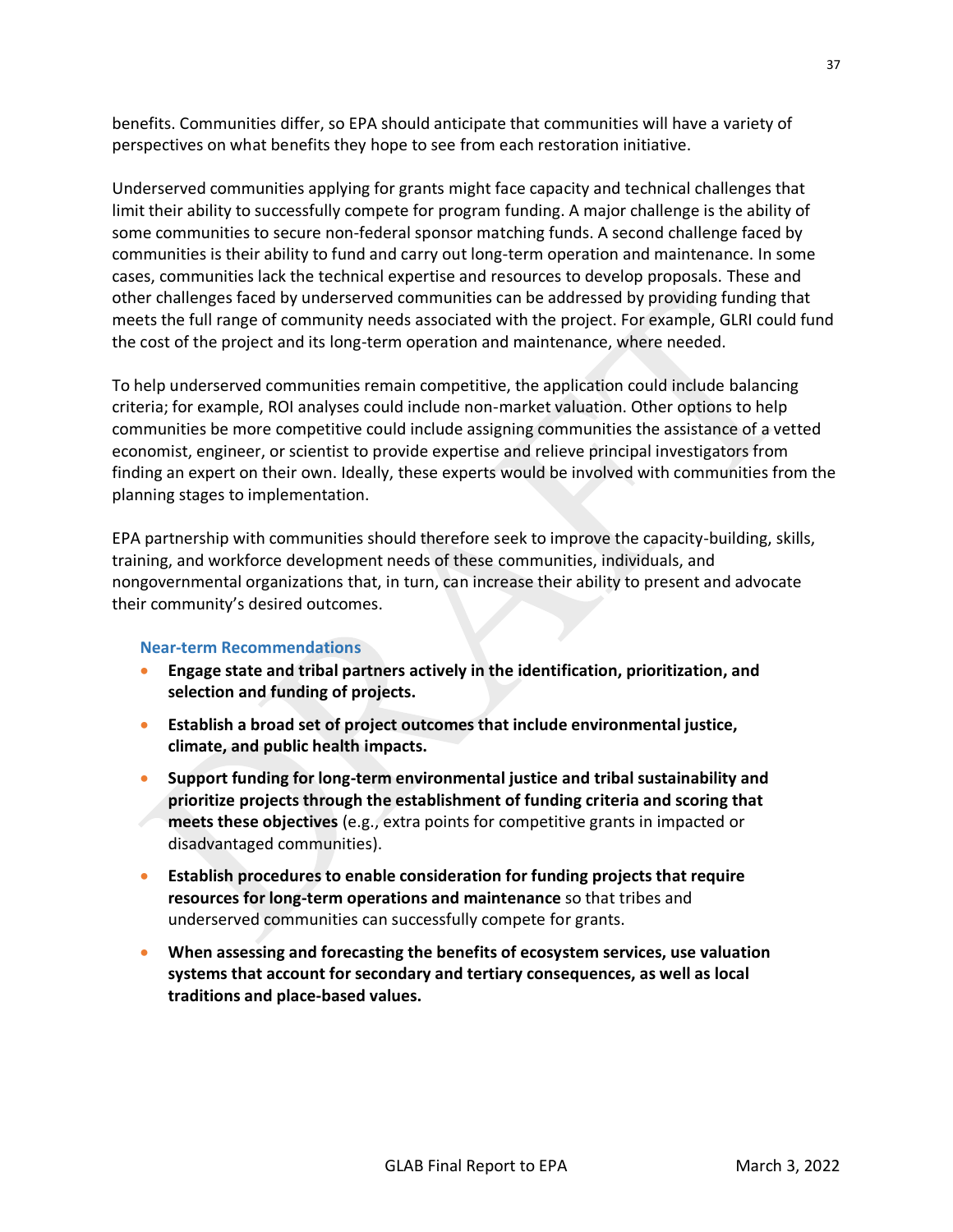## **Traditional Ecological Knowledge and Environmental Sustainability**

It is important for EPA to understand that *how* outcomes are achieved and sustained is as important to many communities as what is achieved. Just as a "whole of government" approach to the GLRI is needed to address multi-factor, multi-jurisdictional problems and challenges, a "whole of natural world" perspective is equally needed. Indigenous communities often use holistic approaches to protect and nurture healthy environments and promote community well-being. These approaches, including traditional ecological knowledge (TEK), draw on generations of observational knowledge along with traditional principles, practices, and values (Koski et al. 2021).

The GLAB recognizes the successful work of GLRI partners to learn, share, and incorporate Indigenous knowledge to guide protection and restoration efforts of the Great Lakes. Important exchanges in 2021 included the Great Lakes Traditional Ecological Knowledge Speaker Series, cosponsored by the University of Minnesota–Twin Cities Department of American Indian Studies and the GLWQA Science Annex Traditional Ecological Knowledge Task Team, which brought together numerous tribal, Indigenous, academic, governmental, nongovernmental, and other participants in the United States and Canada to bridge knowledge systems that apply to the restoration of the Great Lakes.<sup>13</sup> Similarly, the U.S. Fish and Wildlife Service's TEK guides and fact sheets posted on its National Native American Programs website demonstrate longstanding collaborations inside and outside of the Great Lakes region to merge Western science with Native science.<sup>14</sup> As TEK is an evolving foundation of information, practices, beliefs, and traditions, a recent guidance document by the U.S. caucus of the TEK Task Team of the GLWQA provides the following description:

*TEK is the term used for what has come to be recognized as the subset of Indigenous knowledge systems that is specific to ecology…. However, it is important to acknowledge and understand that TEK is directly connected to, and therefore inseparable from, broader Indigenous Knowledge systems as a whole. It is also important to understand that TEK encompasses not only the knowledge systems held by Indigenous communities, but also the underlying beliefs, philosophies, relationships, and practices. Although there are multiple definitions or interpretations of TEK and what type of information it includes, these definitions should be viewed as fluid. While this makes it difficult to define TEK, this guidance attempts to provide a beginning that is firm and substantive enough to offer a useful introduction to how Indigenous knowledge systems can play a role in resource management contexts.* 

*TEK is commonly recognized to be based upon relations with one another and the natural world. These relationships include direct environmental observations, connections, and interactions that are customarily transmitted interpersonally and orally from generation to generation through stories, oral histories, songs, ceremonies, customary laws, and other ways. TEK is intrinsically linked to spiritual beliefs, cultural practices, and ways of life and encompasses the whole being mind, spirit, and emotion. (Koski et al. 2021, 8–9)*

<sup>13.</sup> [https://cla.umn.edu/ais/news-events/events/great-lakes-traditional-ecological-knowledge-tek-speaker-series/.](https://cla.umn.edu/ais/news-events/events/great-lakes-traditional-ecological-knowledge-tek-speaker-series/)

<sup>14.</sup> Se[e https://www.fws.gov/program/native-american/.](https://www.fws.gov/program/native-american)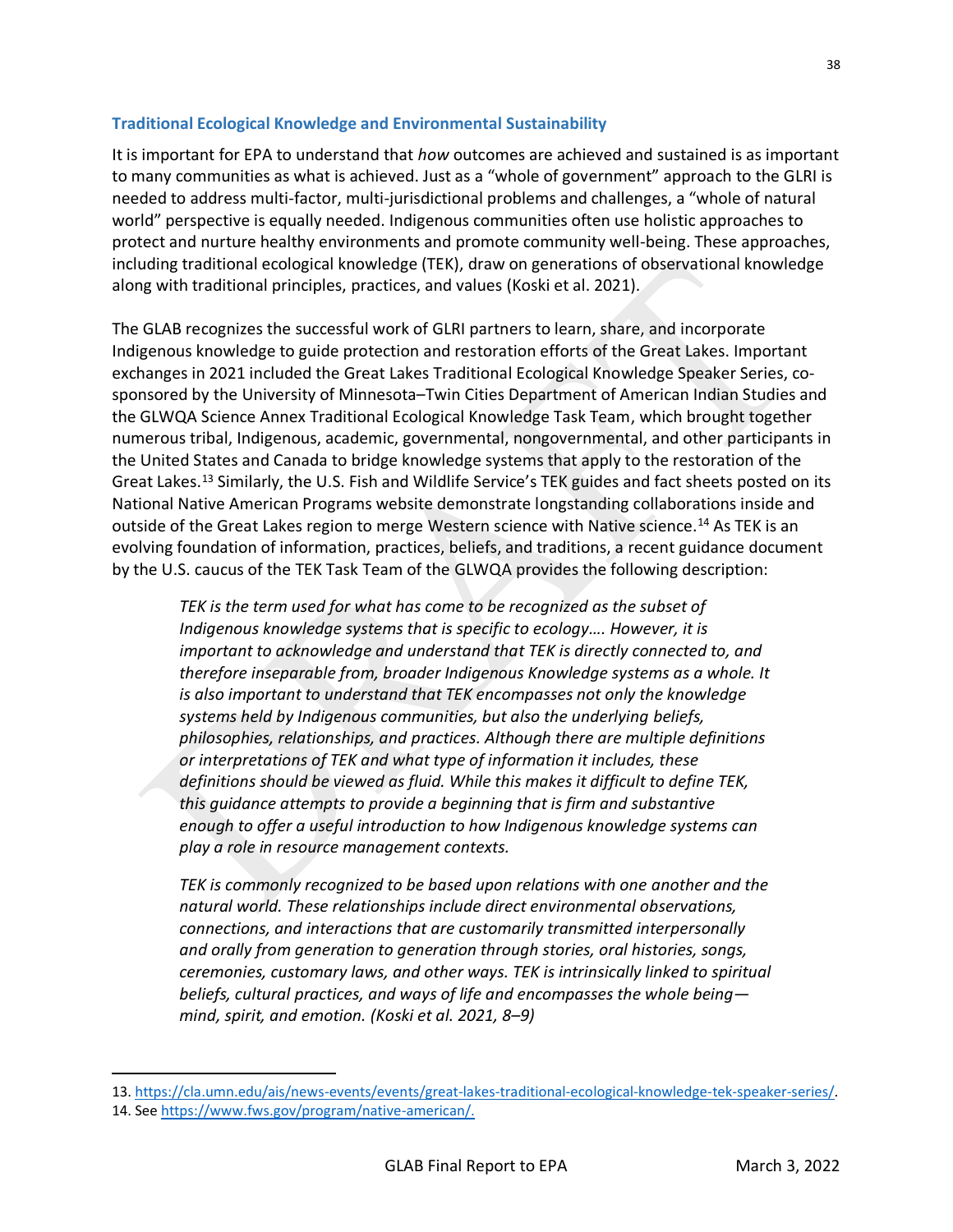Koski and colleagues provide lake-wide and AOC priority-setting recommendations along with TEK approaches to address a range of issues, including threats to habitats and adapting to climate change. The GLAB advises EPA to familiarize itself with the guidance to better address the evolving and changing threats to Indigenous communities and to identify appropriate indicator.

### **Near-term Recommendations**

- **Implement a framework with specific environmental justice outcomes to support cohesive Great Lakes programs that recognize and appropriately incorporate the priorities of tribes and TEK.**
- **Incorporate qualitative and narrative data into outcome measures, including TEK.**

## **Long-term Recommendations**

- **Develop companion legislation to the Legacy Act that allows the program to be implemented anywhere in the Great Lakes to address contaminated sediment.**
- **Establish a regional committee to undertake the expansion of program performance metrics for tracking preservation and protection.**

See appendix 8 for a list of theme 5 recommendations.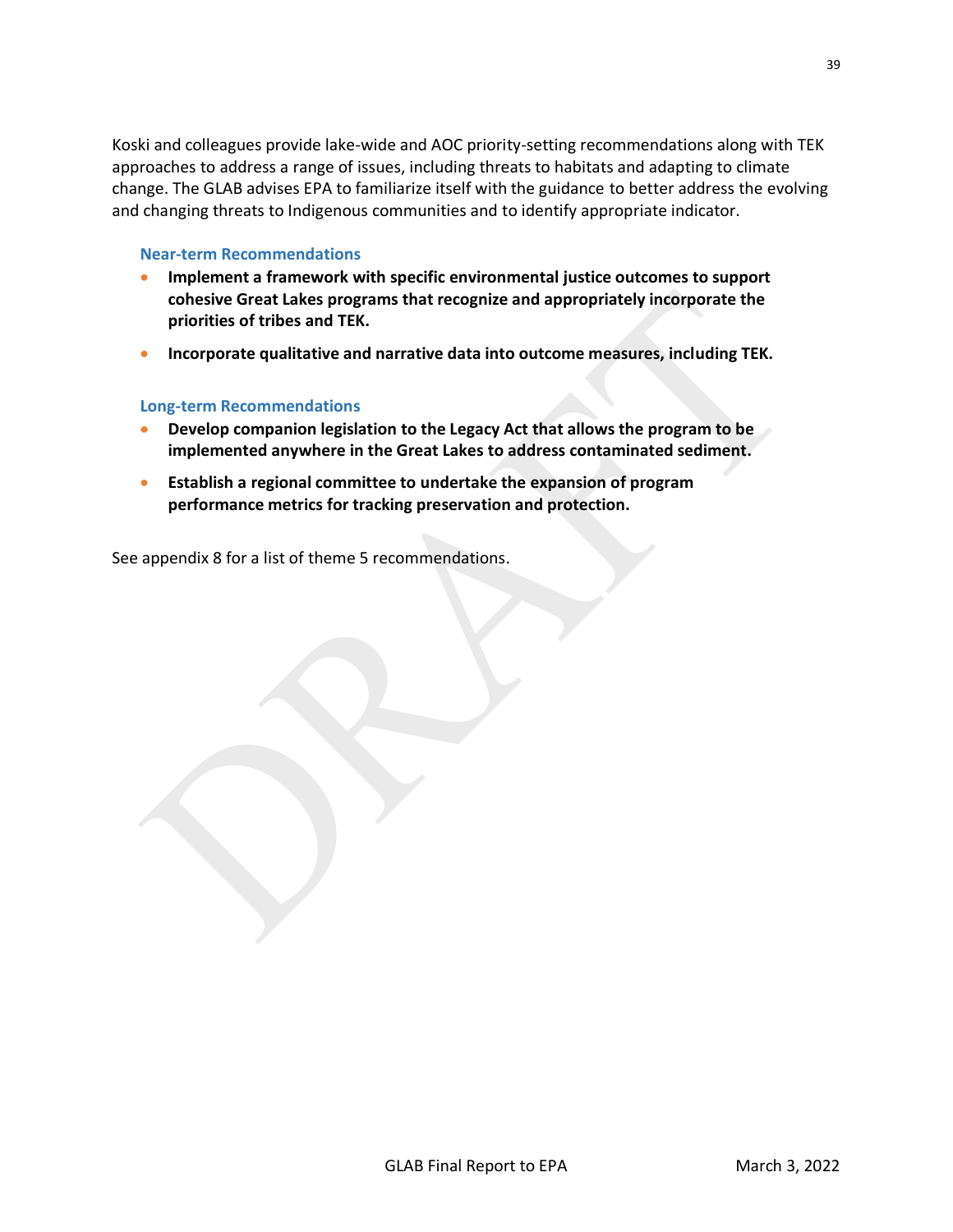# **Theme 6. GLRI's Role in the Vitality and Reinvestment of Great Lakes Communities**

*This Administration has prioritized clean-up, redevelopment and reuse of abandoned, blighted and contaminated properties. There are numerous examples around the Great Lakes where clean-up of waterways is followed by development and economic prosperity. In addition, under President Trump's Executive Order on "Modernizing America's Water Infrastructure" which formally establishes the Water Subcabinet, there are opportunities for even better leveraging of resources and expertise across the Federal family.*

**Charge Question:** How can GLRI projects and funding be further leveraged across Federal agencies and programs, including Opportunity Zones and Brownfields, to maximize environmental and economic benefits to Great Lakes communities?

### **Introduction**

The GLAB's response to theme 6 reflects a need to align GLRI investment based with the programmatic needs and priorities of the times. By engaging communities early in the process, there will be new opportunities to leverage resources across federal agencies and obtain more equitable environmental benefits. Vitality and sustainability objectives, measures, and resources should support native residency and resiliency and increase local capacity to adapt to potential economic and demographic changes (including tourism and the unintended consequences of gentrification) that could result from GLRI investments and benefits.

As GLRI partner agencies and grant programs assess the success of their role in the vitality of the Great Lakes and the outcomes of federal investment, the GLAB suggests focusing attention on the question: *How do we determine GLRI success in the context of climate change?*

## **Climate Change, Climate Justice, and Environmental Justice**

The Great Lakes foodshed is a historically bountiful region with lake-effect moderate temperatures conducive to the production of fruits. In 2009, it was estimated that "17% of Great Lakes at-risk foods … particularly wild edible plants, fish and game—have historic and current ties to indigenous or First Nations communities" (Nabhan, Trotter, and Walker 2009, 2–3). Perhaps no other native food source is as intrinsic to Great Lakes Anishinaabe **Climate change** refers to any significant change in the measures of climate lasting for an extended period of time. In other words, climate change includes major changes in temperature, precipitation, or wind patterns, among others, that occur over several decades or longer. —EPA

**Climate justice** has emerged from the idea that historical responsibility for climate change lies with wealthy and powerful people—and yet it disproportionately impacts the poorest and most vulnerable. It has primarily been used to frame the contrast between industrialized nations that have been burning large volumes of fossil fuels freely for centuries and the poorer regions that are most susceptible to rising temperature… The scope of climate justice is broad and, since its popularization in the 1990s, the term has come to encompass the unequal distribution of impacts on a variety of groups, including Indigenous people, people of color, women and disabled people. —CarbonBrief (https://www.carbonbrief.org/in-depth-qa-what-is-climatejustice)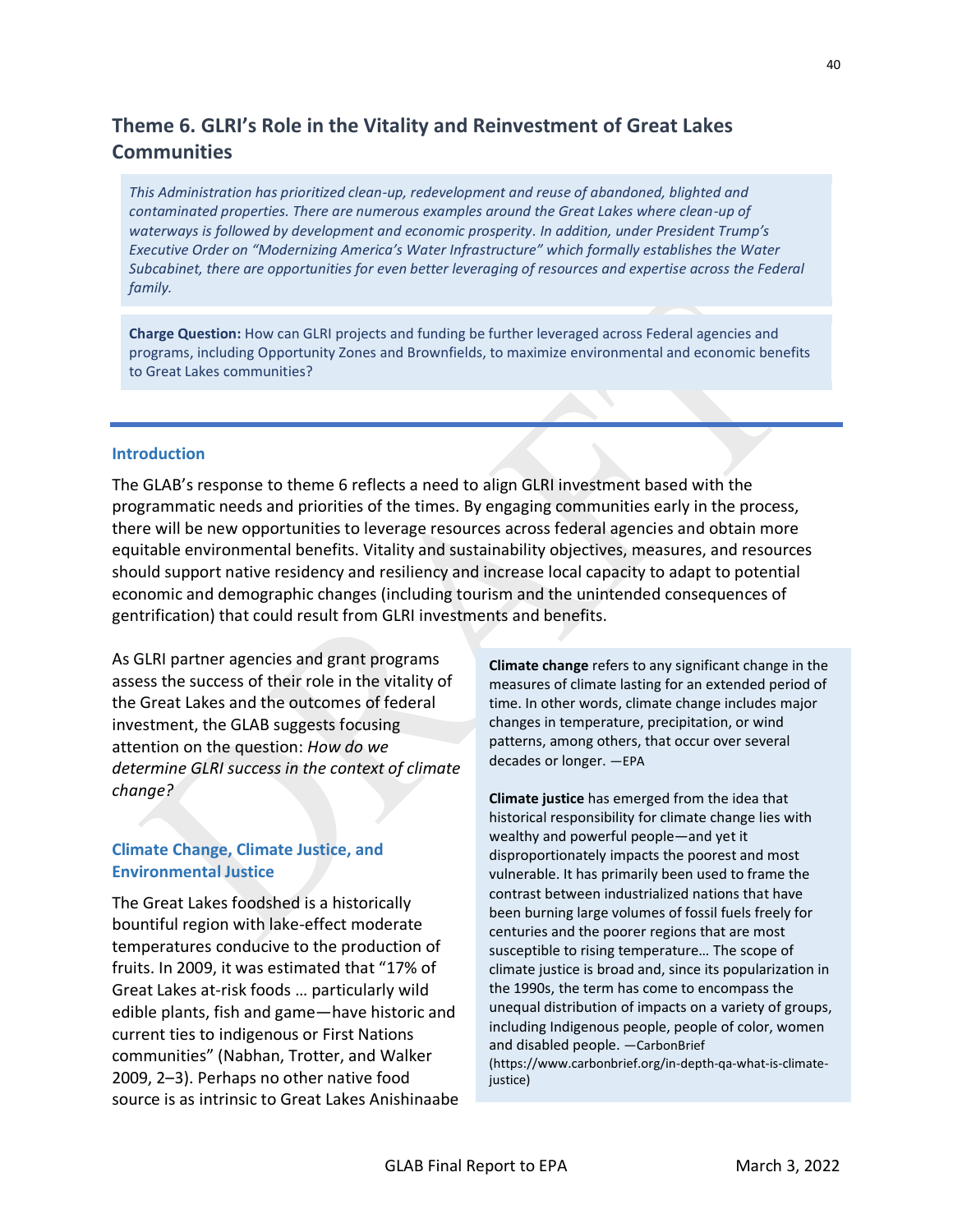people as wild rice or *manoomin*. The plant is critical to Ojibwe culture and is considered to be "a sacred, animate, more-than-human being and not an inanimate resource" (Panci et al. 2018). For this reason and more, the Great Lakes Indian Fish & Wildlife Commission (GLIFWC)—an intertribal organization representing eleven Ojibwe bands in Michigan, Minnesota, and Wisconsin that has pursued the protection and enhancement of wild rice beds since 1984—has completed their Climate Change Vulnerability Assessment. The GLIFWC concluded:

*While the treaty rights of the Ojibwe people in their Ceded Territories are now firmly established in law, a different force is affecting their ability to hunt, fish, and gather resources: climate change. Climate change poses many threats to the natural resources upon which tribes rely. As a changing climate affects entire ecosystems, various beings/species … utilized by tribes may experience declines, range shift out of Ceded Territory areas where the Ojibwe exercise their treaty rights, or become extinct. With the loss of beings/species, many of the cultural connections to the natural world are changing or are being lost. For example, tribal members have expressed concern that younger generations will never see a snowshoe hare in their backyard, and traditional knowledge and stories about snowshoe hares will soon only be memories. Collectively, climate change threatens local plant and animal beings/species, ecosystems, and tribal sovereignty, economy, and culture.*

*Manoomin was the most vulnerable being/species in this assessment, and has already begun to respond to climate-related effects. There are numerous climaterelated threats to manoomin, and it is sensitive to different potential climate effects in each stage of its life cycle. It is also sensitive to many anthropogenic changes. Factors that affected the vulnerability of manoomin include natural barriers, human land use changes, limited dispersal, thermal and hydrological niche, disturbance, dependence on snow and ice, uncommon landscape features, sensitivity to pathogens and predators, competition, and genetic variation. (Panci et al. 2018, 28)*

The GLIFWC's striking example shows that environmental threats could severely disrupt—and possibly destroy—fragile ecological habitats, economies, drinking water sources, and the standing of sovereign nations. These climate harms are irreversible. Therefore, we advise EPA to explore through GLAB the possibility for the next decade of GLRI funding to include more research and assessment of food supply chain access and non-AOC risk sites for frequent consumers of fish, fowl, plants, and other edible life from Great Lakes' water. There is a need to address the problem of contaminated sediment anywhere in the Great Lakes Basin, not only in designated AOCs.

As a result of the GLIFWC's work, GLIFWC climate change staff are expanding upon a follow-up climate change vulnerability assessment of over 60 beings and species to understand how climate change could affect treaty resources. It will use TEK and scientific ecological knowledge to examine the vulnerability of beings and species to climate change. A better understanding of how beings and species might respond to climate change will help GLIFWC respond to it in accordance with the cultural values of its member tribes.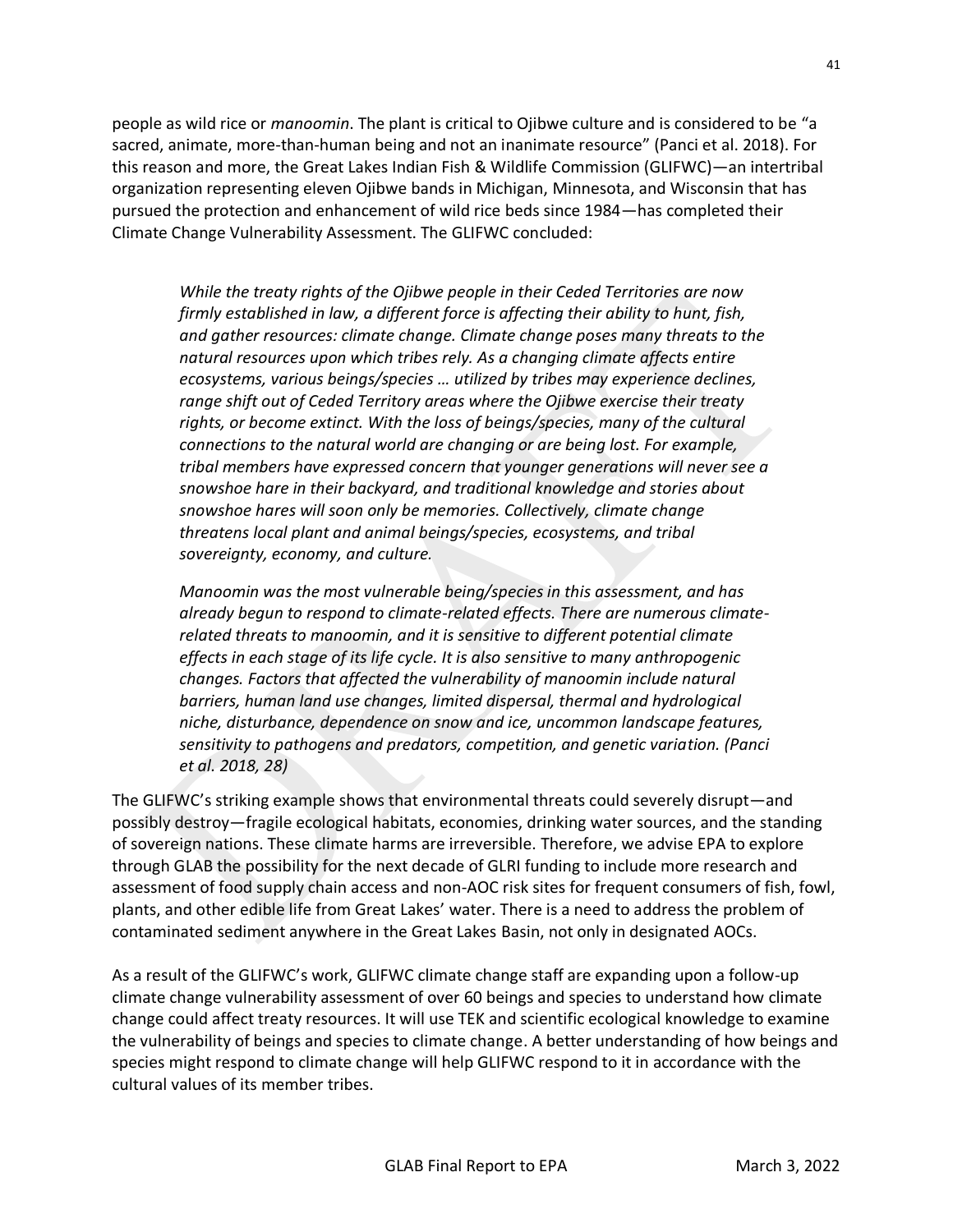### **Near-term Recommendations**

- **Support the assessment of climate change on the Great Lakes Basin that affects environmental, public health, and economic metrics, including drought and flood resiliency and sustainability.**
- **Engage environmental economists to establish baseline data needs, ecosystem services metrics, evaluation, and milestones using both traditional ecological knowledge and scientific ecological knowledge.**

## **Mid-term Recommendation**

• **Support ongoing research & development so that stakeholders can get an earlier understanding of emerging challenges, e.g., climate change impacts that could affect the magnitude or longevity of restoration efforts.**

## **GLRI Action Plan Improvements and Climate Resilience**

International attention to the irreversible effects of human activities on the earth's climate has often highlighted the health and importance of the Great Lakes Basin. The detrimental impacts of climate change are widely apparent as Indigenous people have warned for generations and as climate scientists predict with increasing certainty. Founders of the GLRI saw all too well the fragile and declining state of health for this freshwater system and successfully acquired long-term support to address multiple stressors and promote its sustainability.

In the GLAB's assessment, there is still much room for improvement in the development of the next GLRI five-year Action Plan on climate change and climate resilience. Prior Action Plans have not fully recognized or addressed the grave threats posed by climate change and extreme weather events in the Great Lakes Basin. The next generation of Action Plans will have to do more to capture climate change impacts in weather conditions (such as precipitation and heat levels) and vulnerabilities they present to current GLRI focus areas and the growth of extreme challenges, including flooding, drought, and non-climate stressors such as deteriorating infrastructure.

Great Lakes climate initiatives such as the U.S. Climate Resilience Toolkit<sup>15</sup> and the Great lakes Climate Adaptation Network<sup>16</sup> offer important community resilience information with attention to equity. These and similar projects could enhance the education, training, communication, and outreach objectives of the GLRI's Action Plan IV.

Tribal governments and communities have long been at the forefront of experiencing, assessing, and attempting to mitigate the impacts of climate change. The National Climate Assessment mapping of Indigenous People's Resilience Actions<sup>17</sup> demonstrates a variety of activities to adapt or implement for forest management, climate-informed expansion of sugar maple syrup production, coastal fishery vulnerability assessments, snowshoe hare habitats, solar initiatives, and more.

<sup>15.</sup> [https://toolkit.climate.gov/regions/great-lakes/building-resilience-great-lakes/](https://toolkit.climate.gov/regions/great-lakes/building-resilience-great-lakes).

<sup>16.</sup> [https://glisa.umich.edu/glcan/.](https://glisa.umich.edu/glcan/)

<sup>17.</sup> [https://biamaps.doi.gov/.](https://biamaps.doi.gov/)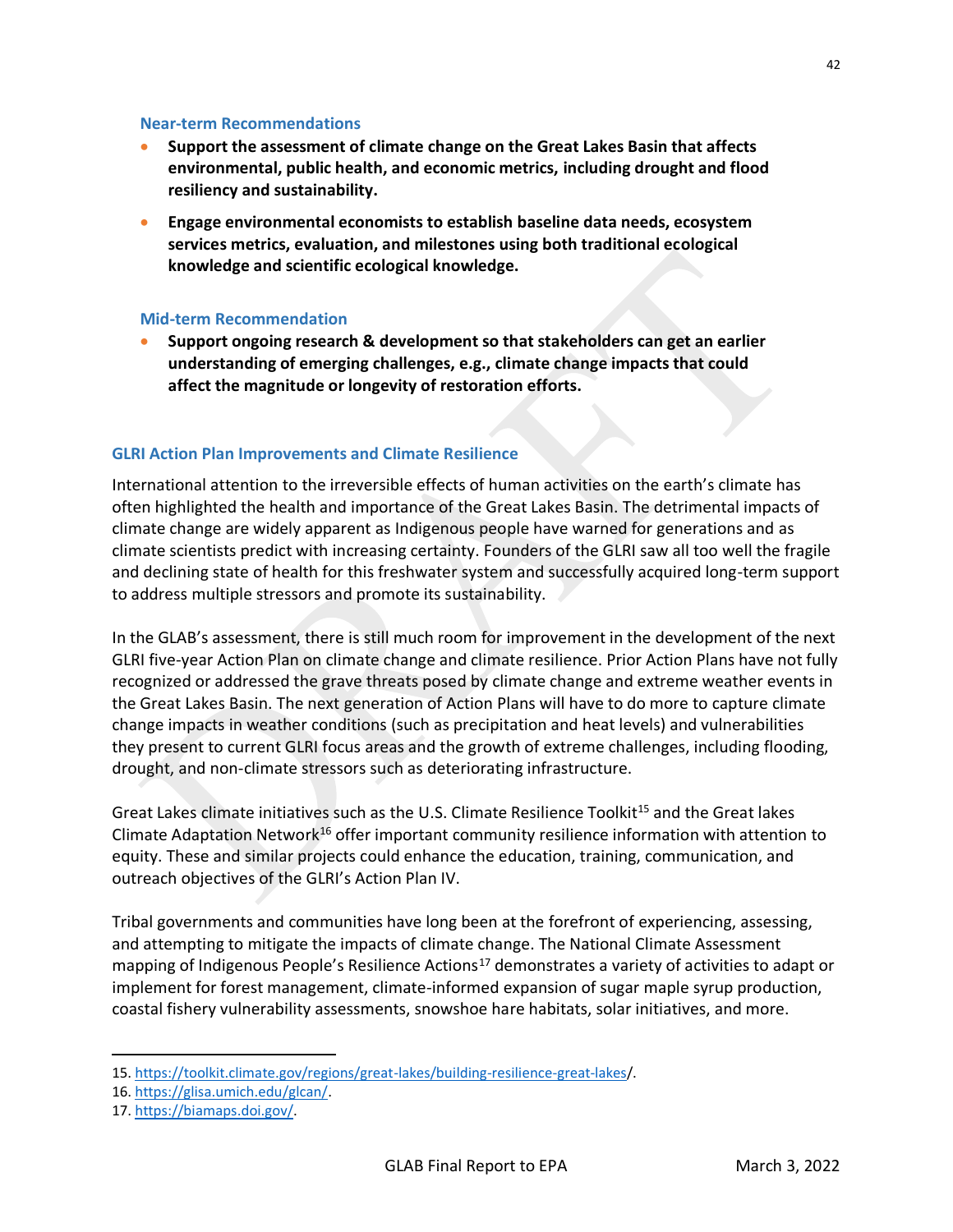However, federal and state governments have not often recognized the traditional knowledge and perspectives of Indigenous peoples that can be used to manage natural resources and help them adapt to changing conditions.

Education and training in these and other sustainable development practices and methodologies are important components taught by tribal colleges and governments and should be incorporated in the next GLRI Action Plans. These practices provide important bases of awareness and intersection with environmental concerns in disadvantaged communities of color and low-income areas, particularly in AOCs where the incorporation of climate resilience and climate change strategies are critical objectives.

Climate justice advocates and universities have documented the crisis of climate change risks and impacts on environmental justice communities (see, for example, Columbia Climate School 2020). Socioeconomic status, health, access to resources, language barriers, and educational disparities in Great Lakes communities can predict disproportionate environmental impacts. In addition, extreme weather events are contributing to local disasters that impact hunter, gatherer, agricultural, and fishing communities; exacerbate poor air quality, and bring toxic mixes to flooded coasts and Superfund sites (Carter and Kalman 2020). GLRI will be required to appreciate and approach these added challenges in order to mitigate harms and restore vitality to these communities.

The Biden Administration's Executive Order 14008 calls for the establishment of the National Climate Task Force among federal agencies. GLNPO might benefit from exploring the approaches that EPA and GLRI partner agencies intend to take to incorporate this mandate across the Great Lakes. The executive order also formalizes the President's "commitment to make environmental justice a part of the mission of every agency by directing federal agencies to develop programs, policies, and activities to address the disproportionate health, environmental, economic, and climate impacts on disadvantaged communities" (White House 2021a). The GLAB advises EPA to develop and disseminate an Action Plan and report on this directive.

These matters are paramount for environmental justice communities, particularly in light of EPA research that finds "the most severe harms from climate change fall disproportionately upon underserved communities who are least able to prepare for, and recover from, heat waves, poor air quality, flooding, and other impacts. EPA's analysis indicates that racial and ethnic minority communities are particularly vulnerable to the greatest impacts of climate change" (EPA 2021b). Within the GLRI, Action Plan programs could provide critical insights and data for Great Lakes communities. Such initiatives could fall under the third GLRI Action Plan's fifth Focus Area, "Foundations for Future Restoration Areas," which aims to assess overall ecosystem health and the identification of significant remaining problems. The GLAB encourages prioritizing the implementation of climate change resiliency programs in AOC and nonpoint source pollution control projects for disadvantaged communities.

### **Near-term Recommendations**

• **Incorporate the Biden Administration's government-wide approach to climate change across the Great Lakes.**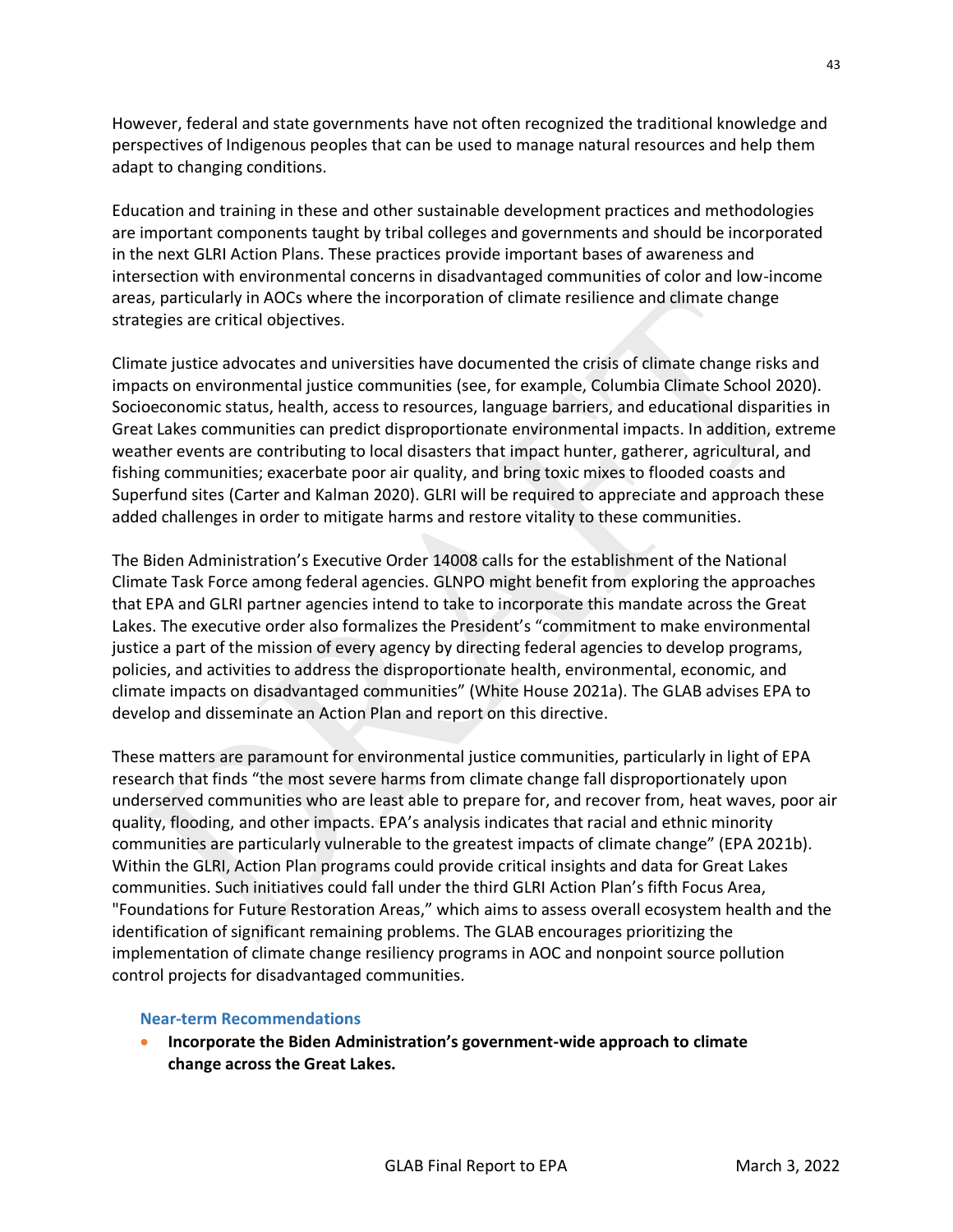• **Engage the public early in the development of the GLRI Action Plan IV,** and prioritize community outreach and engagement with communities of color, Indigenous communities, and low-income communities.

### **Mid-term Recommendation**

• **Update Action Plans to ensure environmental justice and climate change are included.**

## **Incorporating Justice40 Initiatives and Implementation Strategies**

Justice40 activities and discussions are already taking place among participants in many state, local, tribal, and nongovernmental organizations and are anticipated to accelerate when the White House Council on Environmental Quality issues its much awaited Justice40 full implementation guidance in early 2022. A set of guidelines for implementing the Bipartisan Infrastructure Law (BIL) was issued by the White House to governments and partners in January 2022. In the guidelines, GLRI was listed among other geographic programs to improve national, tribal, and territorial waters (White House 2022). Additionally, the BIL recognizes and funds coastal storm risk management, hurricane, and storm damage reduction projects along the nation's coasts, including the Great Lakes. In USACE contract awards, the GLAB encourages GLNPO to engage USACE to determine and develop the latter's metrics toward climate resilience projects in environmental justice committees and in partnership with state, local, tribal and territorial governments.

Through Interim Implementation Guidance for the Justice40 initiative, agencies that manage covered Justice40 programs are required to follow a set of actions to distribute, calculate, and report on benefits toward reaching the 40% goal of the initiative (White House 2021b). The GLAB urges GLNPO to identify more ways that GLRI current and future programs and partners can advance Justice40 implementation outcomes and increase equitable participation and benefits. Among them are six EPA programs that intersect GLRI focus areas, including Clean Water and Drinking Water State Revolving Funds, Brownfields Program, Superfund Remedial Program, Reducing Lead in Drinking Water, and Diesel Emissions Reductions Act Program. These—along with the BIL's funding of the National Oceanic and Atmospheric Administration's National Oceans and Coastal Security Fund, and Ocean and Coastal Observing Systems fund for partial support of the Great Lakes—provide unprecedented opportunities and responsibilities for engagement with recipients.

Benefits and investments across Great Lakes regions and communities have been significantly uneven and risk exacerbating existing climate change harms; GLRI programs must do much more to address these disparities and have been afforded vast federal resources to make meaningful resolutions toward them. The GLAB believes that GLNPO would benefit from an environmental and climate justice multi-stakeholder task force on GLRI programs (including funding) that focuses on equity and capacity building and strongly suggests leadership from EPA to initiate this endeavor.

GLAB members further note that, as residents of states and territories that experience significant drought, fires, and other effects of climate change relocate to less impacted areas of the United States, increased migration to the resource-rich Great Lakes region will further challenge community resiliency and the strength of healthy ecosystems. To better understand population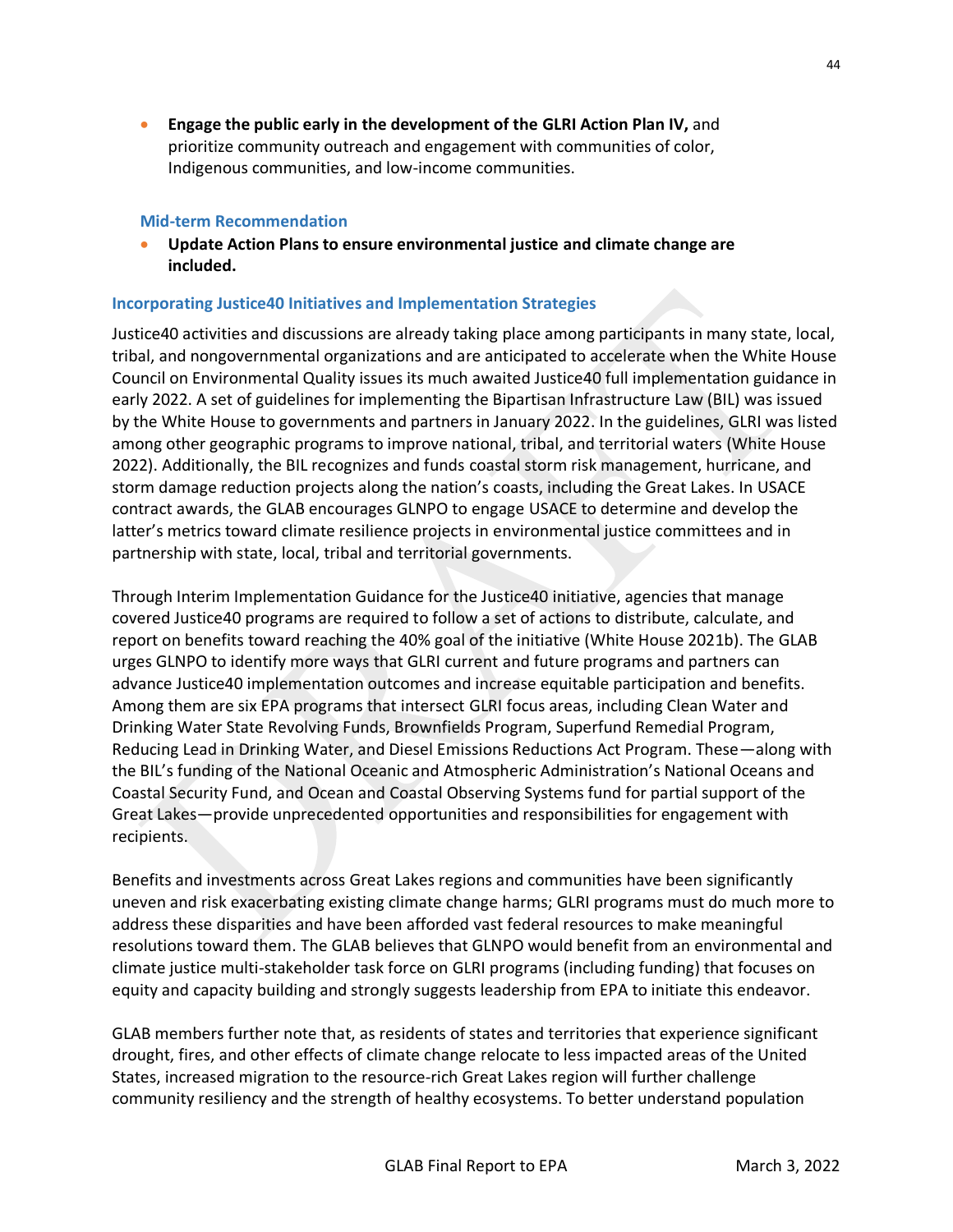growth impacts on the Great Lakes Basin, the GLAB recommends an analysis of migration from outside the Great Lakes states. This research would anticipate higher demands on Great Lakes land and waters and sociopolitical indicators such as rural zoning changes, urban and suburban growth, farm closures, pressures on protected ecosystems.

### **Near-term Recommendations**

- **Incorporate Justice40 initiatives and priorities into the GLRI Action Plans and investments,** and review environmental justice recommendations for environmental justice communities and tribes as pertinent to the Great Lakes.
- **Ensure benefits reach and improve disadvantaged communities by including perspectives from scientists on addressing climate vulnerabilities.**

## **Mid-term Recommendations**

- **Analyze pressures to migrate into the region and anticipate changing, and likely higher, demands on Great Lakes Basin land and water.**
- **Leverage GLRI to increase employment and education opportunities locally and to support long-term project operation and maintenance.**
- **Develop models that include not only ecosystem dynamics but also policy, public health, and economic forces.**

See appendix 9 for a list of theme 6 recommendations.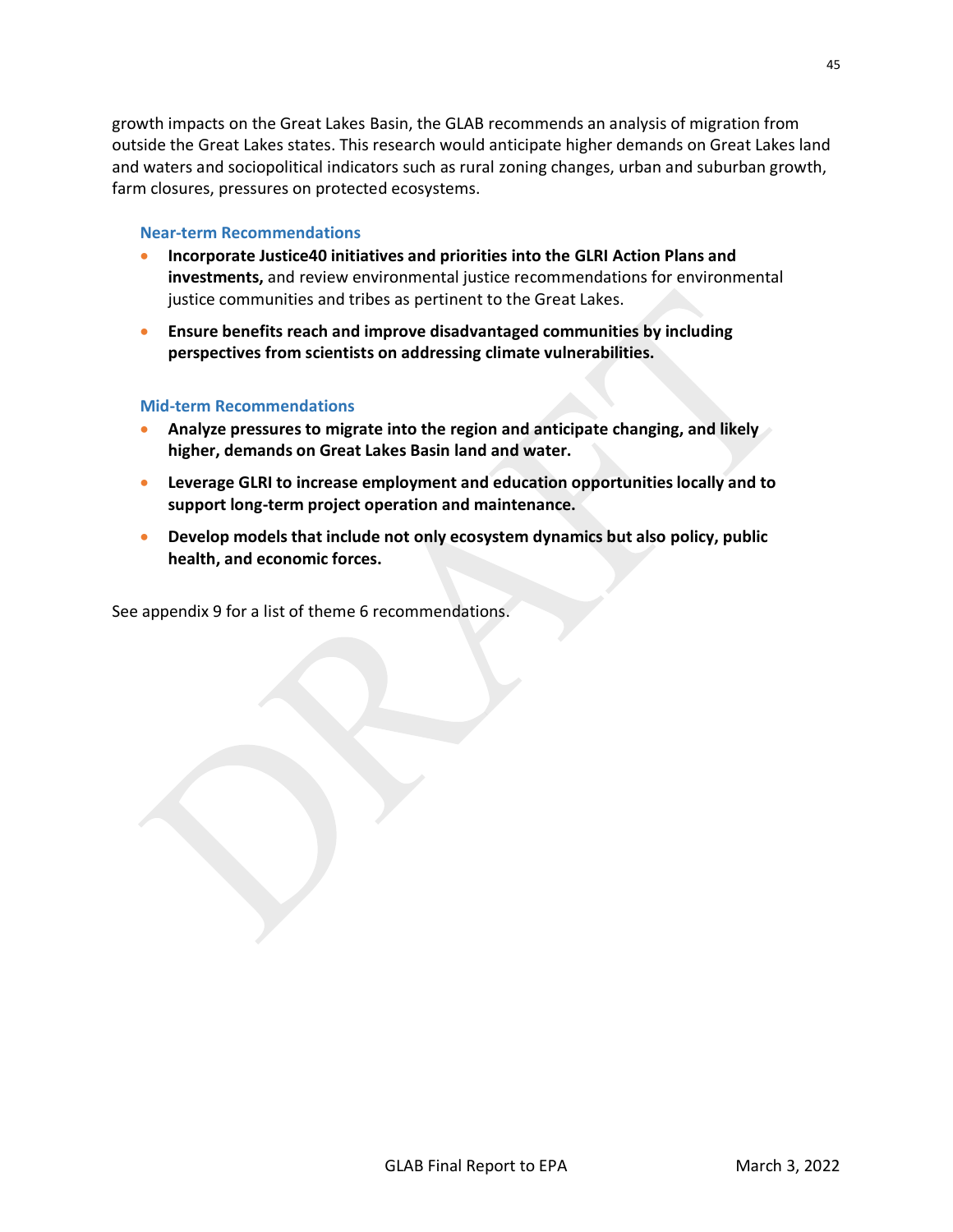# **GLRI Moon Shot: From Restoration to Protection and Sustainability**

*The Great Lakes Restoration Initiative accelerates efforts to protect and restore the largest system of fresh surface water in the world—the Great Lakes.*

—GLRI website

Restoration is central to the GLRI mission—and so is protection. But restoration efforts alone will never get the Great Lakes Basin ahead of the curve: while devoting resources to restoring one area, another succumbs. Pristine areas need protection from threats, and restored areas need continual monitoring and maintenance to safeguard the restoration investment.

Protecting the Great Lakes will never cease to be a need, but it is worth envisioning an end to GLRI's focus on restoration. The GLAB believes there are several benefits to intentionally setting a target date for concluding GLRI *restoration initiatives*—perhaps in 15 years—and evolving GLRI into a program that funds management and protection initiatives in perpetuity. It may seem unrealistic. But just as the decision to land a mission on the moon seemed impossible at the time, setting the goal inspired a powerful coalescence of people and resources who kept their eyes on the goal and achieved a remarkable feat. Determining a realistic date to complete GLRI restoration activities could create a similar dynamic, generating a sense of urgency and cooperation among nations, states, tribes, agencies, organizations, and communities. It will demand vision, planning, and accountability. Importantly, communicating the scope, level of effort, and long-term effort needed to achieve the goal will enhance public appreciation for the importance of prevention and conservation efforts.

The GLAB is not alone in desiring increased GLRI attention to prevention and protection. Garcia and colleagues (2021) recommend shifting GLRI policy focus away from restoration. Their revitalization proposal (see theme 3) would expand funding for community outreach, education, and stewardship programs to support ongoing maintenance of delisted AOCs. The researchers also advocate for the inclusion of climate vulnerability considerations in the GLRI alongside equity elements. Garcia and colleagues assert that "if the AOC program is understood as a checklist to complete ecological restoration objectives, it does not support space for equity and justice considerations" (Garcia et al. 2021, 80). EPA must redouble its efforts to ensure benefits reach environmental justice and tribal communities now and throughout the term of GLRI's restoration activities.

The Great Lakes Basin is an irreplaceable source of natural beauty that is also critical to this nation's economic, social, and homeland security. Restoring and protecting this magnificent resource will be forever in the national interest.

As such, these waters and lands warrant increased importance on the federal agenda. The GLAB suggests that the Great Lakes states and nation as a whole would be well served by elevating the profile of Great Lakes restoration and protection initiatives among federal agencies, states, tribes, local governments, and other stakeholders. This could mean increasing attention to GLRI programs and needs at existing or new interagency workgroups, raising the salience of issues that affect the Great Lakes Basin with congressional staff, and creating opportunities to increase understanding of restoration and management issues across federal agencies. Our hope is that, with EPA leadership,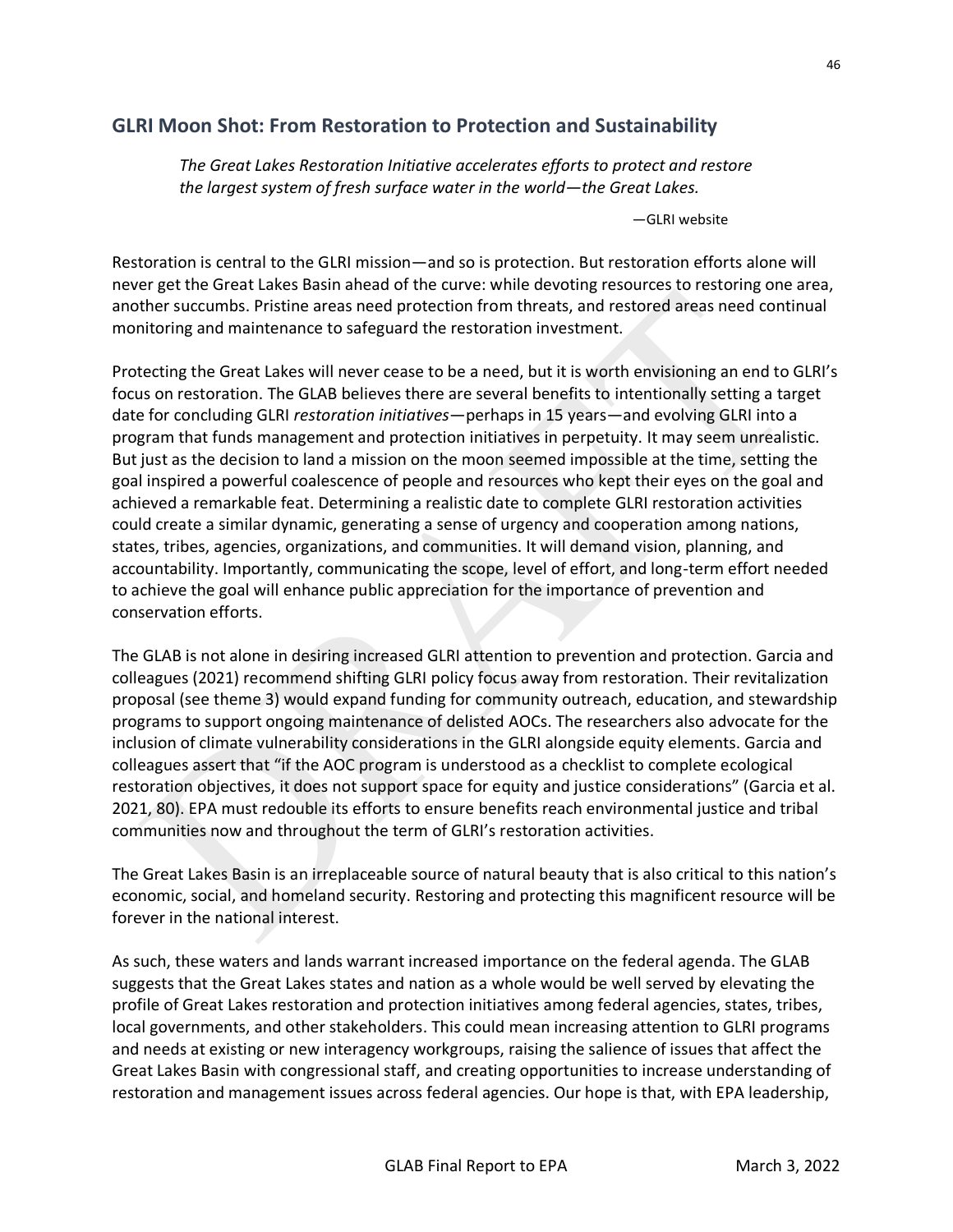the Cabinet, Congress, and courts will come to view protecting our waters as important as protecting our homeland, our health, our safety, and other common goods.

Like other treasures we protect, safeguarding the Great Lakes ecosystem will require a sustained monitoring effort that includes—but extends well beyond—restoration. Also, like other sustained initiatives, monitoring and maintenance will need to be a commitment, but it will be far less expensive than continuing a cycle of cleanup, inattention, degradation, and more cleanup.

By setting and achieving ambitious restoration goals, EPA could facilitate the natural programmatic shift of GLRI priorities from restoration to ongoing protection and management and establish a strong, sustained commitment for the protection of the Great Lakes Basin.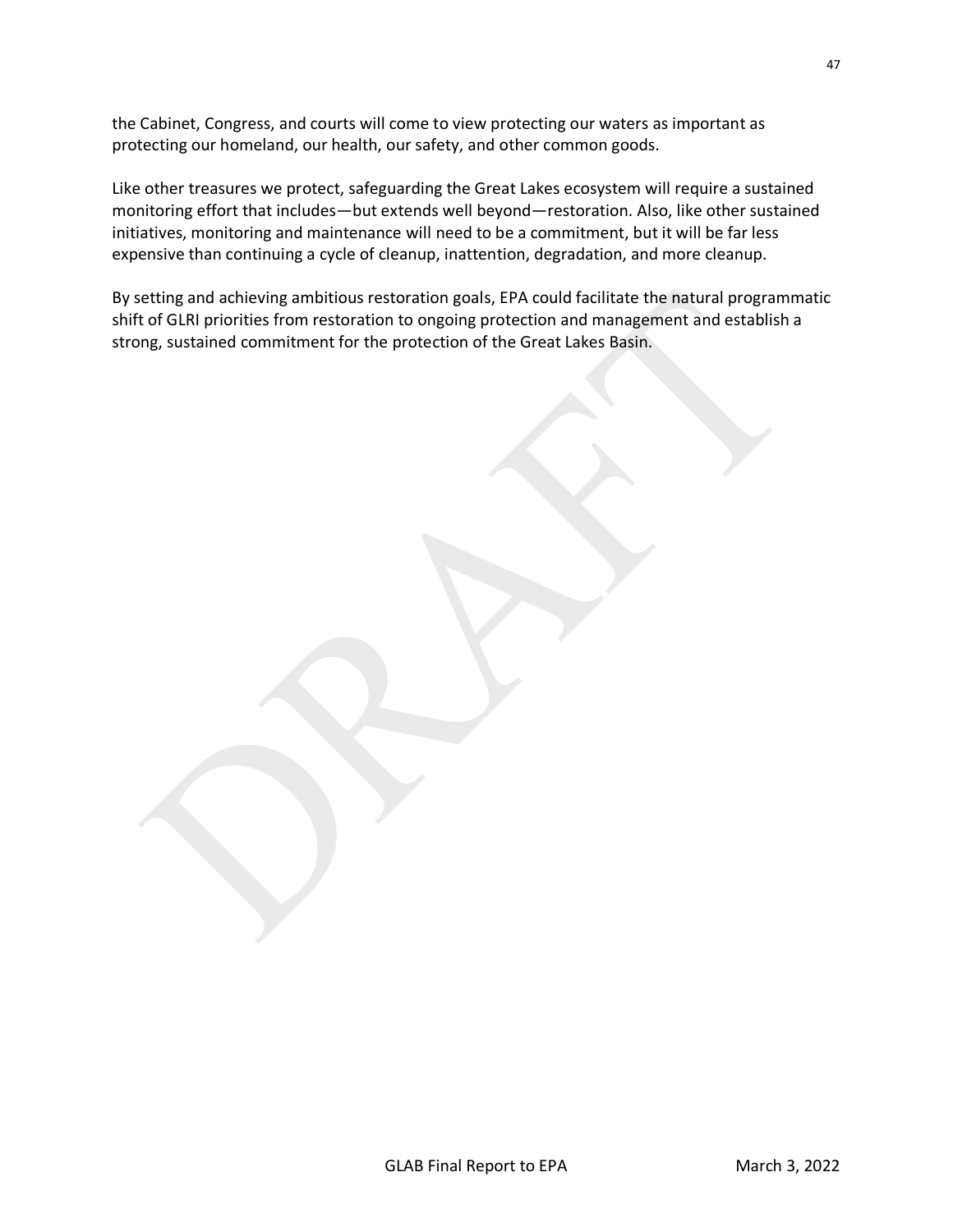# **Appendix 1. GLAB Members**

## **Co-chairs**

**Kyle Dreyfuss-Wells |** Chief Executive Officer, Northeast Ohio Regional Sewer District

**Steve Galarneau |** Director of the Office of Great Waters–Great Lakes & Mississippi River, Wisconsin Department of Natural Resources

### **Members**

**Larry Antosch |** Senior Director, Ohio Farm Bureau Federation

**Frank Ettawageshik |** Executive Director of the United Tribes of Michigan

**Lisa Frede |** Director of Regulatory Affairs, Chemical Industry Council of Illinois

**John Hull |** Founder and Chairman, Hull & Associates Inc.

**Val Klump |** Retired, Dean and Professor of the School of Freshwater Sciences, University of Wisconsin–Milwaukee

- **Scudder Mackey |** Chief of the Office of Coastal Management, Ohio Department of Natural Resources
- **Brian Miller |** Retired, Illinois–Indiana Sea Grant and Illinois Water Resources Center

**Kay Nelson |** Director of Environmental Affairs, Northwest Indiana Forum

**Sylvia Orduño |** Organizer, Michigan Welfare Rights Organization

- **Laura Rubin |** Director of the Healing Our Waters–Great Lakes Coalition
- **Alan Steinman |** Director of Annis Water Resources Institute, Grand Valley State University
- **Jeff Stollenwerk |** Director of Government and Environmental Affairs, Duluth Seaway Port Authority
- **Jim Williams |** Tribal Chairman, Lac Vieux Desert Band of Lake Superior Chippewa Indians

**Edlynzia Barnes |** Designated Federal Officer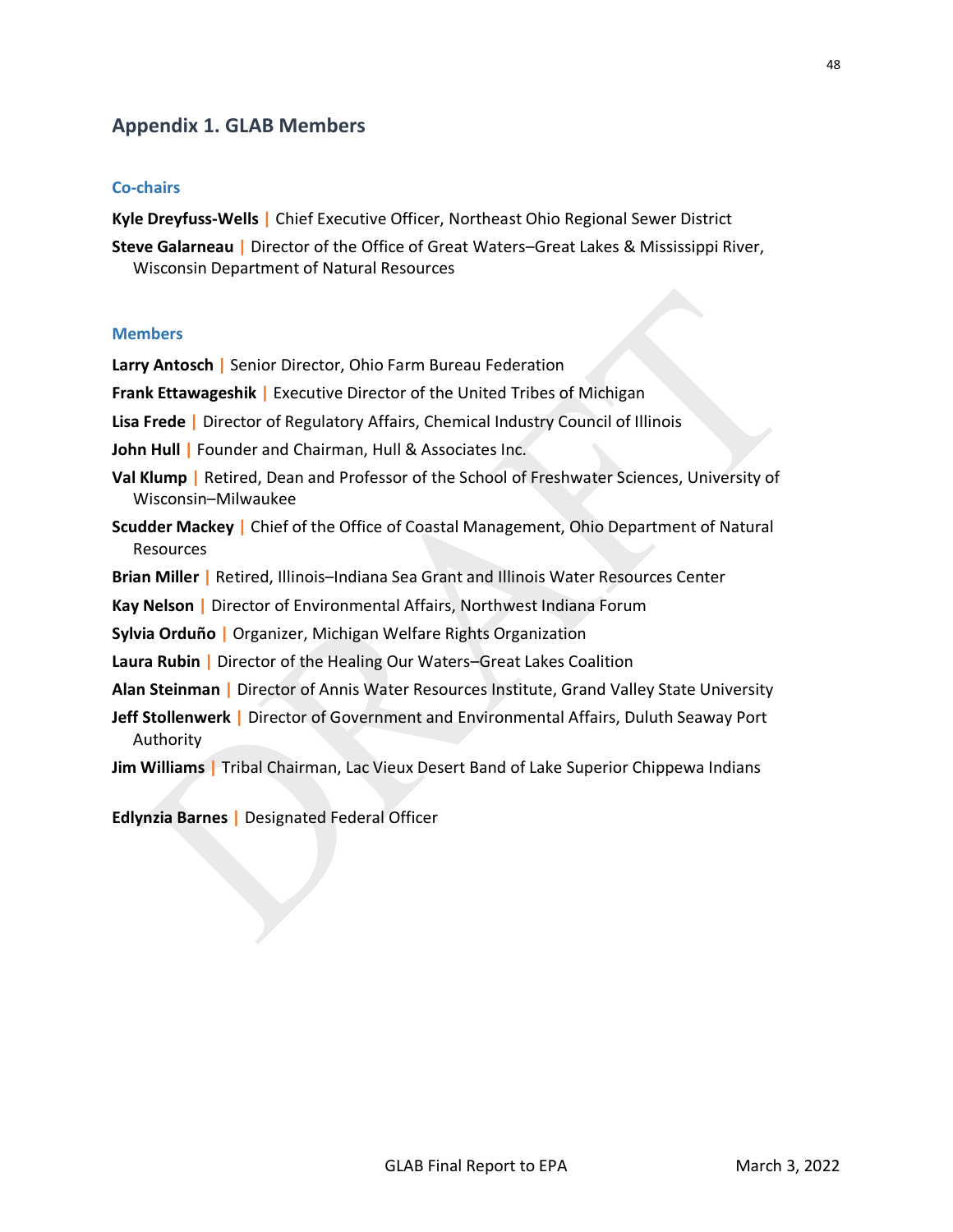# **Appendix 2. Theme 1 Recommendations**

**Theme 1:** Legacy Phosphorus is defined as phosphorus that is already in the soil and water of the Great Lakes (and tributaries thereto) and that may require different considerations as part of the installation of any new or continuing best management practices to reduce nutrient loads.

**Charge Question:** Please identify any strategies, using traditional or innovative technologies or methods, to reduce legacy Phosphorus within the Lake Erie watershed (and other Great Lakes and tributaries thereto).

*Note:* **Near-term recommendations** are those that are actionable under GLRI by GLNPO. **Mid-term recommendations** are those that need additional research or development before they could be implemented under GLRI; however, the research or development could be a near-term activity. **Long-term recommendations** are those that are within EPA purview, but may require legislative changes, new partnerships, multi-stakeholder engagement, additional investments, or other development.

### **Near-term Recommendations**

- **Support regional projects to identify critical source areas in the watershed.** Then, use critical source area information to prioritize and more effectively fund and implement strategies to maximize removal of legacy phosphorus and excess nutrients from the system. (This recommendation also supports theme 2.)
- **Fund and implement long-term comprehensive watershed monitoring programs** to (1) evaluate the performance and costs of individual or combined avoid, control, and trap conservation practices; and (2) guide Great Lakes Restoration Initiative project funding decisions to maximize legacy phosphorus nutrient and sediment reduction.
- **Support and fund projects that evaluate the relative contributions of soil legacy phosphorus and applied phosphorus to total phosphorus loss.**
- **Support the physical removal or chemical/biological sequestration of legacy phosphorus– laden sediments** as effective methods to remove legacy phosphorus from the lake environment. Also encourage Great Lakes Restoration Initiative coordination with the U.S. Army Corps of Engineers and local communities to develop innovative ways to sequester or beneficially reuse dredge sediment for agricultural field placement, habitat restoration, or other environmentally suitable uses.
- **Support the development of a new Great Lakes Restoration Initiative-funded technical and grant management assistance program** designed to assist underserved communities with project identification and development, application for financial assistance, and project implementation and management.

### **Mid-term Recommendations**

- **Coordinate Great Lakes Restoration Initiative funding and technical expertise to develop regional tools to implement the most effective combination of avoid, control, and trap practices at federal, state, and local levels** as identified in the U.S. Department of Agriculture–Natural Resources Conservation Service's Avoid, Control, and Trap program to maximize legacy phosphorus nutrient and sediment reduction at HUC-12 watershed scales.
- **Fund and implement a comprehensive long-term monitoring program to assess Great Lakes Restoration Initiative-funded project performance and provide the information**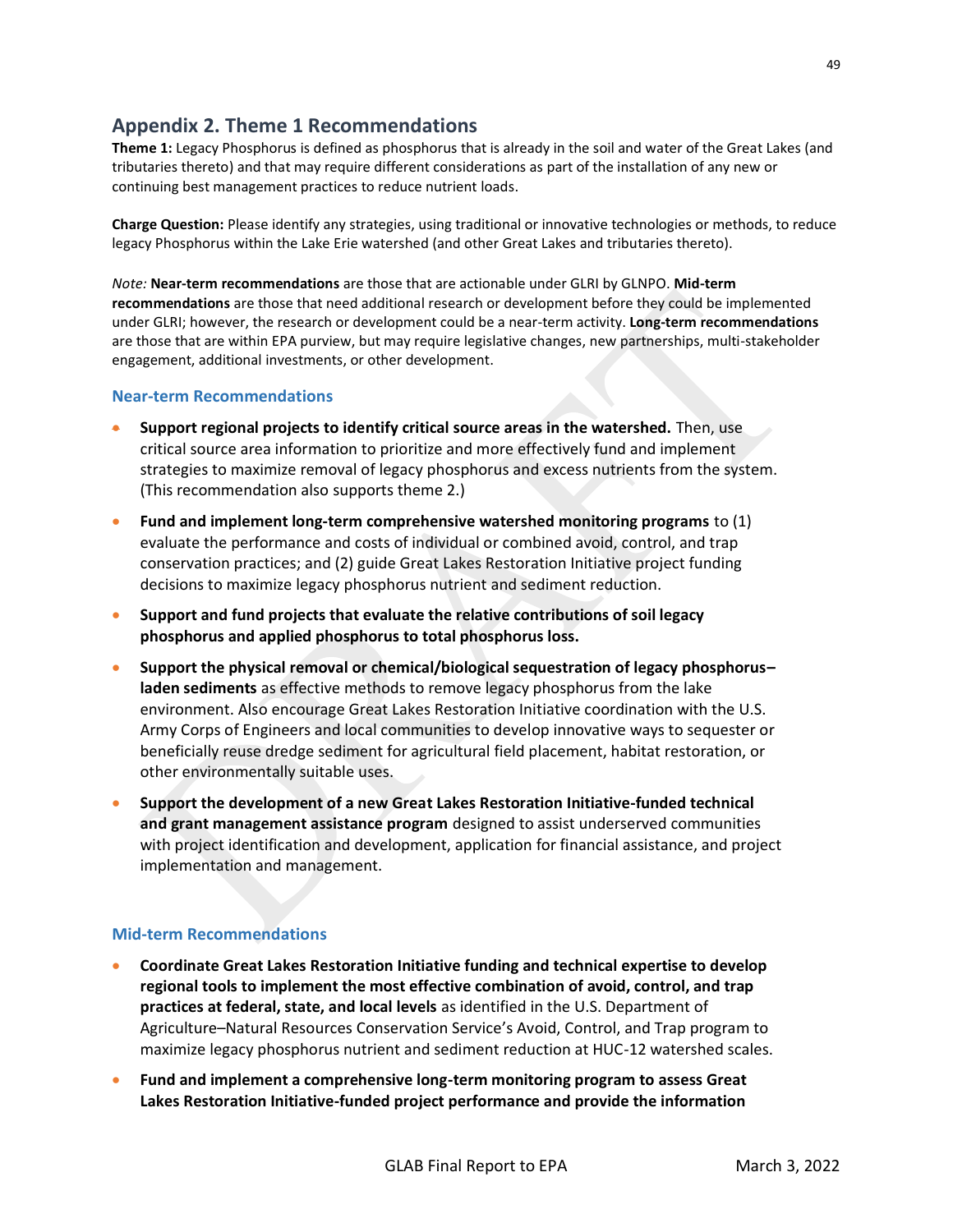**necessary to guide future Great Lakes Restoration Initiative investments in water quality and more effectively manage nutrient pollution in the Great Lakes.** (This recommendation also supports theme 2.)

- **Support the creation of an endowment fund** to provide a stable, long-term funding source to support the continued monitoring and assessment of Great Lakes Restoration Initiativefunded nutrient-reduction projects and to provide long-term capacity building and financial support to underserved smaller urban or rural communities. (This recommendation also supports theme 2.)
- **Support the development of Great Lakes Restoration Initiative-funded public–private partnerships and pay-for-performance conservation programs** to support the continued monitoring and assessment of Great Lakes Restoration Initiative-funded nutrient-reduction projects and to address historic and current water quality degradation due to nutrient loading in underserved communities.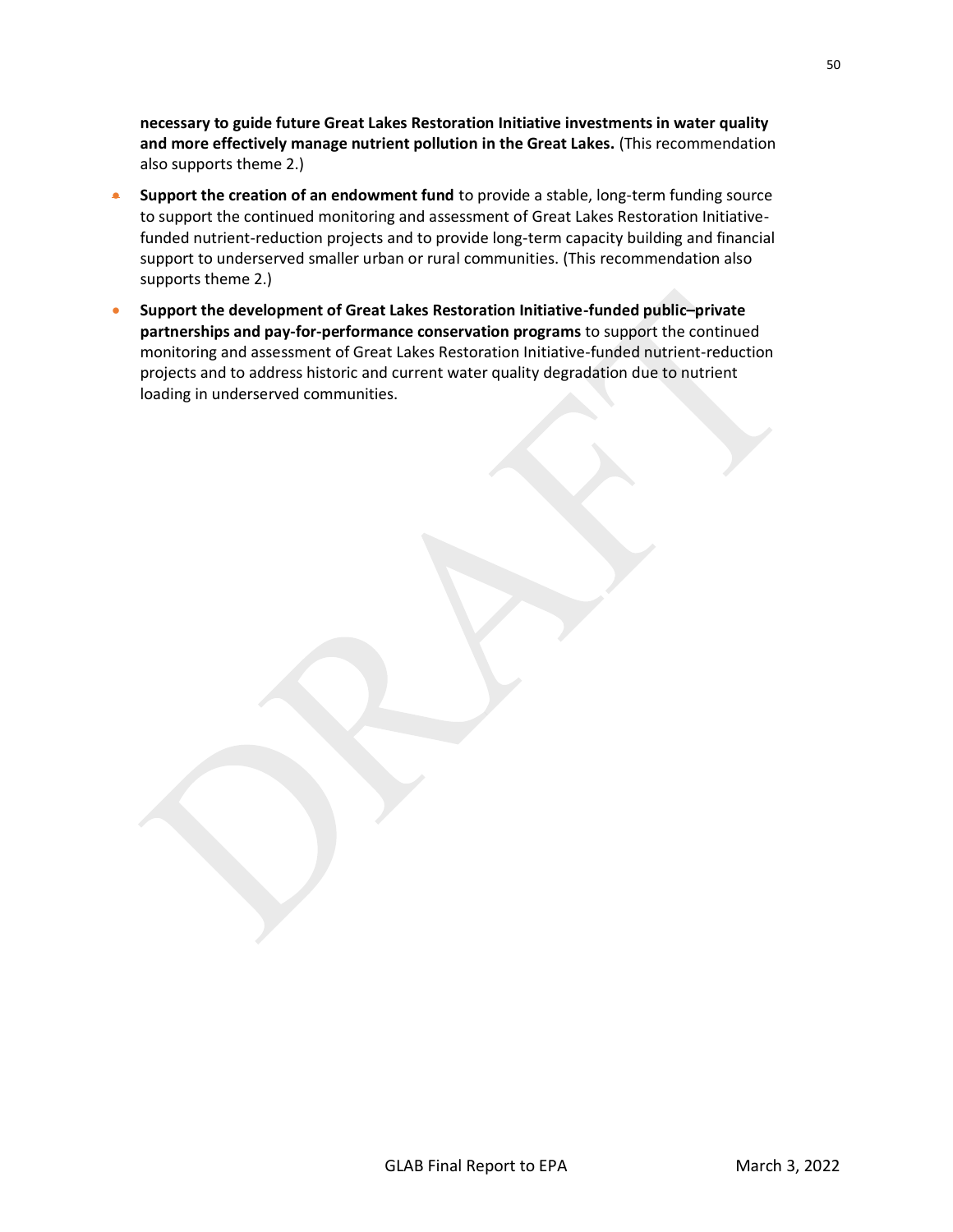# **Appendix 3. Theme 2 Recommendations**

**Theme 2:** The issue of nutrient (especially phosphorus) loading has been a very significant and public ecosystem health issue in Lake Erie, primarily due to the creation of Harmful Algal Blooms (HABs) that negatively impact drinking water systems, tourism, and other commercial activities in the Great Lakes.

**Charge Question:** Balancing the need for the continued production of agricultural commodities in the Great Lakes region, the contribution to excess nutrient loading in Lake Erie associated with agricultural production activities, and the need to significantly reduce the extent and duration of HABs on Lake Erie, what innovative actions could reasonably be taken to accelerate the reduction of excess nutrients and HABs or duration of HAB events in Lake Erie? Consider if there are new or different applications of traditional federal funding sources, opportunities to partner with the private sector (including tourism, drinking water systems, and others affected by HABs), or community-driven or market-based approaches to financing water quality improvements.

*Note:* **Near-term recommendations** are those that are actionable under GLRI by GLNPO. **Mid-term recommendations** are those that need additional research or development before they could be implemented under GLRI; however, the research or development could be a near-term activity. **Long-term recommendations** are those that are within EPA purview, but may require legislative changes, new partnerships, multi-stakeholder engagement, additional investments, or other development.

### **Near-term recommendations**

- **Support and fund regional projects to (1) identify watersheds where Great Lakes Water Quality Agreement target nutrient loads are consistently exceeded March–July, and (2) identify critical source areas within those watersheds that contribute a disproportionately large amount of excess phosphorus to nutrient load.** Use watershed and critical source area information to prioritize and more effectively target excess phosphorus management strategies to maximize removal of excess phosphorus from the system.
- **Support additional research and funding for innovative technology/nutrient-removal systems along with innovative funding strategies to support long-term monitoring and assessment of these technologies to evaluate their effectiveness.**
- **Great Lakes National Program Office should coordinate and Great Lakes Restoration Initiative should fund cross-jurisdictional coordination efforts to identify critical source areas and implement regionally coordinated watershed scale structural nutrient-reduction practices** (by applying landscape conservation design principles) to maximize nutrientremoval efficiencies.
- **Support and fund the development and implementation of watershed land-use plans and conservation practices that protect and maintain** *existing high-quality watersheds* **that do not contribute significant excess nutrient loads to the basin.**
- **Support and fund total maximum daily load implementation using a distributed mass balance approach applied at the HUC-12 subwatershed scale in combination with the funding, development, and implementation of Nine-Element NPS-IS Plan as an effective way to link local subwatershed nutrient-reduction projects to regional total maximum daily load/distributed load water quality targets.**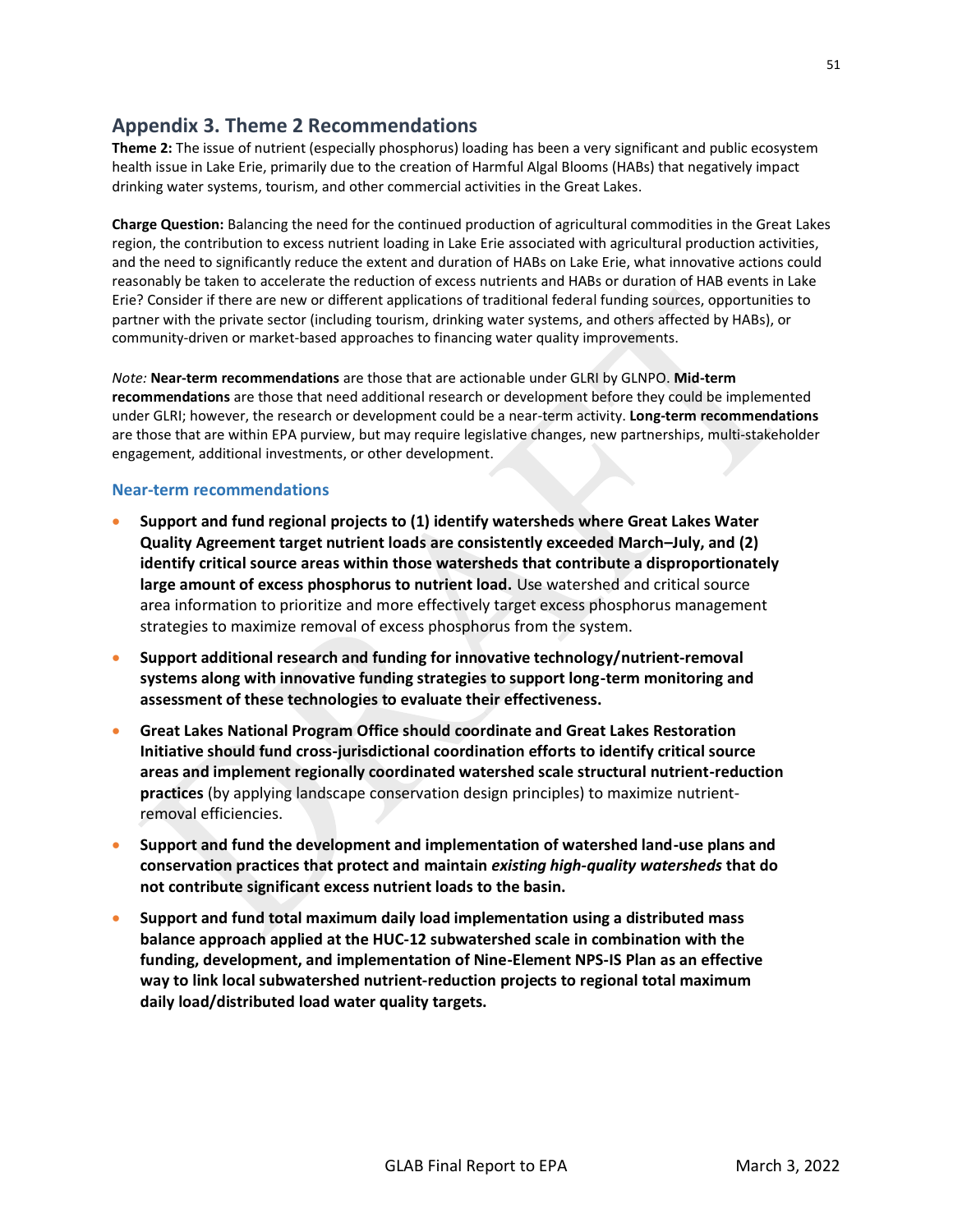#### **Mid-term recommendations**

- **Encourage, support, and fund large nutrient-reduction projects within lower watershed tributaries near or adjacent to receiving water bodie**s to maximize potential nutrientreduction benefits.
- **Coordinate Great Lakes Restoration Initiative funding and technical expertise to develop regional tools to implement the most effective combination of avoid, control, and trap practices at federal, state, and local levels** as identified in the U.S. Department of Agriculture–Natural Resources Conservation Service avoid, control, and trap program to maximize excess phosphorus nutrient and sediment reduction at HUC-12 watershed scales.
- **Support the development of new performance metrics to recognize and document potential reductions in nutrient loading that might result by implementing land use and watershed plans.** The metrics should be incorporated into land use models to identify potential land use controls or changes that maximize nutrient-reduction benefits within a watershed.
- **Support the development of an incentive-based ecosystem credit marketplace or program that administers trades between buyers and sellers (or funders and suppliers) of ecosystem services.**
- **U.S. Environmental Protection Agency and Great Lakes National Program Office should explore opportunities to link Tradable Permit Model to total maximum daily load/Distributed load watersheds and potential regulatory or governance changes in National Pollutant Discharge Elimination System permits.**
- **In watersheds with total maximum daily load implementation requirements, U.S. Environmental Protection Agency and Great Lakes National Program Office should consider regulatory options within their respective jurisdictions when voluntary and practice-based approaches are deemed insufficient to achieve necessary nutrient reductions to meet Great Lakes Water Quality Agreement targets.**
- **Support regional policy and management committees to use land-use planning models, appropriately calibrated SWAT models, and HUC-12 water quality monitoring data to validate model results to identify watersheds and critical source areas that disproportionately contribute to excess phosphorus loads in the Great Lakes.**

### **Long-term Recommendation**

• **Develop mechanisms to leverage public–private or pay-for-performance funds to support nutrient-reduction practices in the basin.**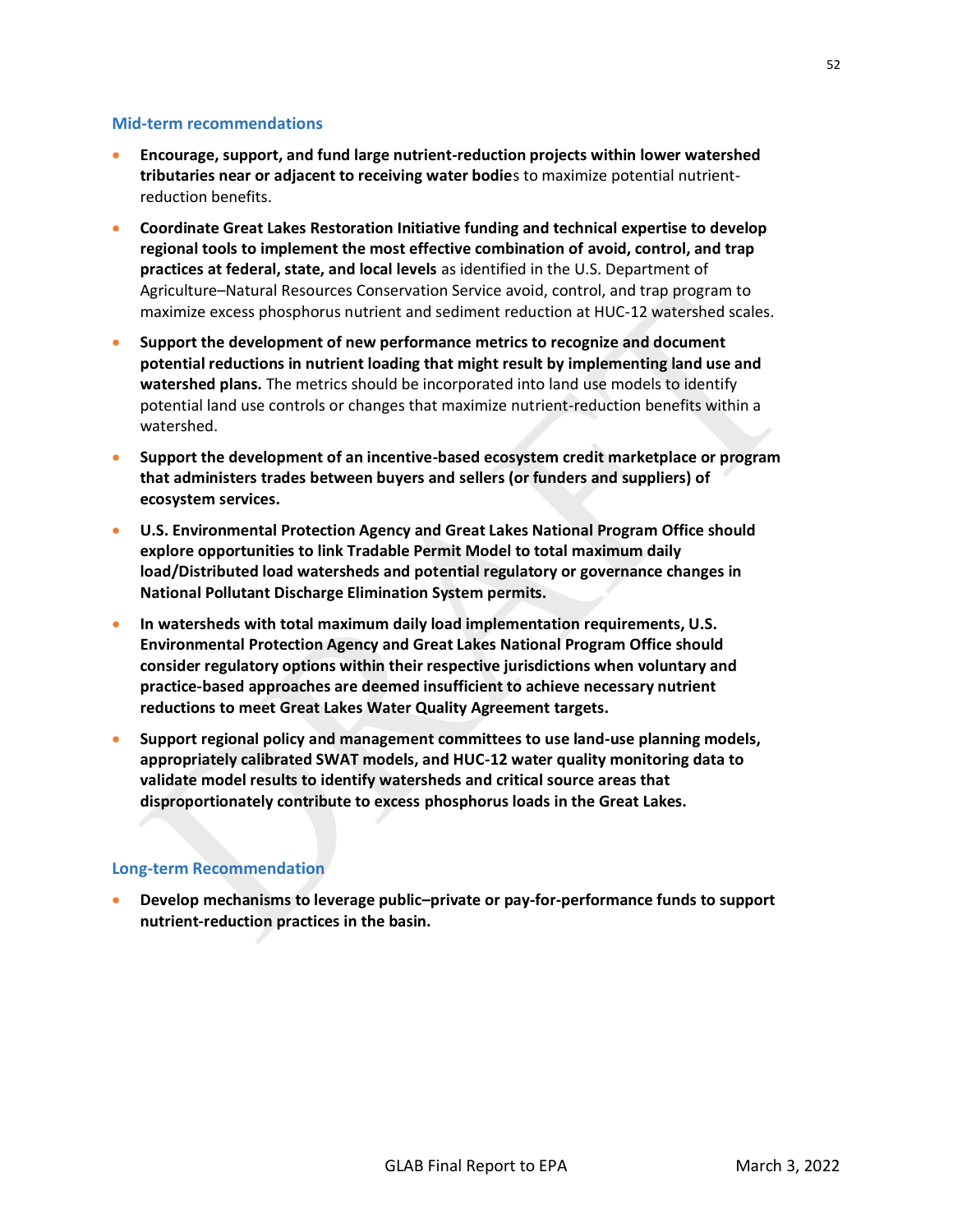# **Appendix 4. Healing Our Waters–Great Lakes Coalition Recommendations for Great Lakes Restoration Initiative**

- Provide additional Great Lakes Restoration Initiative grants to communities of color, Indigenous communities, and low-income communities, recognizing ecosystem restoration can also revitalize our communities and our economies at the same time.
- Restore previously used language in Requests for Applications that prioritized environmental justice, community engagement, and contracting with disadvantaged business enterprises.
- Coordinate with the Environmental Justice Interagency Working Group on ways to expand community engagement. Consistent efforts must be made to continually reach out to more communities for input on projects, impacts, and desired results.
- Start the process for public engagement on the Great Lakes Restoration Initiative Action Plan IV earlier and prioritize community outreach and engagement with communities of color, Indigenous communities, and low-income communities.
- Set standards for community representation and inclusion on Public Advisory Councils that include demographic and socioeconomic indicators.
- Hold councils accountable that fail to meet these standards.
- Enlist Public Advisory Councils earlier in the decision-making process to ensure robust community engagement to ensure projects are meeting community needs.
- Provide funding to Public Advisory Councils to implement these changes.

*Source*: Healing Our Waters–Great Lakes Coalition. n.d. *Restoring the Great Lakes, Prioritizing Communities that have Suffered the Greatest Harms*, information sheet. Accessed January 16, 2022[. https://1bgfed3gunqq3wtodz172r4o-wpengine.netdna](https://1bgfed3gunqq3wtodz172r4o-wpengine.netdna-ssl.com/wp-content/uploads/2021/02/HOW-Equity-and-the-GLRI-4-pager.pdf)[ssl.com/wp-content/uploads/2021/02/HOW-Equity-and-the-GLRI-4-pager.pdf](https://1bgfed3gunqq3wtodz172r4o-wpengine.netdna-ssl.com/wp-content/uploads/2021/02/HOW-Equity-and-the-GLRI-4-pager.pdf)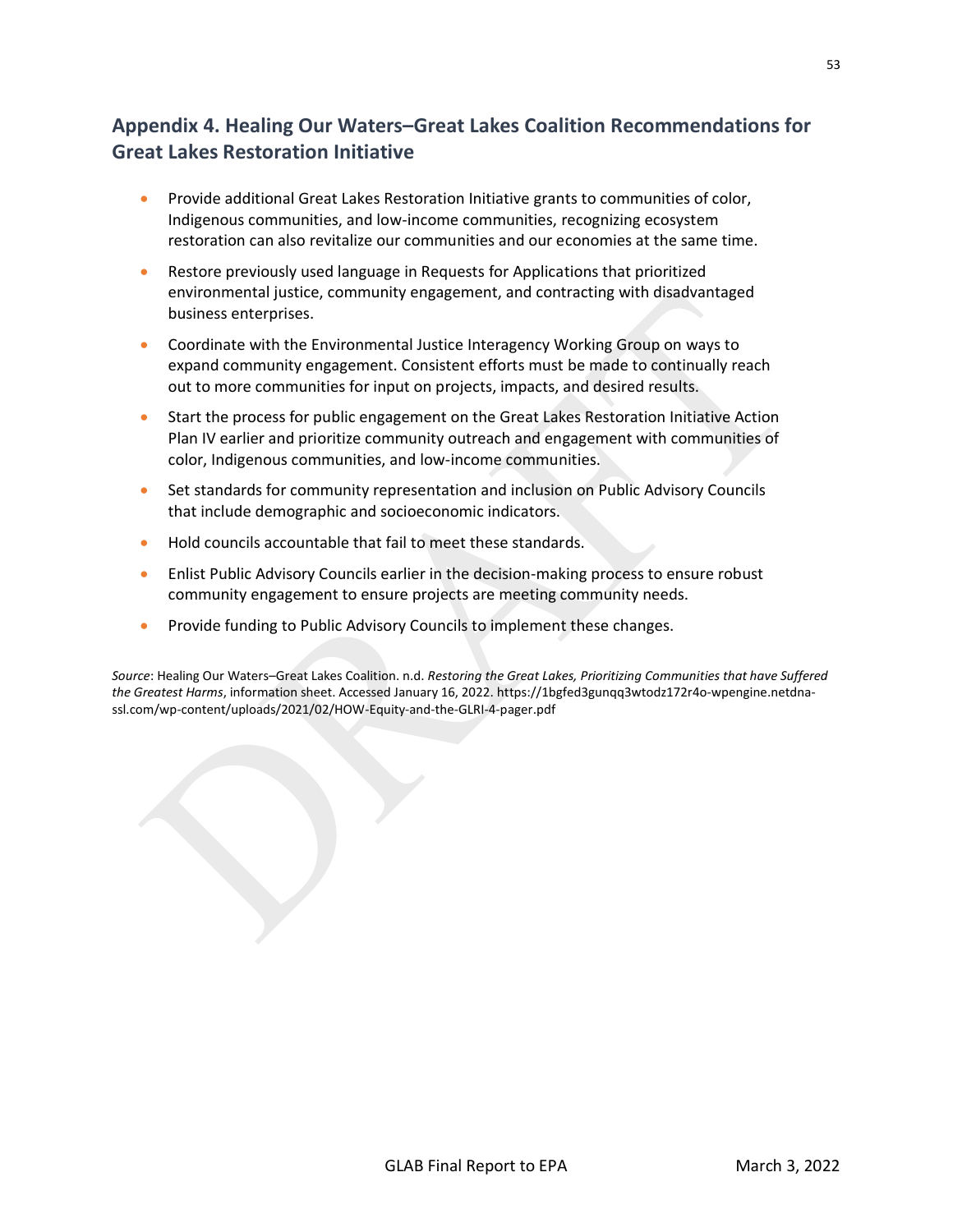# **Appendix 5. Waterway Restoration Partnership Environmental Justice Actions**

- Re-envisioning the Community Advisory Committee to include members with diverse backgrounds, ethnicities, geographies, and community perspectives.
- Establishing guiding principles to facilitate meaningful engagement that focus on trustbuilding, anti-racism, realistic expectations, stewardship development, empowering residents, meaningful inclusion, hospitality, culturally aware communication, barriers to participation, and community leadership.
- Enhancing outreach and community engagement capacity for GLRI projects-funding both the people and time to do this work.
- Developing measures of progress for environmental justice.
- Identifying other resources (e.g., other EPA grants to support environmental justice engagement efforts that might not be GLRI) and ways to more easily connect these funding sources with GLRI funding.
- Requiring climate change be considered when making decisions about remediation and restoration projects and impacts to all communities.

*Source*: Rebecca L. Fedak, personal communication.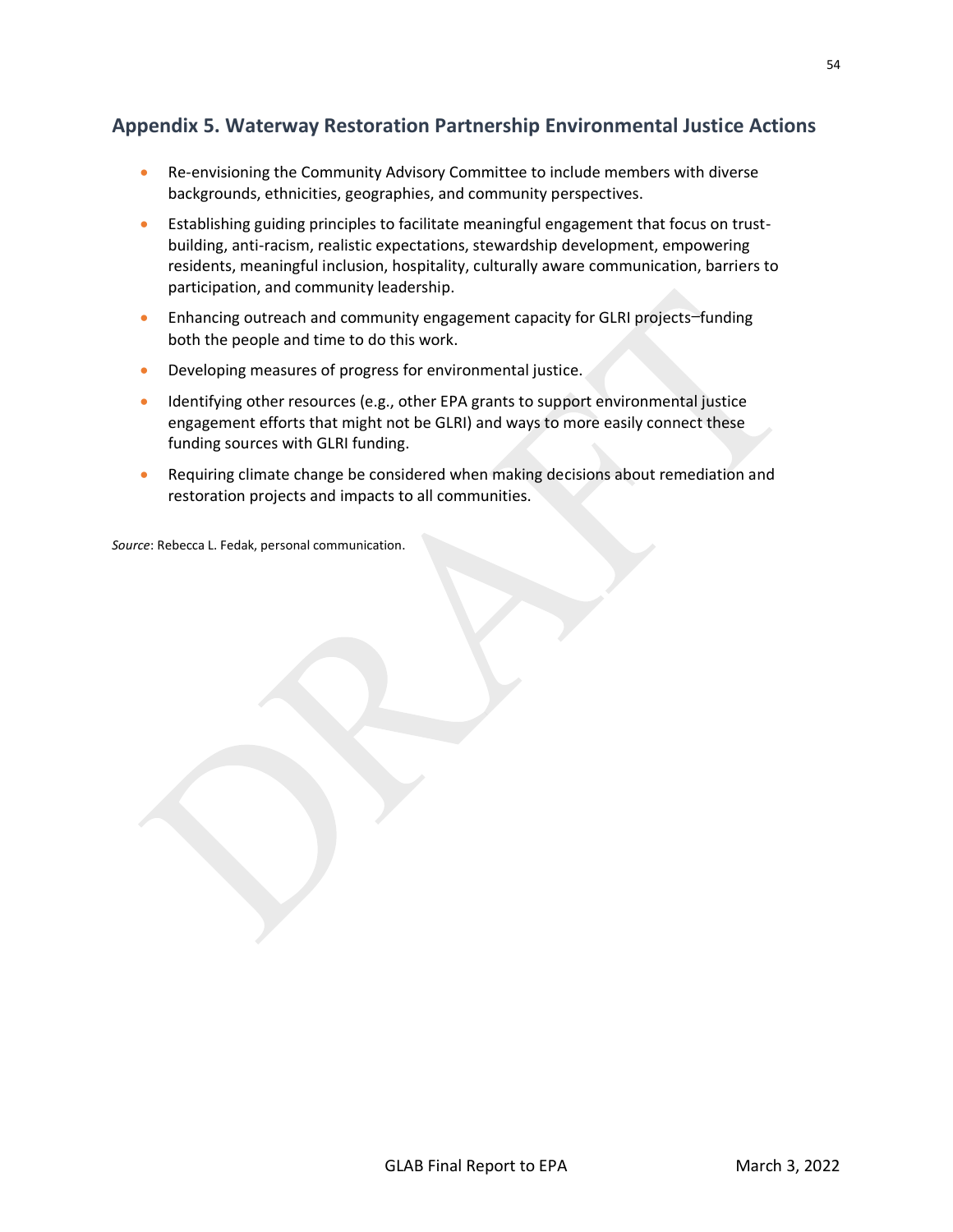## **Appendix 6. Theme 3 Recommendations**

**Theme 3:** Under the GLRI and GLWQA, a number of mechanisms are utilized to inform the general public about activities and efforts underway to improve the health of the Great Lakes ecosystem, including but not limited to, press releases, GLRI.us.; binational.net; asiancarp.gov; annual GLRI Reports to Congress, 5-year LAMPs and annual reports for each Great Lake, triennial Progress Reports of the Parties, triennial State of the Great Lakes Highlight Reports.

**Charge Question:** How well are EPA and its federal, state, and tribal partners communicating the goals, challenges, and accomplishments of GLRI? Are there stakeholder groups that could be more effectively communicated with? What additional and/or innovative tools could be used to improve outreach to citizens, elected officials, and partners?

*Note:* **Near-term recommendations** are those that are actionable under GLRI by GLNPO. **Mid-term recommendations** are those that need additional research or development before they could be implemented under GLRI; however, the research or development could be a near-term activity. **Long-term recommendations** are those that are within EPA purview, but may require legislative changes, new partnerships, multi-stakeholder engagement, additional investments, or other development.

## **Near-term Recommendations**

- **Develop and implement community engagement metrics** to assess progress toward environmental justice outcomes.
- **Adapt models of successful outreach efforts by other Great Lakes-focused collaborations.**
- **Establish standards for the Public Advisory Councils regarding outreach, staffing, and accountability.**
- **Establish a framework and programs for engaging and supporting the relevant activities of community organizations, libraries, and nontraditional stakeholders, particularly those in disproportionately impacted areas, through meaningful engagement and communication.**
- **Engage more with business and industry to leverage their sustainability plans and vision with Great Lakes Restoration Initiative ecological services.**
- **Explore connections between food, energy, water and transportation instead of working in silos toward shared goals.**
- **Drawing on high-quality public relations expertise, implement programs and metrics to increase Great Lakes Restoration Initiative visibility and recognition among the general public and stakeholder communities; include local participants in outreach and evaluation efforts.**
- **Provide publicly accessible summaries of Great Lakes National Program Office reports to Congress** that describe Great Lakes Restoration Initiative benefits and improvements to impacted communities regarding restoration, mitigation, communication, and education with special reports on Great Lakes Restoration Initiative improvements in environmental justice communities, tribes, and Indigenous communities.
- **Prioritize reporting on the impacts of Great Lakes Restoration Initiative programs on environmental injustice and climate change** as significant environmental and natural resources issues affecting the Great Lakes.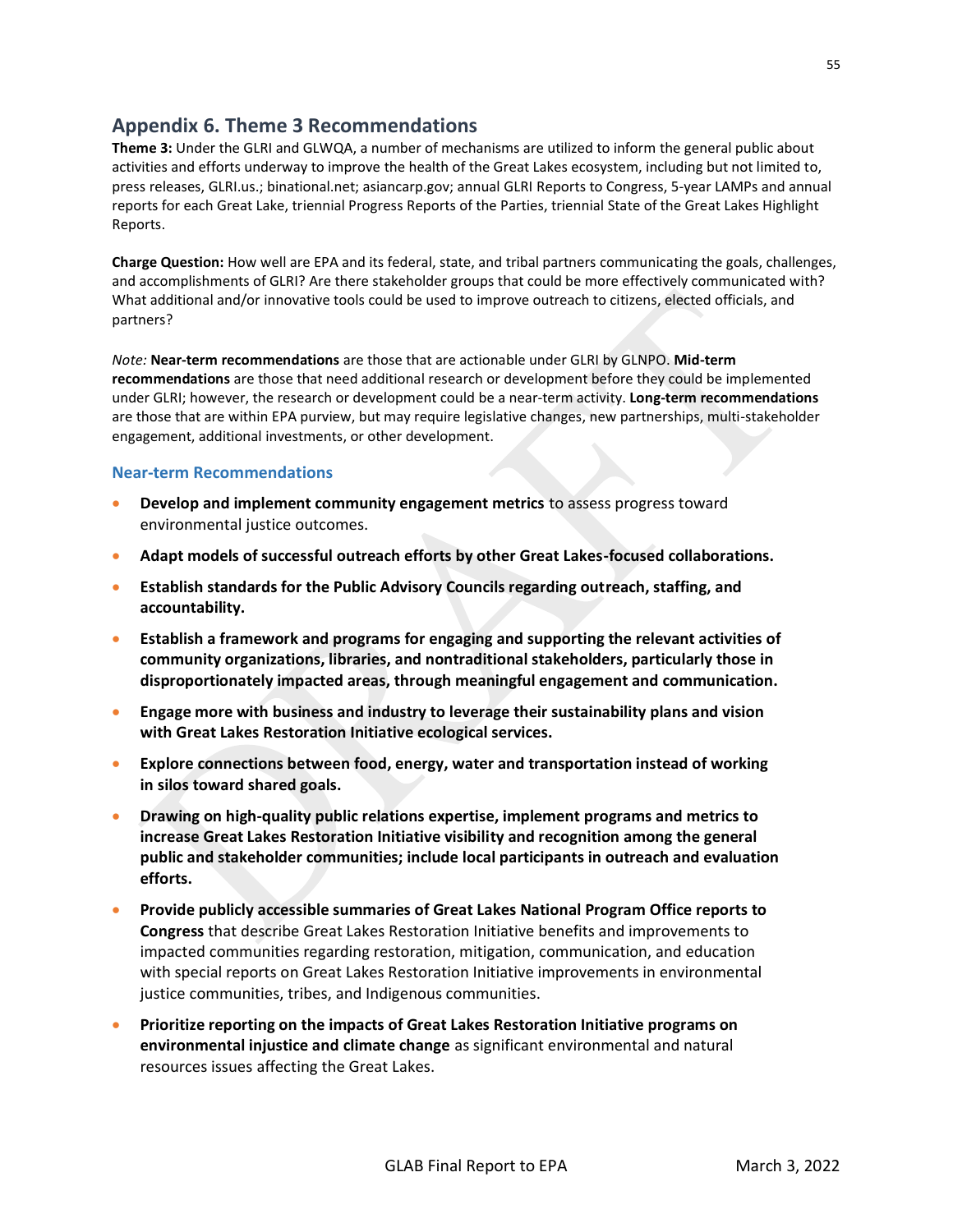• **Provide management assistance funding to states and Tribe**s to hire boots-on-the-ground staff in technical areas, social sciences, and community engagement.

### **Mid-term Recommendation**

• **Map Brownfield sites, Opportunity Zones, and other agency and community programs with Great Lakes Restoration Initiative program proposals to maximize awareness and leverage opportunities.**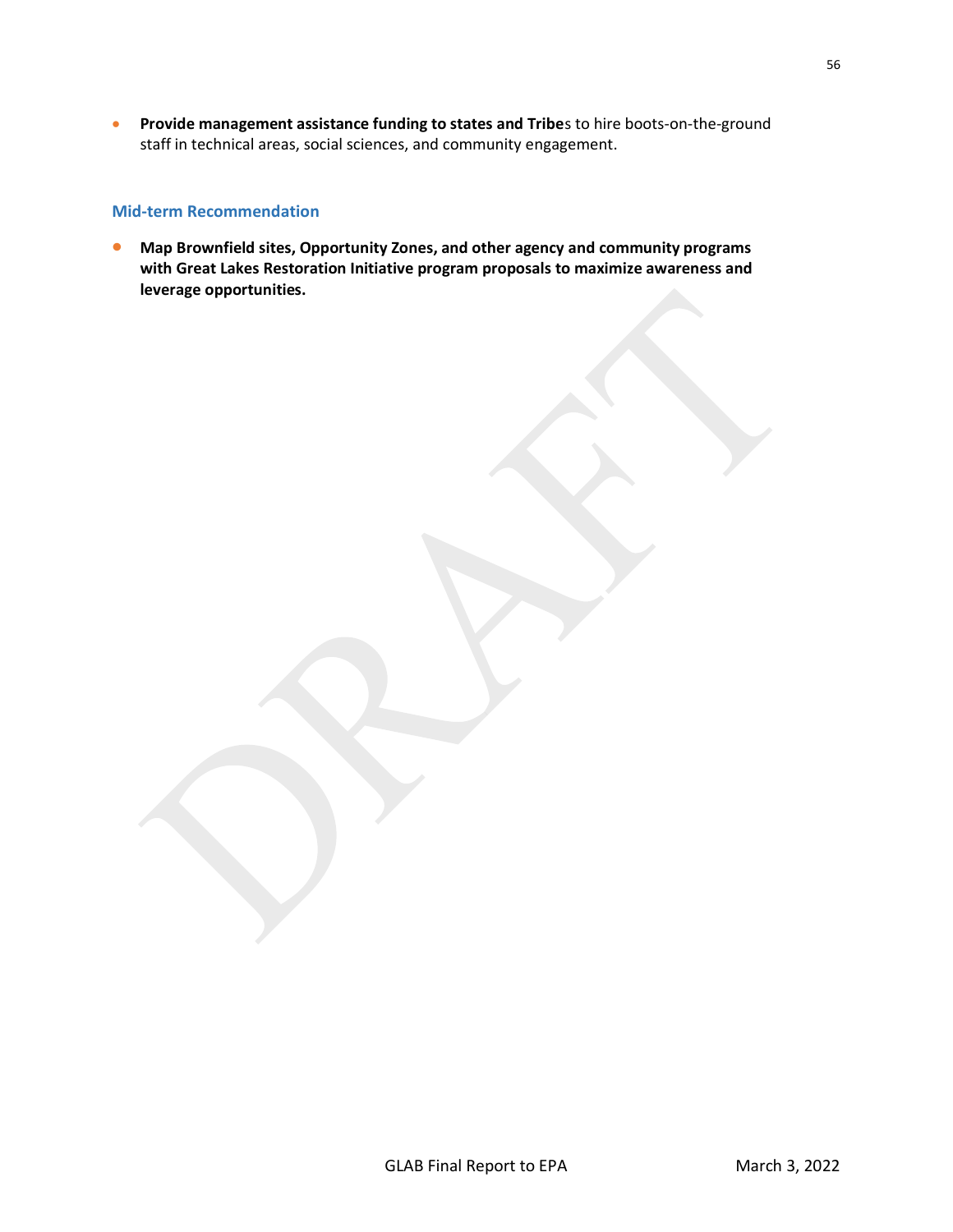# **Appendix 7. Theme 4 Recommendations**

**Theme 4:** Invasive species control and prevention continues to be a challenge for the Great Lakes. Perhaps the most visible example are the efforts to control Asian Carp from entering Lake Michigan.

**Charge Question:** Balancing the need for continued commercial, recreational, and other activities on the Great Lakes, what innovative actions could reasonably be taken to accelerate the control of existing invasive species, and what methods or strategies can be deployed to prevent the establishment of future infestations?

*Note:* **Near-term recommendations** are those that are actionable under GLRI by GLNPO. **Mid-term recommendations** are those that need additional research or development before they could be implemented under GLRI; however, the research or development could be a near-term activity. **Long-term recommendations** are those that are within EPA purview, but may require legislative changes, new partnerships, multi-stakeholder engagement, additional investments, or other development.

### **Near-term Recommendations**

- **Fund strategies to manage AIS that pose the greatest impediment to the restoration of key sites and habitats across the Great Lakes (such as coastal wetlands and coastal spawning reefs) while continuing efforts at the vector and pathway level to maintain a coordinated prevention approach.**
- **Improve coordination, information exchange, and database sharing at the federal, state, and local levels.**
- **Address vessel discharge by including a Great Lakes National Program Office budget request to fund the Great Lakes and Lake Champlain Invasive Species Program authorized by Section 903(g) of the Vessel Incidental Discharge Act, giving priority to monitoring and technology development related to vessels.**
- **Continually invest in new technologies.**
- **Incentivize the commercial use of AIS.**
- **Create an AIS Prize.**

## **Mid-term Recommendations**

- **Address vessel discharge by (1) Working with Canada to align ballast regulations that provide consistent regulatory controls across the Great Lakes; and (2) Collaborating with U.S. Coast Guard and other stakeholders, including the Great Lakes Carrier's Association, to develop materials to instruct the general public on laws pertaining to AIS.**
- **Strengthen, or expand and refine, a system-wide, coordinated, early detection and response system.**
- **Include climate change scenarios when anticipating or modeling future invasions;** changing conditions in terms of water temperature, salinity, and nutrients, among others, will influence the ability of future invaders to colonize and thrive.
- **Coordinate with the International Joint Commission in the development and implementation of an early warning system in the Great Lakes.**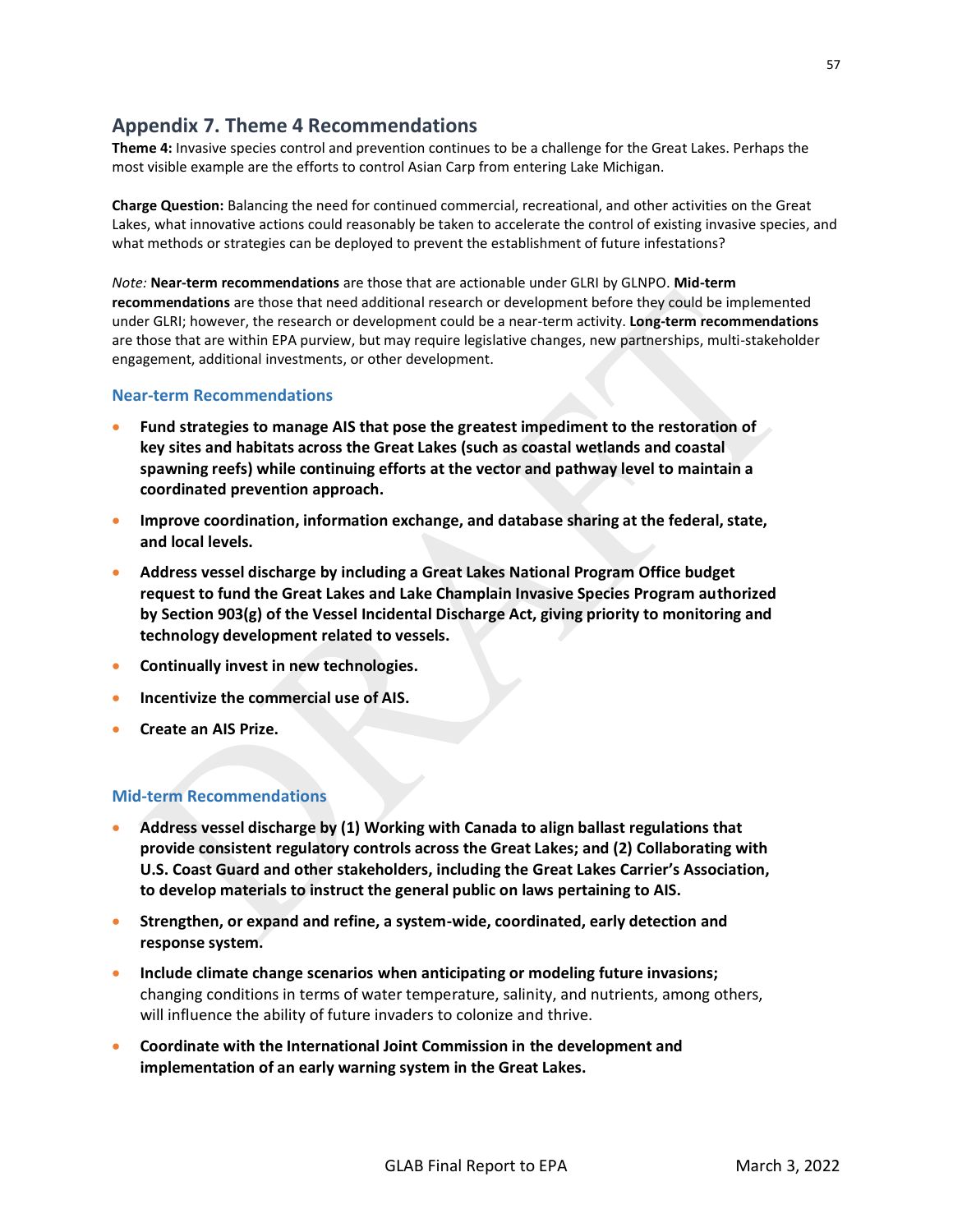- **Initiate a coordinated research and stakeholder engagement program** involving aquatic and molecular ecologists, ethicists, social scientists, biotech specialists, and venture capitalists to explore the feasibility, desirability, and legality of gene-drive technology as a control mechanism for aquatic invasive species.
- **Develop a regional grant program, using both private and public funds, that addresses all AIS and has funding of sufficient size to attract a large pool of applicants.**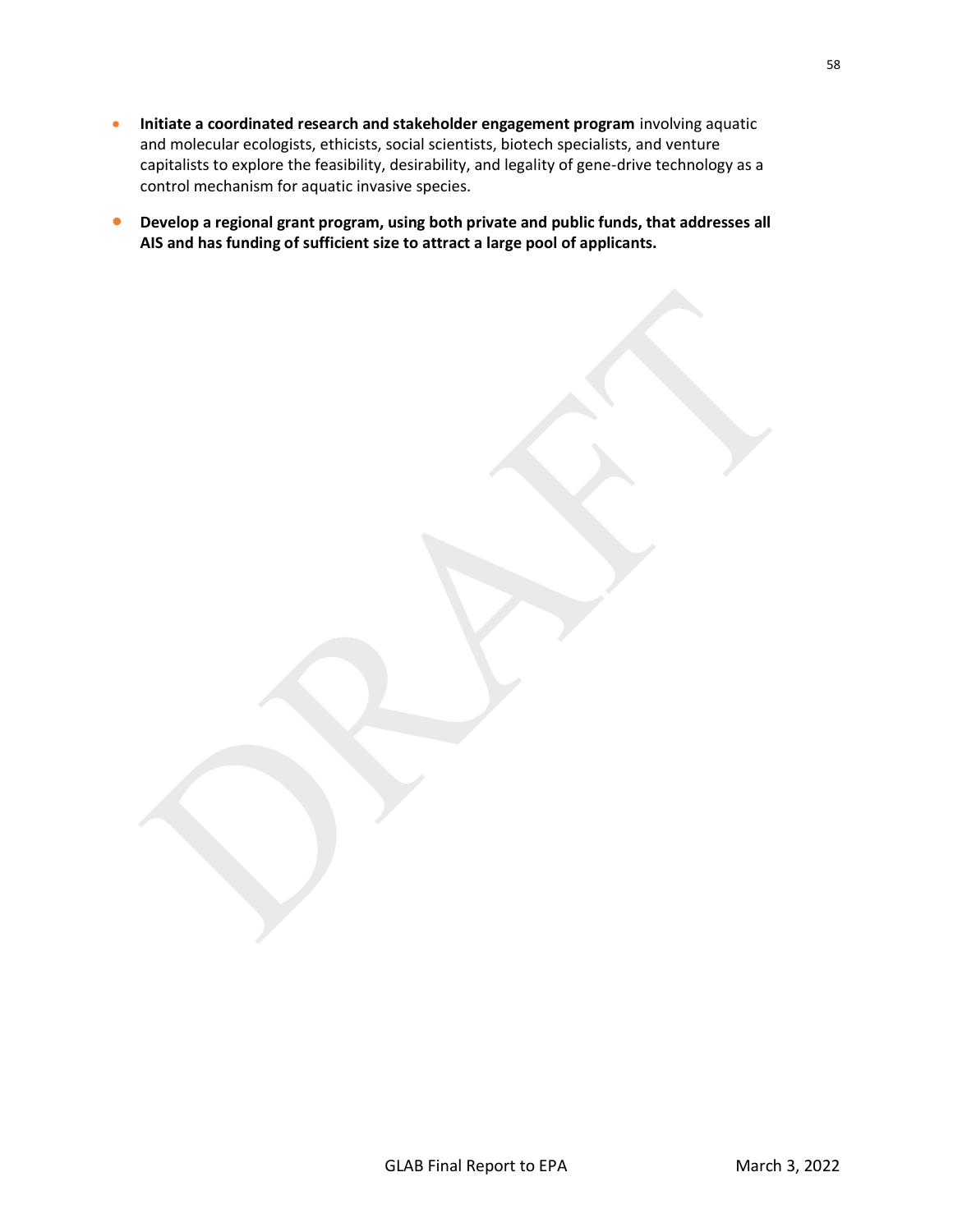# **Appendix 8. Theme 5 Recommendations**

**Theme 5:** This Administration has prioritized outcomes and deliverables from all agency programs. Since its inception in 2010, GLRI has produced measurable results, but are we moving the needle, specifically on AOC delisting, nutrients, invasive species, and habitats.

**Charge Question:** As we enter the next decade of GLRI funding, what are appropriate annual ecological and community-based outcomes (coupled with appropriate baselines and monitoring) to show that we are making progress in the areas of AOC remediation and delisting, invasive species control and prevention, nutrient reduction, and habitat restoration and protection, such that we can show a good return on investment?

*Note:* **Near-term recommendations** are those that are actionable under GLRI by GLNPO. **Mid-term recommendations** are those that need additional research or development before they could be implemented under GLRI; however, the research or development could be a near-term activity. **Long-term recommendations** are those that are within EPA purview, but may require legislative changes, new partnerships, multi-stakeholder engagement, additional investments, or other development.

## **Near-term Recommendations**

- **Engage state and tribal partners actively in the identification, prioritization, and selection and funding of projects.**
- **Establish a broad set of project outcomes that include environmental justice, climate, and public health impacts.**
- **Support funding for long-term environmental justice and tribal sustainability and prioritize projects through the establishment of funding criteria and scoring that meets these objectives** (e.g., extra points for competitive grants in impacted or disadvantaged communities).
- **Establish procedures to enable consideration for funding projects that require resources for long-term operations and maintenance** so that tribes and underserved communities can successfully compete for grants.
- **When assessing and forecasting the benefits of ecosystem services, use valuation systems that account for secondary and tertiary consequences, as well as local traditions and place-based values.**
- **Implement a framework with specific environmental justice outcomes to support cohesive Great Lakes programs that recognize and appropriately incorporate the priorities of tribes and traditional ecological knowledge.**
- **Incorporate qualitative and narrative data into outcome measures, including traditional ecological knowledge.**

## **Long-term Recommendations**

- **Develop companion legislation to the Legacy Act that allows the program to be implemented anywhere in the Great Lakes to address contaminated sediment.**
- **Establish a regional committee to undertake the expansion of program performance metrics for tracking preservation and protection.**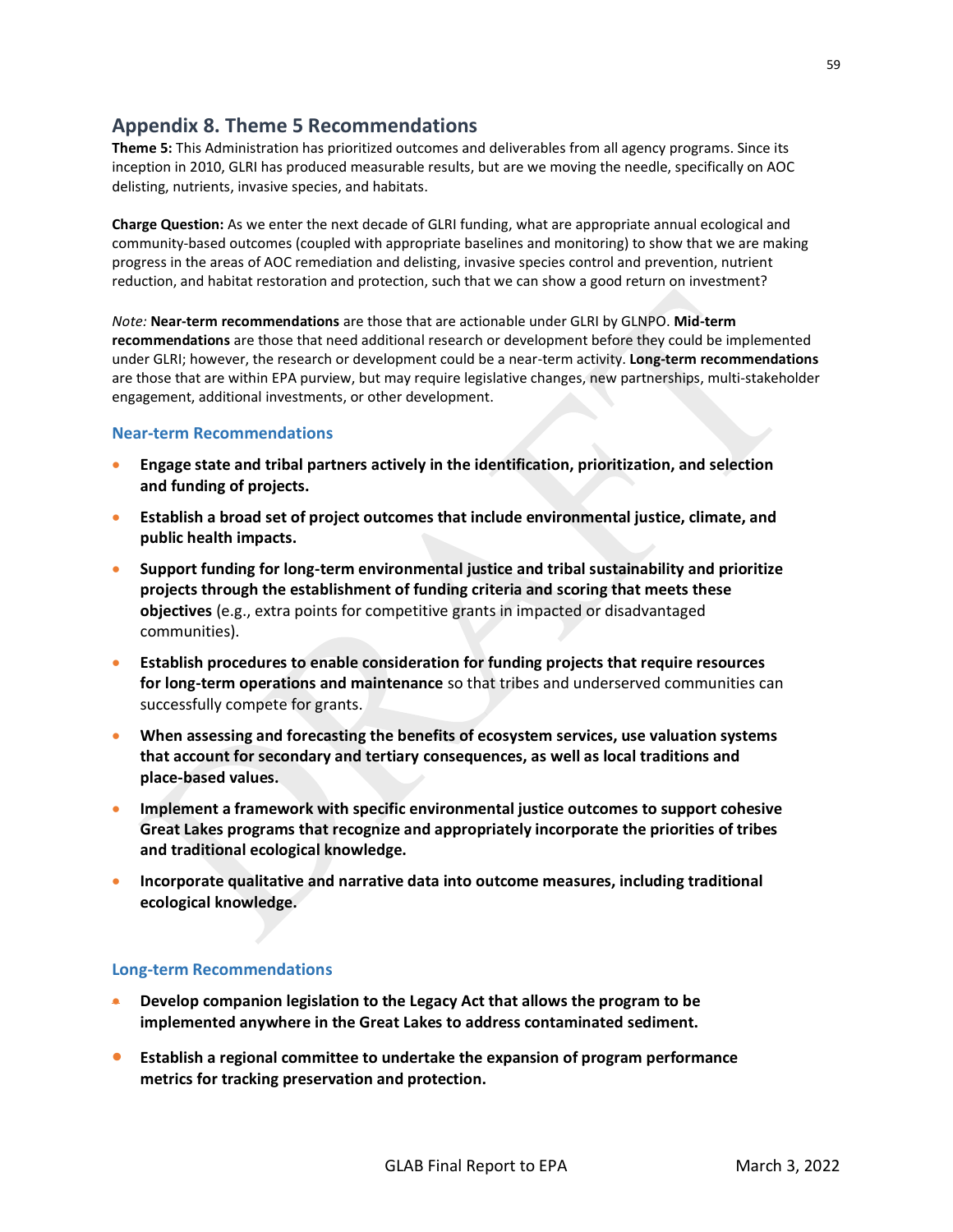## **Appendix 9. Theme 6 Recommendations**

**Theme 6:** This Administration has prioritized clean-up, redevelopment and reuse of abandoned, blighted and contaminated properties. There are numerous examples around the Great Lakes where clean-up of waterways is followed by development and economic prosperity. In addition, under President Trump's Executive Order on "Modernizing America's Water Infrastructure" which formally establishes the Water Subcabinet, there are opportunities for even better leveraging of resources and expertise across the Federal family.

**Charge Question:** How can GLRI projects and funding be further leveraged across Federal agencies and programs, including Opportunity Zones and Brownfields, to maximize environmental and economic benefits to Great Lakes communities?

*Note:* **Near-term recommendations** are those that are actionable under GLRI by GLNPO. **Mid-term recommendations** are those that need additional research or development before they could be implemented under GLRI; however, the research or development could be a near-term activity. **Long-term recommendations** are those that are within EPA purview, but may require legislative changes, new partnerships, multi-stakeholder engagement, additional investments, or other development.

## **Near-term Recommendations**

- **Support the assessment of climate change on the Great Lakes Basin that affects environmental, public health, and economic metrics, including drought and flood resiliency and sustainability.**
- **Engage environmental economists to establish baseline data needs, ecosystem services metrics, evaluation, and milestones using both traditional ecological knowledge and scientific ecological knowledge.**
- **Incorporate the Biden Administration's government-wide approach to climate change across the Great Lakes.**
- **Engage the public early in the development of the Great Lakes Restoration Initiative Action Plan IV,** and prioritize community outreach and engagement with communities of color, Indigenous communities, and low-income communities.
- **Incorporate Justice40 initiatives and priorities into the Great Lakes Restoration Initiative Action Plans and investments,** and review environmental justice recommendations for environmental justice communities and tribes as pertinent to the Great Lakes.
- **Ensure benefits reach and improve disadvantaged communities by including perspectives from scientists on addressing climate vulnerabilities.**

### **Mid-term Recommendations**

- **Support ongoing research & development so that stakeholders can get an earlier understanding of emerging challenges, e.g., climate change impacts that could affect the magnitude or longevity of restoration efforts.**
- **Update Action Plans to ensure environmental justice and climate change are included.**
- **Analyze pressures to migrate into the region and anticipate changing, and likely higher, demands on Great Lakes Basin land and water.**
- **Leverage Great Lakes Restoration Initiative to increase employment and education opportunities locally and to support long-term project operation and maintenance.**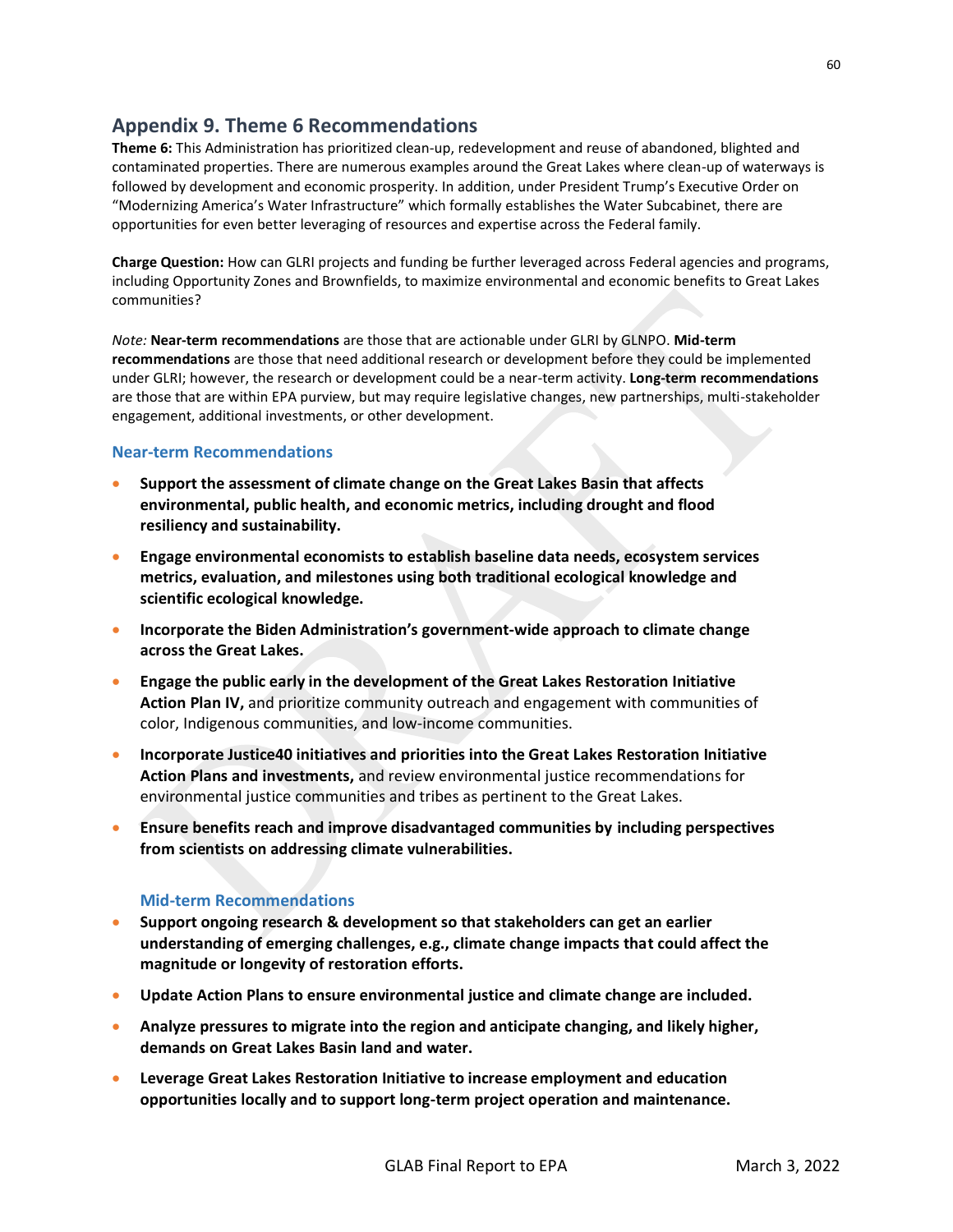• **Develop models that include not only ecosystem dynamics but also policy, public health, and economic forces.**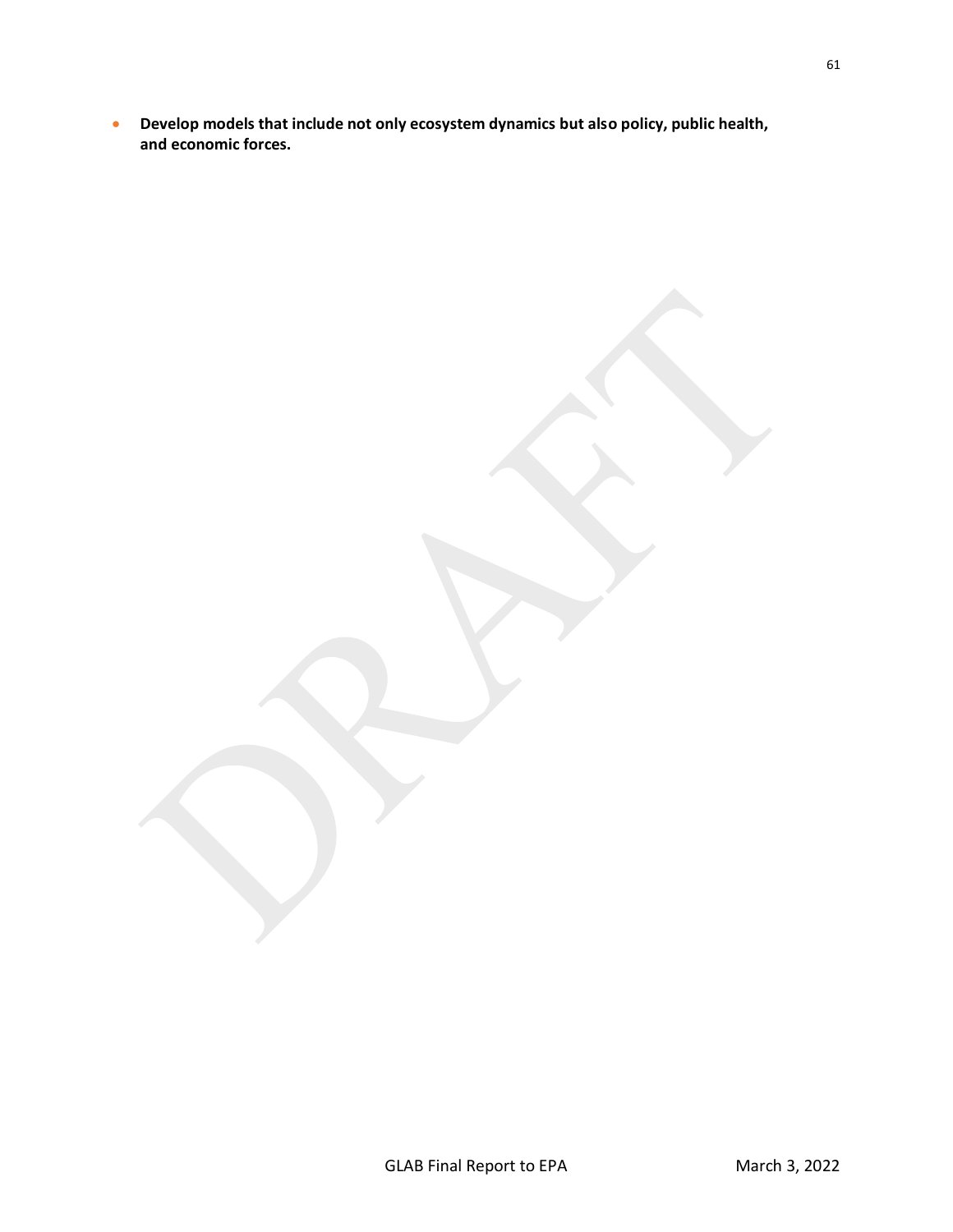## **Works Cited**

- Allan, J. David. 2004. "Landscapes and Riverscapes: The Influence of Land Use on Stream Ecosystems." *Annual Review of Ecology, Evolution, and Systematics* 35: 257–284.
- Anderson, Hanna S., Thomas H. Johengen, Casey M. Godwin, Heidi Purcell, Peter J. Alsip, Steve A. Ruberg, Lacey A. Mason. 2021. "Continuous *In Situ* Nutrient Analyzers Pinpoint the Onset and Rate of Internal Phosphorus Loading under Anoxia in Lake Erie's Central Basin." *ACS ES&T Water* 1, 4: 774–781.
- Anderson Hanna S., Thomas H. Johengen, Russ Miller, and Casey M. Godwin. 2021. "Accelerated Sediment Phosphorus Release in Lake Erie's Central Basin during Seasonal Anoxia." *Limnology and Oceanography* 66:3582–3595.
- Bartodziej, William M., Simba L. Blood, and Keith Pilgrim. 2017. "Aquatic Plant Harvesting: An Economical Phosphorus Removal Tool in an Urban Shallow Lake." *Journal of Aquatic Plant Management* 55: 26–34.
- Berkowitz, Jacob F., Derek A. Schlea, Christing M. VanZomeren, Chelsie M. W. Boles. 2020. "Coupling Watershed Modeling, Public Engagement, and Soil Analysis Improves Decision Making for Targeting P Retention Wetland Locations." *Journal of Great Lakes Research* 45: 1331–1339.
- Carpenter, Stephen R. 2005. "Eutrophication of Aquatic Ecosystems: Bistability and Soil Phosphorus." *Proceedings of the National Academy of Sciences USA* 102: 10002–10005.
- Carter, Jacob and Casey Kalman. 2020. *A Toxic Relationship: Extreme Coastal Flooding and Superfund Sites*. Union of Concerned Scientists Center for Science and Democracy. Available at https://www.ucsusa.org/resources/toxic-relationship/.
- Chen, Dingjiang, Minpeng Hu, Yi Guo, and Randy A. Dahlgren. 2015. "Influence of Legacy Phosphorus, Land Use, and Climate Change on Anthropogenic Phosphorus Inputs and Riverine Export Dynamics." *Biogeochemistry* 123 (1–2): 99–116.
- Clement, Delilah R., and Alan D. Steinman. 2017. "Phosphorus Loading and Ecological Impacts from Agricultural Tile Drains in a West Michigan Watershed." *Journal of Great Lakes Research* 43 (1): 50– 58.
- Columbia Climate School. 2020. Website last updated 2020. Accessed Feb. 5, 2022. [https://news.climate.columbia.edu/2020/09/22/climate-change-environmental-justice/.](https://news.climate.columbia.edu/2020/09/22/climate-change-environmental-justice/)
- Cooke, G. Dennis, Eugene B. Welch, Spencer A. Peterson, Stanley A. Nichols. 2016. *Restoration and Management of Lakes and Reservoirs*. CRC Press.
- Cornell, Sarah E. 2011. "Atmospheric Nitrogen Deposition: Revisiting the Question of the Importance of the Organic Component." *Environmental Pollution*, 159 (10): 2214–2222.
- Davidson, Alisha Dahlstrom, Andrew J. Tucker, W. Lindsay Chadderton, Erika Jensen, Cecilia Weibert, and Russel Death. 2021. Assessing Progress in Regulation of Aquatic Nonindigenous Species across the Multijurisdictional Waters of the Laurentian Great Lakes, with Emphasis on the Live Trade Pathways. *Management of Biological Invasions* 12 (3): 546–577.
- Davis, Robert T., Jennifer L. Tank, Urlula H. Mahl, Sarah G. Winikoff, Sarah S. Roley. 2015. "The Influence of Two-Stage Ditches with Constructed Floodplains on Water Column Nutrients and Sediments in Agricultural Streams." *Journal of the American Water Resources Association* 51:941–955.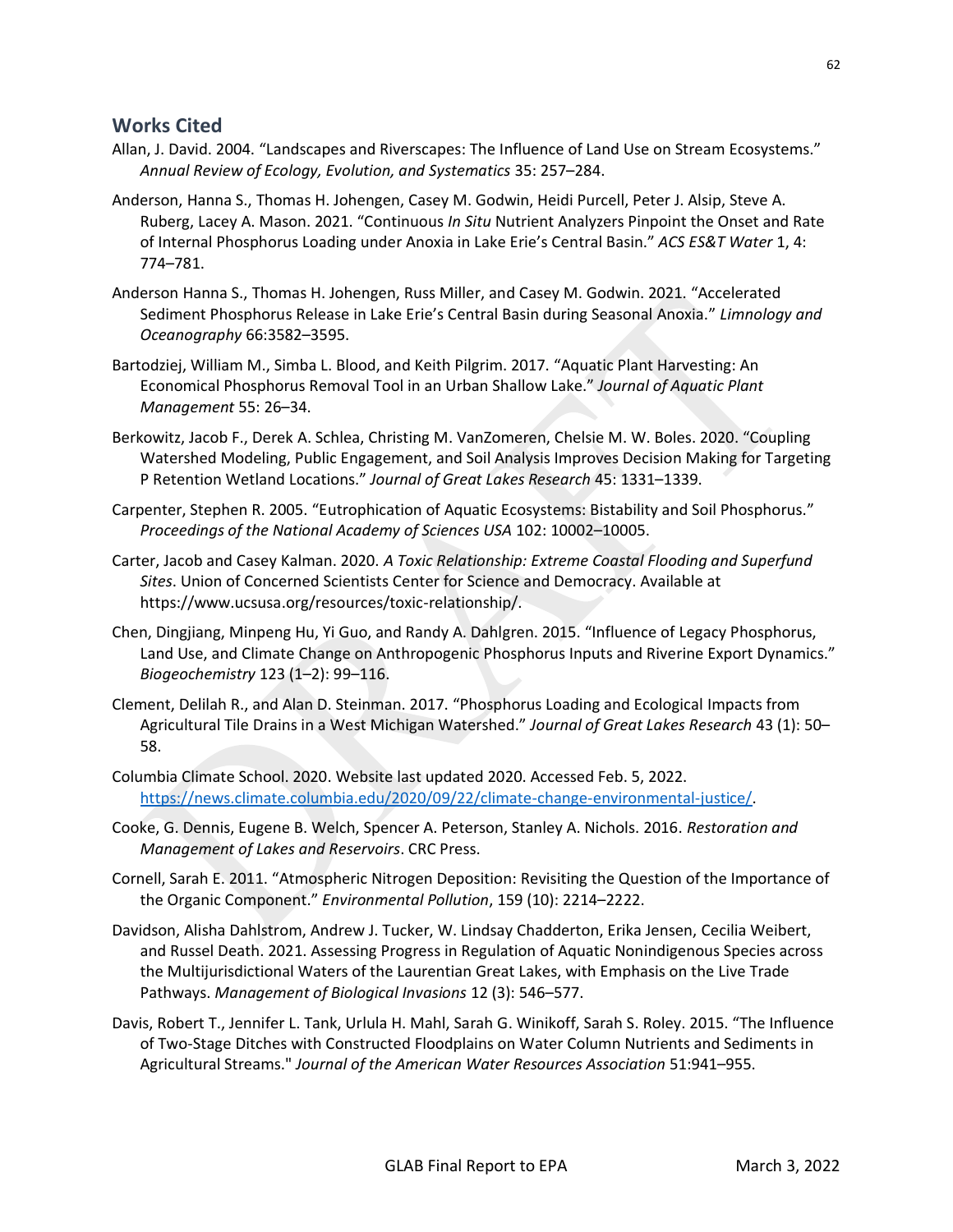- EPA (United States Environmental Protection Agency). 2015. Recommended Phosphorus Loading Targets for Lake Erie Annex 4 Objectives and Targets Task Team Final Report to the Nutrients Subcommittee[. https://www.epa.gov/sites/default/files/2015-06/documents/report](https://www.epa.gov/sites/default/files/2015-06/documents/report-recommended-phosphorus-loading-targets-lake-erie-201505.pdf)[recommended-phosphorus-loading-targets-lake-erie-201505.pdf](https://www.epa.gov/sites/default/files/2015-06/documents/report-recommended-phosphorus-loading-targets-lake-erie-201505.pdf)
- ———. 2016. Great Lakes Advisory Board Science and Information Subcommittee. *Recommendations for Incorporating Duration and Longevity into GLRI Project Selection*. November 28[.](file:///C:/Users/kris/Dropbox/EnDyna/GLAB/Report%20V5/old/%20https:/www.glri.us/sites/default/files/duration-longevity-final-draft-20161115.pdf) [https://www.GLRI.us/sites/default/files/duration-longevity-final-draft-20161115.pdf](file:///C:/Users/kris/Dropbox/EnDyna/GLAB/Report%20V5/old/%20https:/www.glri.us/sites/default/files/duration-longevity-final-draft-20161115.pdf)
- ———. 2018. *Critical Source Area Identification and BMP Selection: Supplement to Watershed Planning Handbook*. July. EPA 841-K-18-001[. https://www.epa.gov/sites/production/files/2018-](https://www.epa.gov/sites/production/files/2018-08/documents/critical_source_area_identification_and_bmp_selection_final_5-11-18cover.pdf) [08/documents/critical\\_source\\_area\\_identification\\_and\\_bmp\\_selection\\_final\\_5-11-18cover.pdf](https://www.epa.gov/sites/production/files/2018-08/documents/critical_source_area_identification_and_bmp_selection_final_5-11-18cover.pdf)
- ———. 2021a. Climate Change and Social Vulnerability in the United States: A Focus on Six Impacts. U.S. Environmental Protection Agency, EPA 430-R-21-003.
- ———. 2021b. "EPA Report Shows Disproportionate Impacts of Climate Change on Socially Vulnerable Populations in the United States." News releases. September 2. [https://www.epa.gov/newsreleases/epa-report-shows-disproportionate-impacts-climate-change](https://www.epa.gov/newsreleases/epa-report-shows-disproportionate-impacts-climate-change-socially-vulnerable/)[socially-vulnerable/.](https://www.epa.gov/newsreleases/epa-report-shows-disproportionate-impacts-climate-change-socially-vulnerable/)
- ESPP (European Sustainable Phosphorus Platform). n.d. "The Phosphorus Challenge" video. Accessed January 21, 2022. [https://www.phosphorusplatform.eu/links-and-resources/p-facts/](https://www.phosphorusplatform.eu/links-and-resources/p-facts).
- Garcia, Helena; Logan Murphy, Briana Wendland, and Tiffany Wu. 2021. *Assessing Equity and Environmental* Justice *in the Great Lakes Restoration Initiative*. Masters thesis, University of Michigan, School for Environment and Sustainability. Retrieved January 27, 2022 from [https://deepblue.lib.umich.edu/bitstream/handle/2027.42/167296/EquityInGLRI\\_375\\_Project.pdf?s](https://deepblue.lib.umich.edu/bitstream/handle/2027.42/167296/EquityInGLRI_375_Project.pdf?sequence=1) [equence=1](https://deepblue.lib.umich.edu/bitstream/handle/2027.42/167296/EquityInGLRI_375_Project.pdf?sequence=1)
- Gibbons, Kenneth J., and Thomas B. Bridgeman. 2020. "Effect of Temperature on Phosphorus Flux from Anoxic Western Lake Erie Sediments." *Water Research* 182, [https://doi.org/10.1016/j.watres.2020.116022/.](https://doi.org/10.1016/j.watres.2020.116022)
- GLWQA (Great Lakes Water Quality Agreement) Nutrients Annex Subcommittee. 2015. Factsheet: "Recommended Binational Phosphorus Targets to Combat Lake Erie Algal Blooms." Accessed January 22, 2022, [https://www.epa.gov/sites/default/files/2015-06/documents/recommended](https://www.epa.gov/sites/default/files/2015-06/documents/recommended-binational-phosphorus-targets-20150625-8pp.pdf)[binational-phosphorus-targets-20150625-8pp.pdf](https://www.epa.gov/sites/default/files/2015-06/documents/recommended-binational-phosphorus-targets-20150625-8pp.pdf)
- GLWQB (Great Lakes Water Quality Board). 2021 Great Lakes Regional Poll. Accessed Jan. 30, 2022 from [https://ijc.org/en/wqb/great-lakes-poll/.](https://ijc.org/en/wqb/great-lakes-poll/)
- Godwin, Walt, Michael Coveney, Edgar Lowe, and Lawrence Battoe. 2011. "Improvements in water quality following biomanipulation of gizzard shad (*Dorosoma cepedianum*) in Lake Denham, Florida." *Lake and Reservoir Management* 27 (4): 287–297.
- Hong, Ying, Alan Steinman, Bopaiah Biddanda, Richard Rediske, and Gary Fahnenstiel. 2006. "Occurrence of the Toxin-Producing Cyanobacterium *Cylindrospermopsis raciborskii* in Mona and Muskegon Lakes, Michigan." *Journal of Great Lakes Research* 32: 645–652.
- Hua, Guanghui, Morgan W. Salo, Christopher G. Schmit, and Christopher H. Hay. 2016. "Nitrate and Phosphate Removal from Agricultural Subsurface Drainage Using Laboratory Woodchip Bioreactors and Recycled Steel Byproduct Filters." *Water Research* 102: 180–89.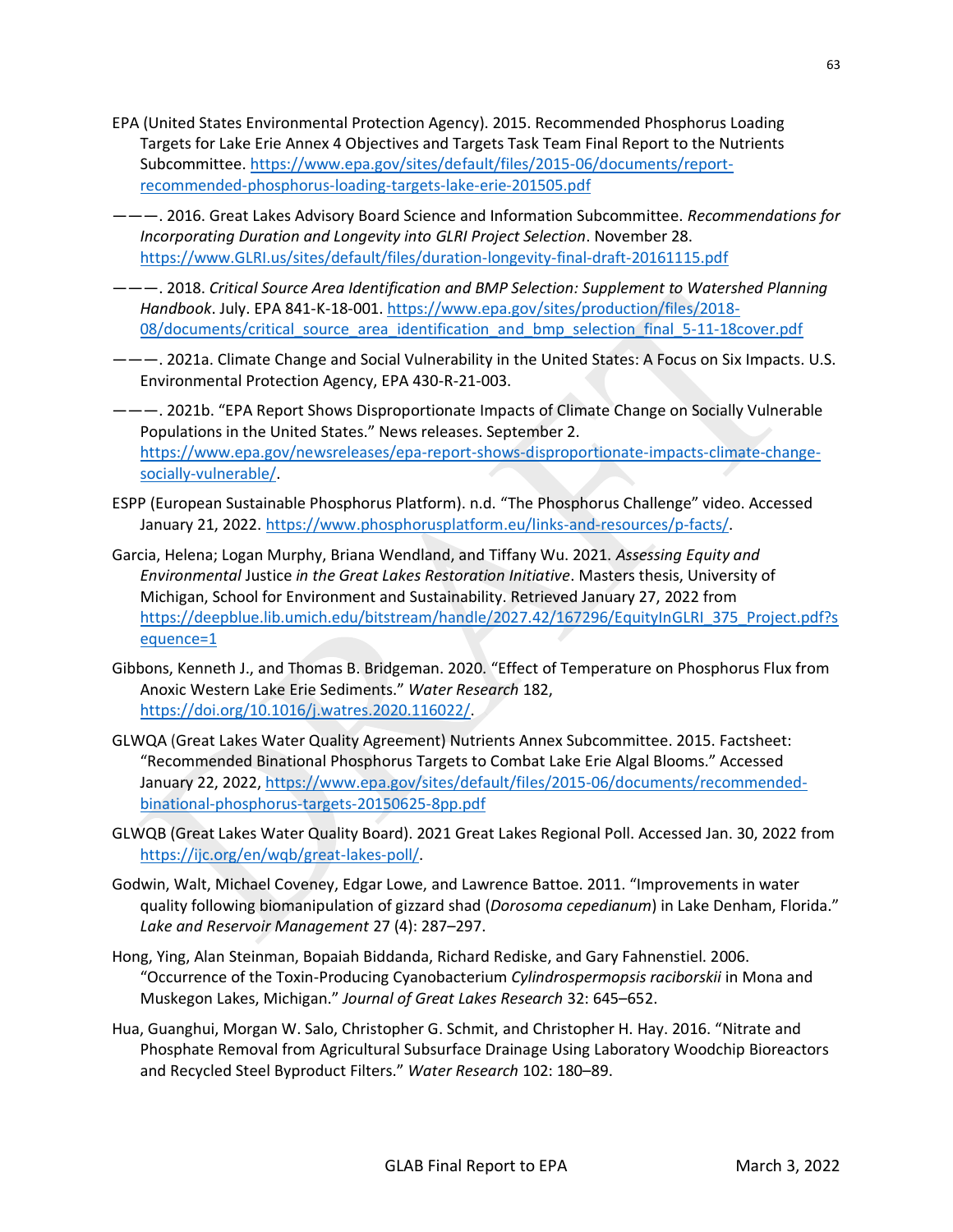- IEPA (Illinois Environmental Protection Agency), IDOA (Illinois Department of Agriculture), and University of Illinois Extension. 2015. *Illinois Nutrient Loss Reduction Strategy*. Illinois Environmental Protection Agency and Illinois Department of Agriculture; Springfield, Illinois. University of Illinois Extension; Urbana, Illinois. [https://www2.illinois.gov/epa/topics/water-quality/watershed](https://www2.illinois.gov/epa/topics/water-quality/watershed-management/excess-nutrients/Pages/nutrient-loss-reduction-strategy.aspx)[management/excess-nutrients/Pages/nutrient-loss-reduction-strategy.aspx/](https://www2.illinois.gov/epa/topics/water-quality/watershed-management/excess-nutrients/Pages/nutrient-loss-reduction-strategy.aspx).
- Koski, Jessica, Jen Vanator; Melonee Montano, Jennifer Ballinger, Valoree Gagnon, Jessica Lackey, Evelyn Ravindran, and Jessica L. Jock (2021). United States Caucus of the Traditional Ecological Knowledge Task Team Annex 10 Science Subcommittee, *Guidance Document on Traditional Ecological Knowledge Pursuant to the Great Lakes Water Quality Agreement.* February, page 6, [https://www.bia.gov/sites/bia.gov/files/assets/bia/wstreg/](https://www.bia.gov/sites/bia.gov/files/assets/bia/wstreg/Guidance_Document_on_TEK_Pursuant_to_the_Great_Lakes_Water_Quality_Agreement.pdf) [Guidance\\_Document\\_on\\_TEK\\_Pursuant\\_to\\_the\\_Great\\_Lakes\\_Water\\_Quality\\_](https://www.bia.gov/sites/bia.gov/files/assets/bia/wstreg/Guidance_Document_on_TEK_Pursuant_to_the_Great_Lakes_Water_Quality_Agreement.pdf) [Agreement.pdf](https://www.bia.gov/sites/bia.gov/files/assets/bia/wstreg/Guidance_Document_on_TEK_Pursuant_to_the_Great_Lakes_Water_Quality_Agreement.pdf)
- LaBeau, Meridith B., Dale M. Robertson, Alex S. Mayer, Bryan C. Pijanowski, and David A. Saad. 2014. "Effects of Future Urban and Biofuel Crop Expansions on the Riverine Export of Phosphorus to the Laurentian Great Lakes." *Ecological Modelling* 277: 27–37.
- Lam, W. Vito, Merrin L. Macrae, Michael C. English, Ivan P. O'Halloran, and Yutao T. Wang. 2016. "Effects of Tillage Practiceson Phosphorus Transport in Tile Drain Effluent under Sandy Loam Agricultural Soils in Ontario, Canada." *Journal of Great Lakes Research* 42 (6): 1260–1270.
- Lürling, Miquel, Alfons J. P. Smolders, and Grant Douglas. 2020. "Methods for the Management of internal Phosphorus Loading in Lakes." In *Internal Phosphorus Loading in Lakes: Causes, Case Studies, and Management*, edited by Alan D. Steinman and Bryan M. Spears, 77–109. Plantation, FL: J. Ross Publishing.
- Madenjian, Charles P., Gary L. Fahnenstiel, Thomas H. Johengen, Thomas F. Nalepa, Henry A. Vanderploeg, Guy W. Fleischer, Philip J. Schneeberger, Darren M. Benjamin, Emily B. Smith, James R. Bence, et al. (2002). "Dynamics of the Lake Michigan Food web, 1970–2000." *Canadian Journal of Fisheries and Aquatic Sciences* 59 (4): 736–753.
- Mancl, Karen, and Brian Slater. 2001. "Suitability of Ohio Soils for On-site Wastewater Treatment." *The Ohio Journal of Science* 101: 48–56.
- Martin, Jay F., Margaret M. Kalcic, Noel Aloysius, Anna M. Apostel, Michael R. Brooker, Grey Evenson, Jeffrey B. Kast, Haley Kujawa, Asmita Murumkar, Richard Becker, et al. 2021. "Evaluating Management Options to Reduce Lake Erie Algal Blooms Using an Ensemble of Watershed Models." *Journal of Environmental Management*.
- Matisoff, Gerald, Eliza M. Kaltenberg, Rebecca L. Steely, Stephanie K. Hummel, Jinyu Seo, Kenneth J. Gibbons, Thomas B. Bridgeman, Youngwoo Seo, Mohsen Behbahani, William F. James, et al. 2016. "Internal Loading of Phosphorus in Western Lake Erie." *Journal Great Lakes Res*earch 42 (4): 775–88.
- Meissner, Dirk. 2019. "Public–Private Partnership Models for Science, Technology, and Innovation Cooperation." Journal of the Knowledge Economy 10: 1341–61.
- Nabhan, Gary Paul, Jenny Trotter. and DeJa Walker. 2009. Introduction. In *Renewing America's Food Traditions: Place-Based Foods At-Risk in the Great Lakes*. September. [https://www.albc](https://www.albc-usa.org/RAFT/images/Resources/great_lakes_foods_at_risk.pdf)[usa.org/RAFT/images/Resources/great\\_lakes\\_foods\\_at\\_risk.pdf](https://www.albc-usa.org/RAFT/images/Resources/great_lakes_foods_at_risk.pdf)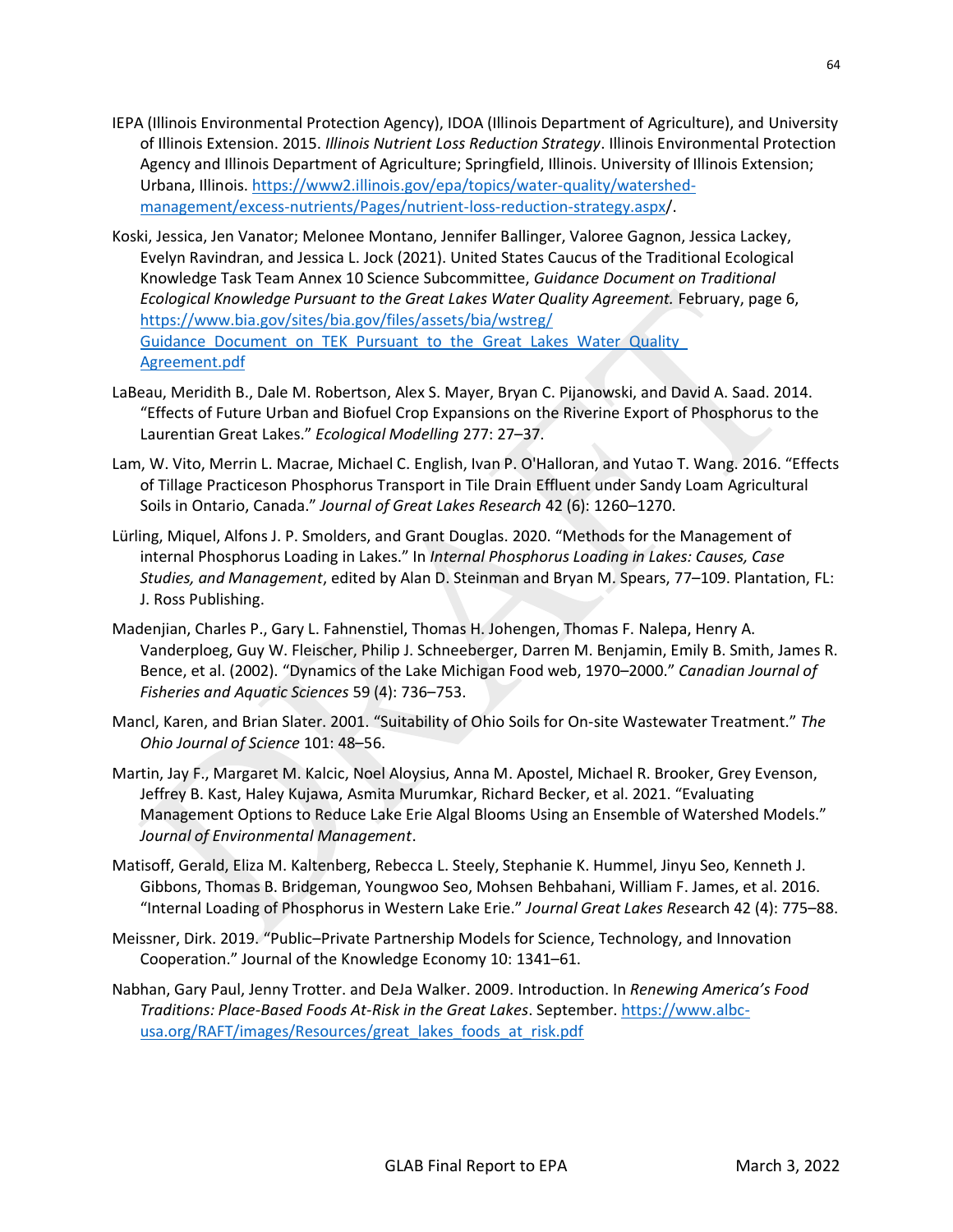- Nature Conservancy. n.d. "Cascading Grassed Waterway: A Case Study Wrestle Creek Auglaize River Watershed Allen County, Ohio." Accessed January 22, 2022. [https://www.nature.org/content/dam/tnc/nature/en/documents/allen-cascading-waterway-case](https://www.nature.org/content/dam/tnc/nature/en/documents/allen-cascading-waterway-case-study.pdf)[study.pdf](https://www.nature.org/content/dam/tnc/nature/en/documents/allen-cascading-waterway-case-study.pdf)
- Newman, Sue, and Kathleen Pietro. 2001. "Phosphorus Storage and Release in Response to Flooding: Implications for Everglades Stormwater Treatment Areas." *Ecological Engineering* 18: 23–38.
- Osterholz, William. 2021. "Legacy Phosphorus Runoff." Presentation at Manure Science Review, MVP Dairy in Celina, Ohio. August 10.
- Panci, Hannah, Melonee Montano, Aaron Schults, Travis Bartnick and Kim Stone. 2018. *Climate Change Vulnerability Assessment*. Great Lakes Indian Fish & Wildlife Commission. April, version 1, p. 2. [https://glifwc.org/ClimateChange/GLIFWC\\_Climate\\_Change\\_Vulnerability\\_Assessment\\_Version1\\_A](https://glifwc.org/ClimateChange/GLIFWC_Climate_Change_Vulnerability_Assessment_Version1_April2018.pdf) [pril2018.pdf](https://glifwc.org/ClimateChange/GLIFWC_Climate_Change_Vulnerability_Assessment_Version1_April2018.pdf)
- Robertson, Dale M., and David A. Saad. 2011. "Nutrient Inputs to the Laurentian Great Lakes by Source and Watershed Estimated Using SPARROW Watershed Models." *Journal of the American Water Resources Association* 47 (5): 1011–1033.
- Scavia, Donald, J. David Allan, Kristin K. Arend, Steven Bartell, Dmitry Beletsky, Nate S. Bosch, Stephen B. Brandt, Ruth D. Briland, Irem Daloğlu, Joseph V. DePinto, et al. 2014. "Assessing and Addressing the Re-Eutrophication of Lake Erie: Central Basin Hypoxia." *Journal of Great Lakes Research* 40 (2): 226– 246.
- Scavia, Donald, Margaret Kalcic, Rebecca Logsdon Muenich, Noel Aloysius, Chelsie Boles, Remegio Confesor, Joseph DePinto, Maria Gildow, Jay Martin, Jennifer Read, et al. 2016. *Informing Lake Erie Agriculture Nutrient Management via Scenario Evaluation*. University of Michigan Water Center. [http://graham.umich.edu/media/pubs/InformingLakeErieAgricultureNutrientManagementviaScenar](http://graham.umich.edu/media/pubs/InformingLakeErieAgricultureNutrientManagementviaScenarioEvaluation.pdf) [ioEvaluation.pdf](http://graham.umich.edu/media/pubs/InformingLakeErieAgricultureNutrientManagementviaScenarioEvaluation.pdf)
- Sharp, Darcy. 2018. *Dixie Drain 2017 Temperature Monitoring and Analysis Report*. [https://www.researchgate.net/publication/328390056\\_Dixie\\_Drain\\_2017\\_Temperature\\_Report](https://www.researchgate.net/publication/328390056_Dixie_Drain_2017_Temperature_Report)
- Sharpley, A. N., T. Daniel, T. Sims, J. Lemunyon, R. Stevens, and R. Parry. 2003. "Agricultural Phosphorus and Eutrophication," 2nd ed. U.S. Department of Agriculture, Agricultural Research Service, ARS-149. [https://www.ars.USDA.gov/ARSUserFiles/oc/np/phosandeutro2/agphoseutro2ed.pdf](https://www.ars.usda.gov/ARSUserFiles/oc/np/phosandeutro2/agphoseutro2ed.pdf)
- Sharpley, Andrew., Helen P. Jarvie, Anthony Buda, Linda May, Bryan Spears, and Peter Kleinman. 2013. "Phosphorus Legacy: Overcoming the Effects of Past Management Practicesto Mitigate Future Water Quality Impairment." *Journal of Environmental Quality* 42: 1308–1326.
- Søndergaard, Martin, Jens Peder Jensen, and Erik Jeppesen. 2003. "Role of Sediment and Internal Loading of Phosphorus in shallow Lakes." *Hydrobiologia* 506: 135–145.
- Spears, Bryan M., Miquel Lürling, Said Yasseri, Ana T. Castro-Castellon, Max Gibbs, Sebastian Meis, Claire McDonald, John McIntosh, Darren Sleep, Frank Van Oosterhout. 2013. "Lake Responses Following Lanthanum-Modified Bentonite Clay (Phoslock®) Application: An Analysis of Water Column Lanthanum Data from 16 Case Study Lakes." *Water Research* 47: 5930–5942.
- State of Michigan. 2018. *State of Michigan Domestic Action Plan for Lake Erie*. [https://www.michigan.gov/documents/egle/wrd-glc-dap\\_665997\\_7.pdf](https://www.michigan.gov/documents/egle/wrd-glc-dap_665997_7.pdf)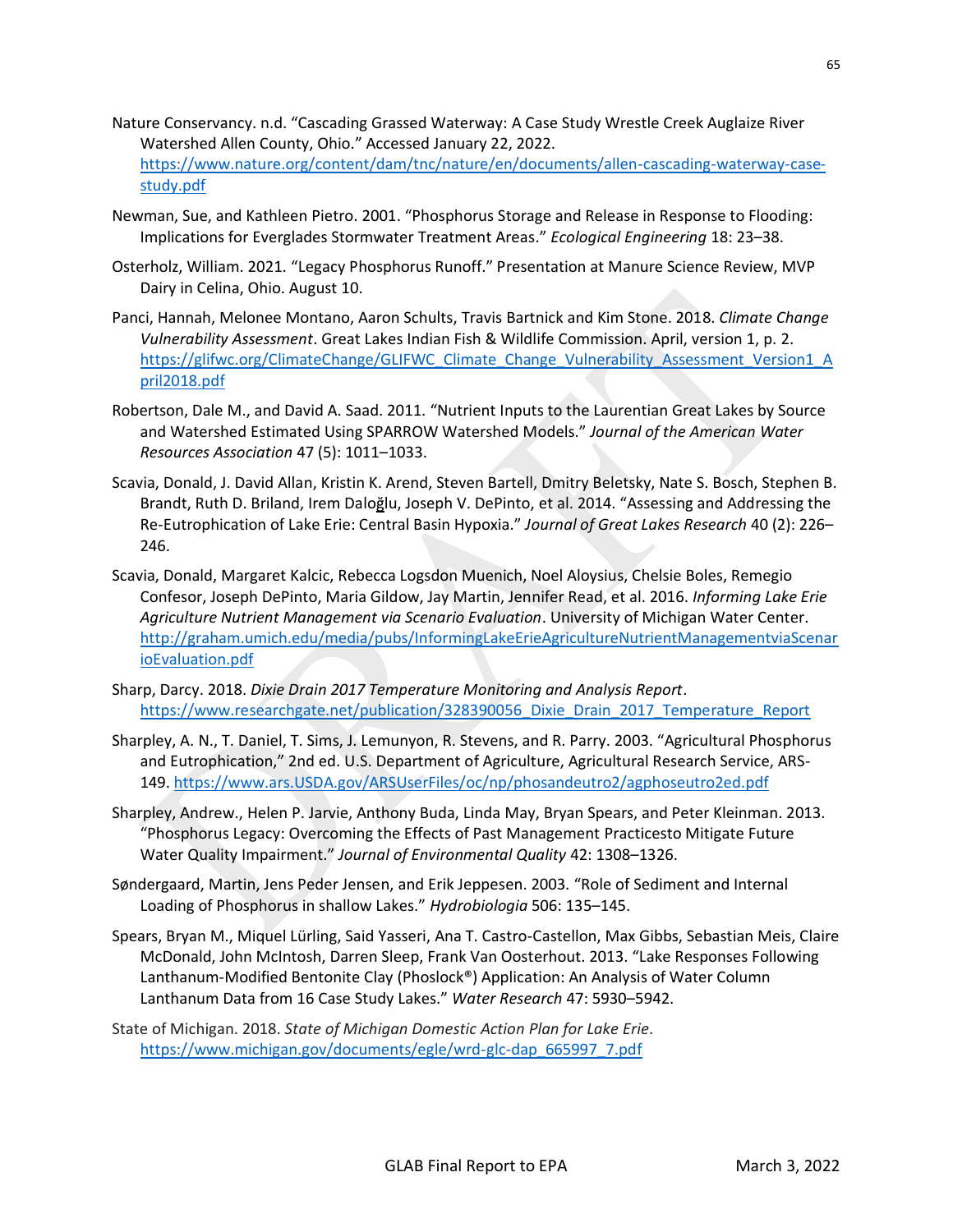- State of Ohio. 2020. *Promoting Clean and Safe Water in Lake Erie: Ohio's Domestic Action Plan 2020 to Address Nutrients*[. https://lakeerie.ohio.gov/wps/portal/gov/lec/planning-and-priorities/02](https://lakeerie.ohio.gov/wps/portal/gov/lec/planning-and-priorities/02-domestic-Action-plan) [domestic-Action-plan/](https://lakeerie.ohio.gov/wps/portal/gov/lec/planning-and-priorities/02-domestic-Action-plan).
- State of Ohio. 2021. H2Ohio Initiative. Accessed January 22. [https://h2.ohio.gov/about-h2ohio/.](https://h2.ohio.gov/about-h2ohio/)
- Steinman, Alan D., and Mary Ogdahl. 2004. "An Innovative Funding Mechanism for the Muskegon Lake AOC." *Journal of Great Lakes Research* 30: 341–343.
- Steinman, Alan D., and Mary E. Ogdahl. 2012. "Macroinvertebrate Response and internal Phosphorus Loading in a Michigan Lake after Alum Treatment." *Journal of Environmental Quality* 41: 1540–1548.
- Steinman, Alan D., and Bryan M. Spears, eds. 2020. *Internal Phosphorus Loading in Lakes: Causes, Case Studies, and Management*. Plantation, FL: J. Ross Publishing.
- Tang, Z., B. A. Engel, Bryan C. Pijanowski, and K. J. Lim. 2005. "Forecasting Land Use Change and Its Environmental Impact at a Watershed Scale." *Journal of environmental management* 76 (1): 35–45.
- Trebitz, Anett S., Joel C. Hoffman, John A. Darling, Erik M. Pilgrim, John R. Kelly, Emily A. Brown, W. Lindsay Chadderton, Scott P. Egan, Erin K. Gray, Syed A. Hashsham, et al. 2017. "Early detection Monitoring for Aquatic Non-Indigenous Species: Optimizing Surveillance, Incorporating Advanced Technologies, and Identifying Research Needs." *Journal of Environmental Management* 202: 299– 310.
- Tucker, Andrew J., W. Lindsay Chadderton, Gust Annis, Alisha D. Davidson, Joel Hoffman, Jon Bossenbroek, Stephen Hensler, Michael Hof, Erika Jensen, Donna Kashian, et al. 2020. "A Framework for Aquatic Invasive Species Surveillance Site Selection and Prioritization in the U.S. Waters of the Laurentian Great Lakes." *Management of Biological Invasions* 11 (3): 607–632.
- Vander Zanden, M. Jake, Gretchen J. A. Hansen, Scott N., Higgins, and Matthew S. Kornis. 2010. "A Pound of Prevention, Plus a Pound of Cure: Early Detection and Eradication of Invasive Species in the Laurentian Great Lakes" *Journal of Great Lakes Research* 36 (1): 199–205.
- Wan, L., Kendall, A. D., Martin, S. L., Hamlin, Q. F., & Hyndman, D. W. (Unpublished data). "Identifying the Key Pathways for Landscape Nutrient Transport with SENSEflux."
- Wang, Yutao, T.Q. Zhang, Yichen Zhao, Jan J. H. Ciborowski, Yingming Zhao, Ivan Patrick O'Halloran, Zhiming Qi, Chin Sheng Tan. 2021. "Characterization of Sedimentary Phosphorus in Lake Erie and On-Site Quantification of Internal Phosphorus Loading." *Water Research* 188(suppl. 2): 116525, <https://doi.org/10.1016/j.watres.2020.116525>
- White House. 2021a. Executive Actions to Tackle the Climate Crisis at Home and Abroad, Create Jobs, and Restore Scientific Integrity Across Federal Government. January 27. Accessed January 28, 2022, [https://www.whitehouse.gov/briefing-room/statements-releases/2021/01/27/fact-sheet-president](https://www.whitehouse.gov/briefing-room/statements-releases/2021/01/27/fact-sheet-president-biden-takes-executive-actions-to-tackle-the-climate-crisis-at-home-and-abroad-create-jobs-and-restore-scientific-integrity-across-federal-government/)[biden-takes-executive-actions-to-tackle-the-climate-crisis-at-home-and-abroad-create-jobs-and](https://www.whitehouse.gov/briefing-room/statements-releases/2021/01/27/fact-sheet-president-biden-takes-executive-actions-to-tackle-the-climate-crisis-at-home-and-abroad-create-jobs-and-restore-scientific-integrity-across-federal-government/)[restore-scientific-integrity-across-federal-government/.](https://www.whitehouse.gov/briefing-room/statements-releases/2021/01/27/fact-sheet-president-biden-takes-executive-actions-to-tackle-the-climate-crisis-at-home-and-abroad-create-jobs-and-restore-scientific-integrity-across-federal-government/)
- White House. 2021b. "Interim Implementation Guidance for the Justice40 Initiative." Memorandum for the Heads of Departments and Agencies, M-21-28, July 20, [https://www.whitehouse.gov/wp](https://www.whitehouse.gov/wp-content/uploads/2021/07/M-21-28.pdf/)[content/uploads/2021/07/M-21-28.pdf/](https://www.whitehouse.gov/wp-content/uploads/2021/07/M-21-28.pdf/)

White House. 2022. Building a Better America: A Guidebook to the Bipartisan Infrastructure Law for State, Local, Tribal, and Territorial Governments, and Other Partners, [https://www.whitehouse.gov/wp-content/uploads/2022/01/BUILDING-A-BETTER-](https://www.whitehouse.gov/wp-content/uploads/2022/01/BUILDING-A-BETTER-AMERICA_FINAL.pdf)[AMERICA\\_FINAL.pdf](https://www.whitehouse.gov/wp-content/uploads/2022/01/BUILDING-A-BETTER-AMERICA_FINAL.pdf)